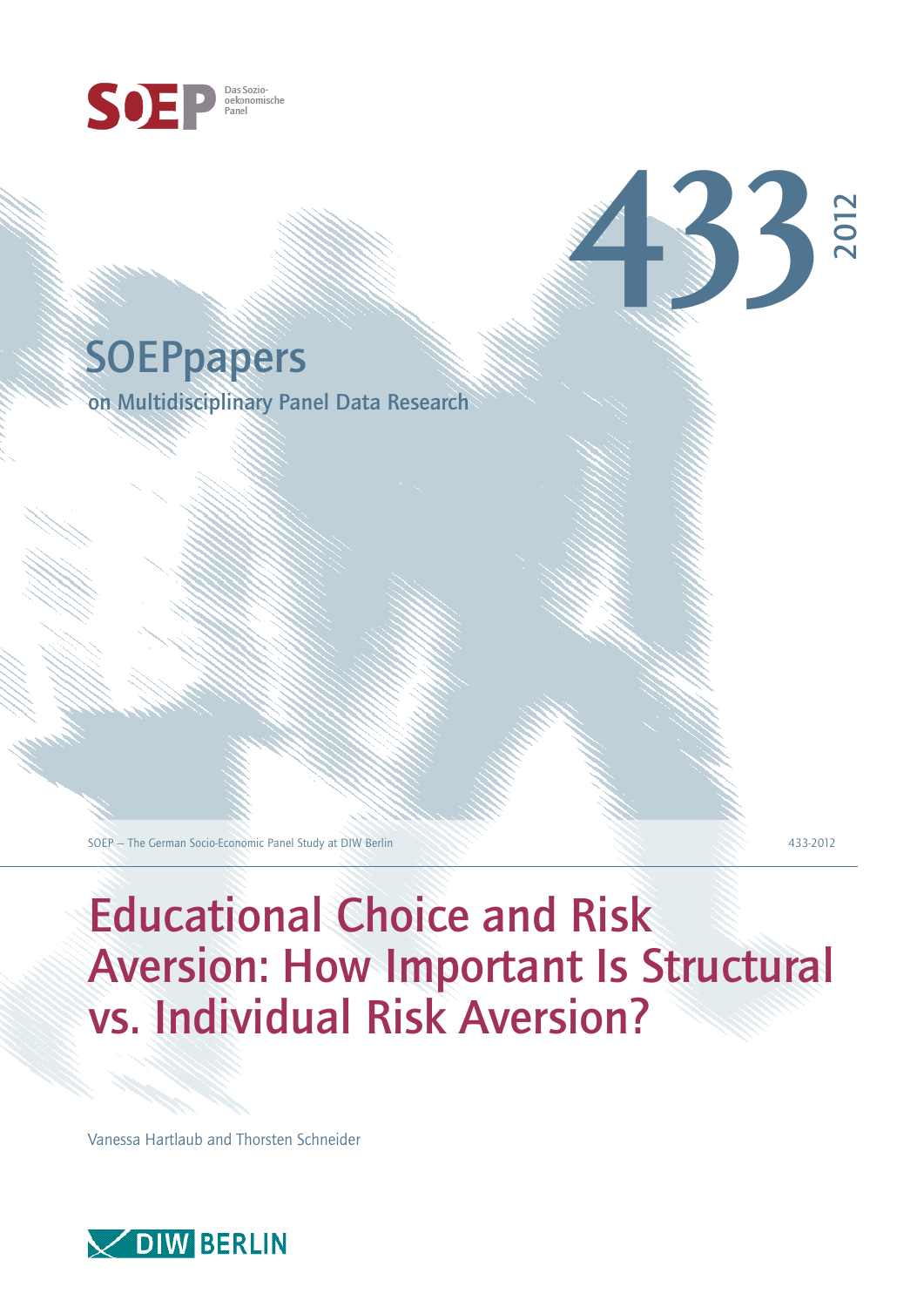#### **SOEPpapers on Multidisciplinary Panel Data Research**  at DIW Berlin

This series presents research findings based either directly on data from the German Socio-Economic Panel Study (SOEP) or using SOEP data as part of an internationally comparable data set (e.g. CNEF, ECHP, LIS, LWS, CHER/PACO). SOEP is a truly multidisciplinary household panel study covering a wide range of social and behavioral sciences: economics, sociology, psychology, survey methodology, econometrics and applied statistics, educational science, political science, public health, behavioral genetics, demography, geography, and sport science.

The decision to publish a submission in SOEPpapers is made by a board of editors chosen by the DIW Berlin to represent the wide range of disciplines covered by SOEP. There is no external referee process and papers are either accepted or rejected without revision. Papers appear in this series as works in progress and may also appear elsewhere. They often represent preliminary studies and are circulated to encourage discussion. Citation of such a paper should account for its provisional character. A revised version may be requested from the author directly.

Any opinions expressed in this series are those of the author(s) and not those of DIW Berlin. Research disseminated by DIW Berlin may include views on public policy issues, but the institute itself takes no institutional policy positions.

The SOEPpapers are available at **http://www.diw.de/soeppapers**

# **Editors:**

Jürgen **Schupp** (Sociology, Vice Dean DIW Graduate Center) Gert G. **Wagner** (Social Sciences)

Conchita **D'Ambrosio** (Public Economics) Denis **Gerstorf** (Psychology, DIW Research Professor) Elke **Holst** (Gender Studies) Frauke **Kreuter** (Survey Methodology, DIW Research Professor) Martin **Kroh** (Political Science and Survey Methodology) Frieder R. **Lang** (Psychology, DIW Research Professor) Henning **Lohmann** (Sociology, DIW Research Professor) Jörg-Peter **Schräpler** (Survey Methodology, DIW Research Professor) Thomas **Siedler** (Empirical Economics) C. Katharina **Spieß** (Empirical Economics and Educational Science)

## ISSN: 1864-6689 (online)

German Socio-Economic Panel Study (SOEP) DIW Berlin Mohrenstrasse 58 10117 Berlin, Germany

Contact: Uta Rahmann | soeppapers@diw.de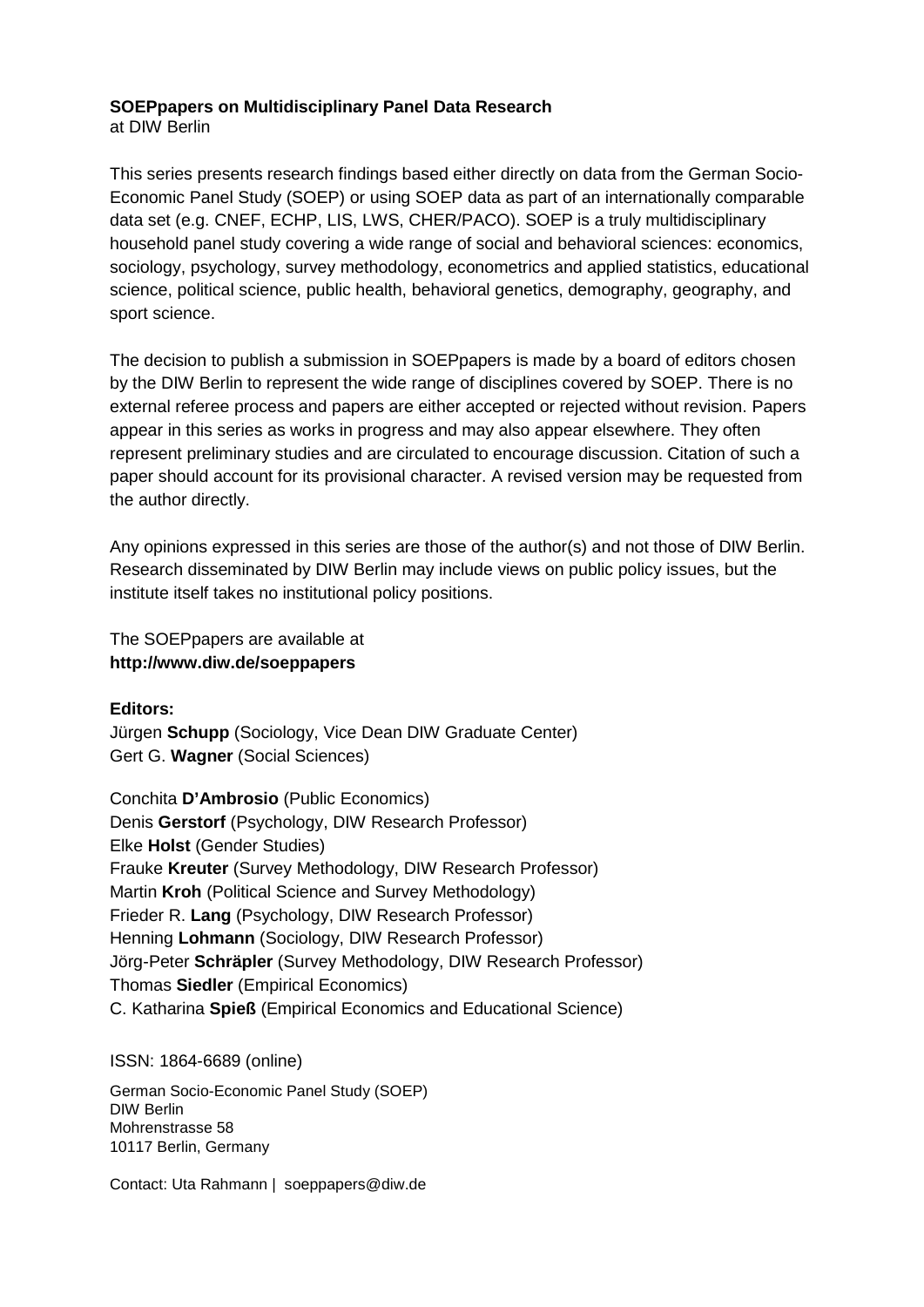# **Educational Choice and Risk Aversion: How Important Is Structural vs. Individual Risk Aversion?[1](#page-2-0)**

Vanessa Hartlaub and Thorsten Schneider

Vanessa Hartlaub National Education Panel Study (NEPS) Bamberg University Wilhelmsplatz 3 96045 Bamberg Germany

E-mail: vanessa.hartlaub@uni-bamberg.de

*Corresponding author:*  Thorsten Schneider Chair of Sociology, specializing in comparative analysis of contemporary societies Universität Leipzig Beethovenstr. 15 04107 Leipzig Germany

> Tel: +49 (0)341-9735668 Fax: +49 (0)341-9735669 E-mail: thorsten.schneider@uni-leipzig.de

Abstract:

-

According to sociological theories on educational choice, risk aversion is the main driving force for class-specific educational decisions. Families from upper social classes have to opt for the academically most demanding, long-lasting courses to avoid an intergenerational status loss. Families from lower social classes by contrast, tend instead to opt for shorter tracks to reduce the risk of failing in a long-lasting and costly education and, as a consequence, entering the labor market without a degree. This argument is deeply rooted in the social structure. Yet, the importance of individual risk preferences for educational choice has been neglected in sociology of education.

We discuss these different forms of risk in the context of social inequalities in educational decision-making and demonstrate how they influence the intentions for further education of students attending the most demanding, academically orientated secondary school type in

<span id="page-2-0"></span><sup>&</sup>lt;sup>1</sup> We thank Guido Heineck, Walter Müller, and the participants at the 2011 conference on "Social Inequality and Mobility in the Life-Course: Causes and Consequences of Social Stratification", Mannheim Centre for European Social Research, Germany, for helpful comments and suggestions on earlier versions. The data used in this publication have been made available by the German Socio-Economic Panel Study (SOEP) at the German Institute for Economic Research (DIW Berlin).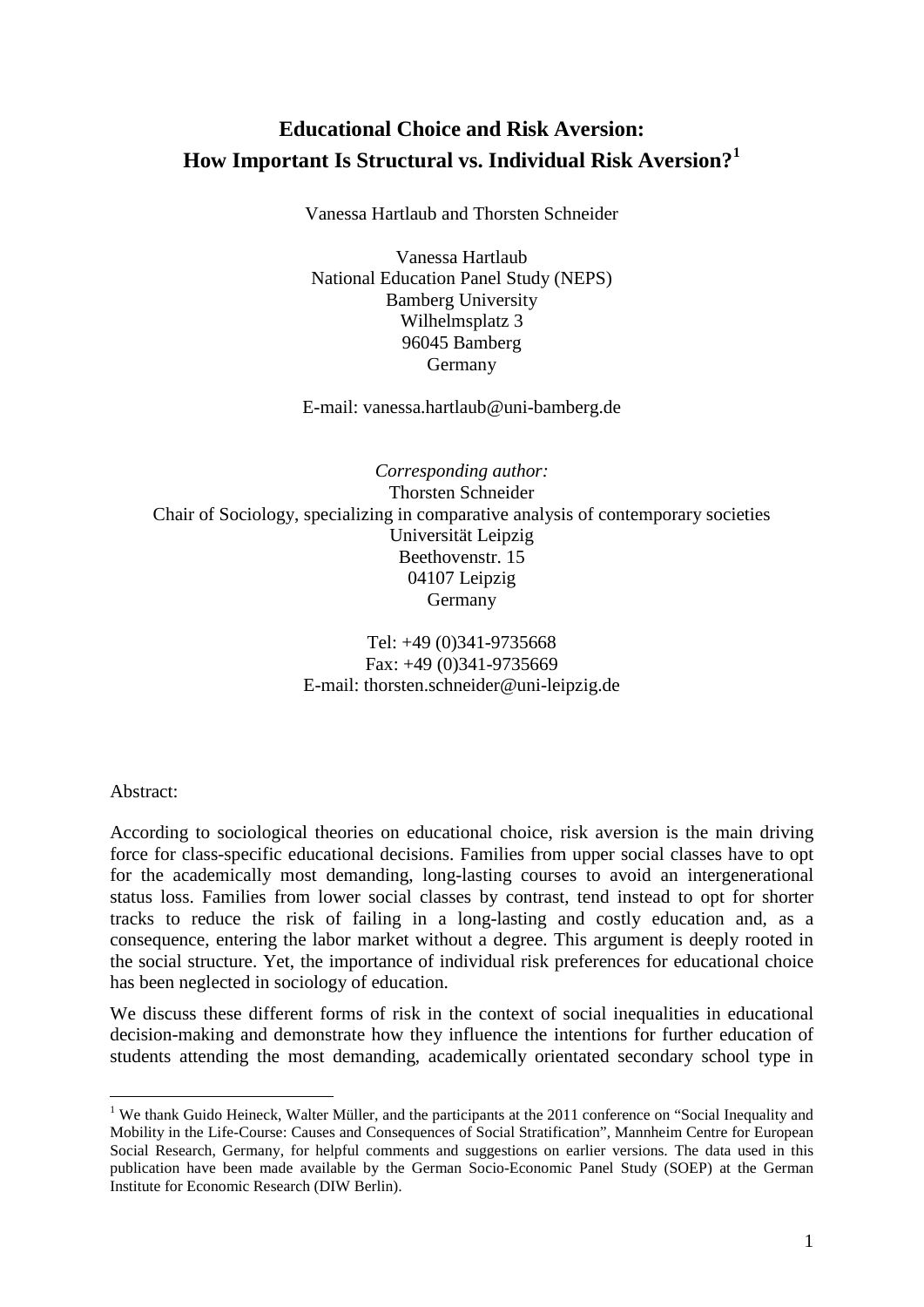Germany. According to our argument, children from upper social classes are structurally almost compelled to opt for the academically most demanding educational courses, virtually without having a choice in the matter. In contrast, working class children do have to make an active decision and, thus, individual risk aversion comes into play for these students.

For our empirical analyses, we rely on data from the youth questionnaire of the German Socio-Economic Panel Study (SOEP) collected in the years 2003 to 2010, and estimate multinomial logit models. Our empirical findings underline the importance of the structural risk aversion. Students with a higher social background are not only less sensitive to their school performance, but individual risk aversion is also completely irrelevant to their educational plans. The opposite applies to students with a lower social background: the more risk-averse they are, the more likely they are to opt for a double qualification rather than just a purely academic university degree course.

JEL-Classification: I24, D81, Z13

Keywords: educational inequality, educational decision-making, risk aversion, tertiary education, vocational training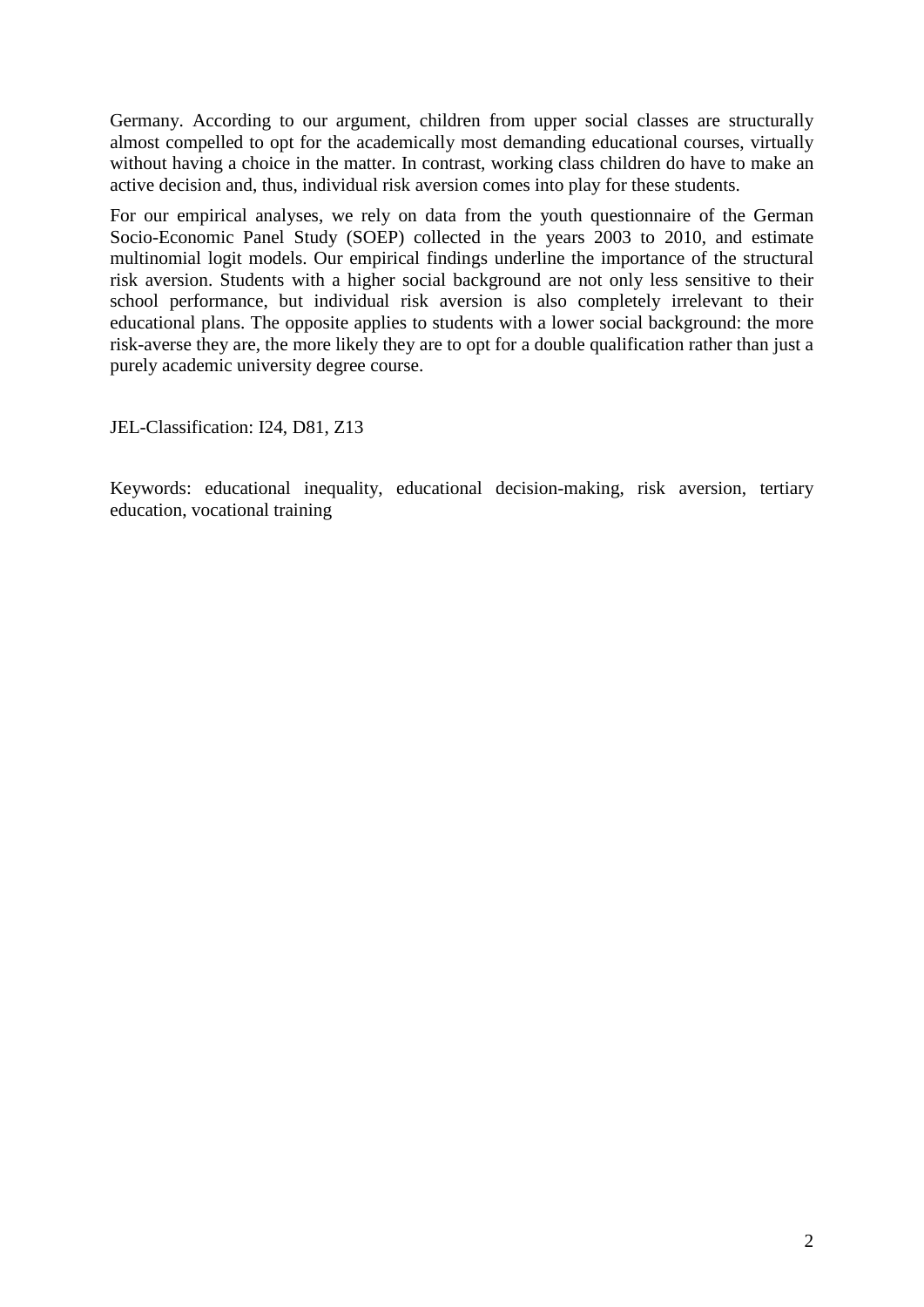## **1. Introduction**

Risk aversion is the major force in models on educational choice provided by Boudon (1974) and Breen and Goldthorpe (1997). In economics, a discipline reluctant to concepts of social class, risk also comes into play, but as an individual preference (Kahnemann & Tversky, 1979; Borghans, Duckworth, Heckman & ter Weel, 2008; Dohmen, Falk, Huffman, Sunde, Schupp & Wagner, 2011). In the present paper, we discuss these different forms of risk in the context of social disparities in educational decisions, attempt to integrate both perspectives on risk and offer an empirical example. This focuses on the educational intentions of students who have obtained a general university entrance qualification in Germany.

The German educational system is characterized by a strong stratification, a high standardization, and occupational specificity (Allmendinger, 1989; Müller & Shavit, 1998; Müller & Pollak, 2010). The literature provides evidence that families from lower social backgrounds are diverted from university because they tend to opt for shorter school tracks after elementary school and after obtaining a qualification at lower secondary school level, they plan to begin a vocational training course (Müller & Pollak, 2010). But even if they follow the academic school track (*Gymnasium*) and obtain the general higher education entrance qualification (*Abitur*), social background is shown to have selective impact. School leavers with an *Abitur* show disparities in their intentions as well as in their subsequent educational participation: after graduating from *Gymnasium,* students from lower social classes are less likely to enroll in university (Allmendinger, 1989; Müller & Shavit, 1998; Müller & Pollak, 2010).

According to Büchel and Helberger (1995: 33), the *Abitur* has become a 'general option' for access to vocational and tertiary education following the educational expansion after World War II. Possible reasons for this could be an increase in social and/or performance-based heterogeneity of the student body at *Gymnasiums*, and also educational inflation: i.e., highly desired apprenticeship positions are increasingly allocated to persons with an *Abitur*. The choice for *Gymnasium* after the fourth grade of elementary school might no longer be preferred as a 'ticket' to university, but rather as a recognized certificate for further educational and occupational opportunities in a highly stratified education system.

Some persons with an *Abitur* opt for an apprenticeship, others for university study, and some intend to consecutively complete both. According to Büchel and Helberger (1995), the sequential double qualification is an insurance policy for poor performers and risk-averse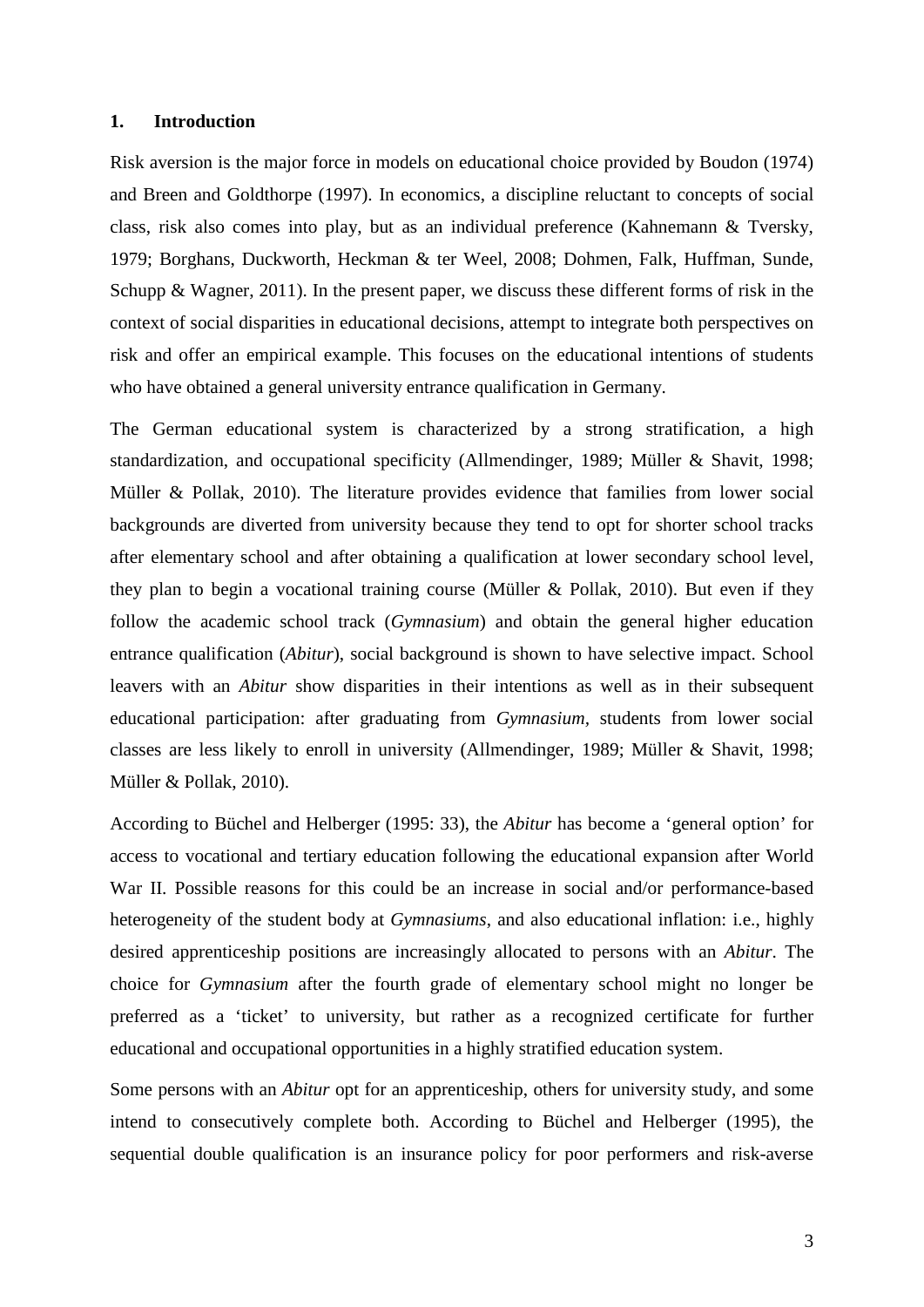students: in the event of failing at university, these students can still rely on their first occupational qualification in order to find employment in the skilled labor market. In this article, we investigate why persons with an *Abitur* are either opting for a vocational training course, studies at a university or a university of applied sciences, or a sequential doublequalification, and the significance of aspects of risk. With regard to models of educational choice (Breen & Goldthorpe, 1997; Goldthorpe, 1996), we discuss differences in structural and individual risk aversion, and under what conditions of social background individual risk aversion might affect students' intentions for further education after finishing higher secondary school. We argue that structural risk aversion is the major force in the educational decision process, since the motive of status maintenance is pivotal in educational decisionmaking. Individual risk aversion comes into effect particularly for students from comparably lower social classes, since these students normally tend to maintain their status earlier than higher class students and thus need to make decisions, where individual risk aversion comes into play. Hypotheses derived from the theoretical discussion are empirically examined relying on data from the German Socio-Economic Panel Study (SOEP), which surveys education-related information in a separate youth questionnaire.

In the following sections, we briefly introduce the German education system and provide some information on educational participation of persons with an *Abitur* and on the attractiveness of the German vocational education and training (VET) system. Then, theories of educational choice and the importance of individual risk aversion are discussed and hypotheses are derived. After a brief description of the data, the operationalization, and the statistical methods used, a detailed presentation of the empirical findings follows. In the final section, we summarize the most important findings, point out some limitations, and conclude with some remarks on the need to take into consideration preferences, attitudes, and personality in inequality research.

#### **2. The German Education System and Some Facts on Educational Participation**

In most of the 16 German federal states, the first institutional separation of students to various types of secondary schools takes place after the fourth grade in elementary school. Besides special schools and in some federal states comprehensive schools, the three dominant types of school at secondary level in Germany are lower secondary school (*Hauptschule, about 9*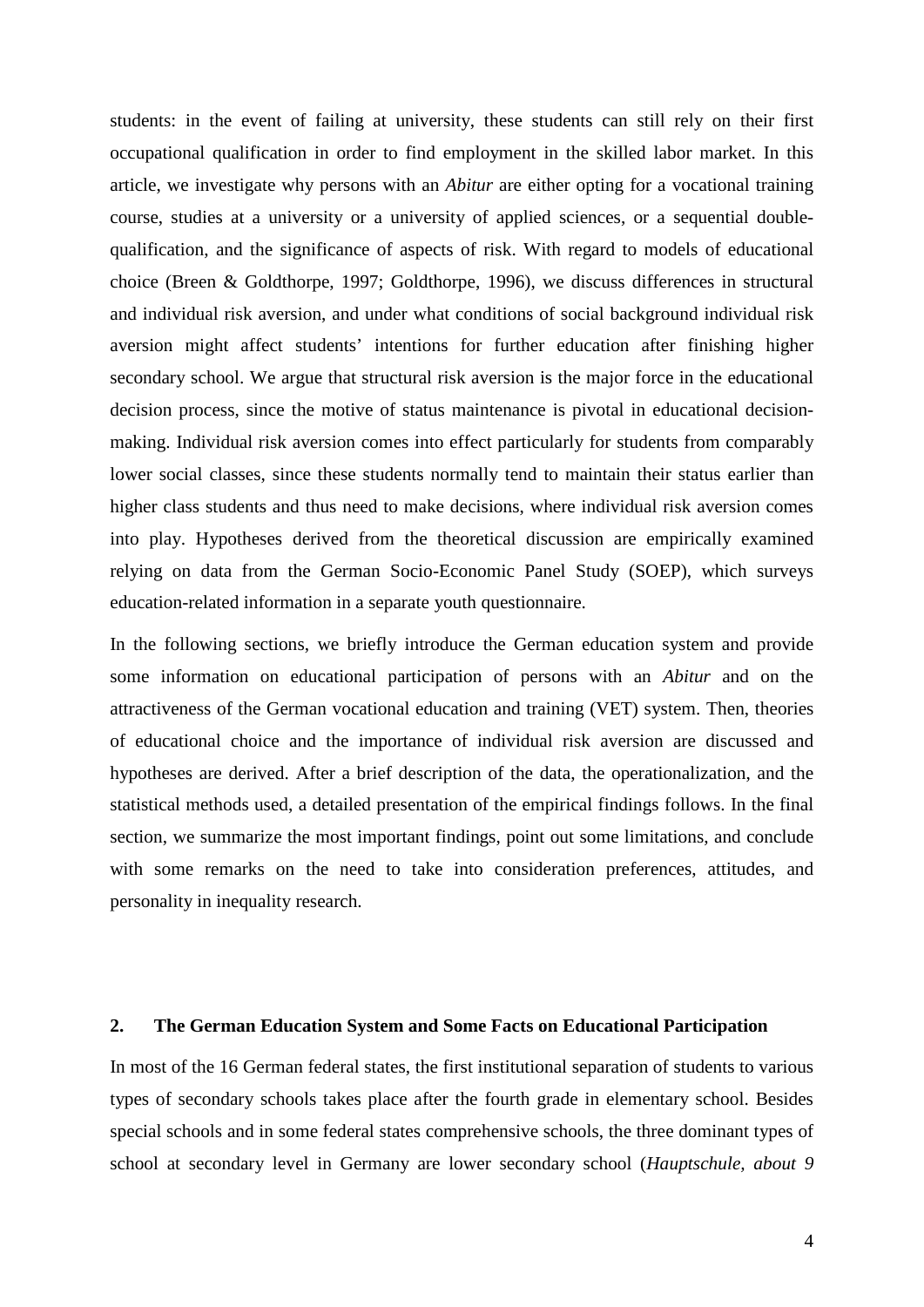*years of schooling*), intermediate secondary school (*Realschule, 10 years of schooling*), and higher secondary school, similar to grammar schools (*Gymnasium, between 12 to 13 years of schooling*). The *Gymnasium* is the most demanding and longest lasting track of general education at secondary level. Those graduating from these schools obtain the higher education entrance qualification (*Abitur*). They can choose between three main types of further education: (1) university (*Universität*), (2) university of applied sciences (*Fachhochschule*), and (3) a position in the VET system (apprenticeship in the *Duales Ausbildungssystem* or fulltime professional schools). In addition, we observe that larger proportions of students (4) first enter the VET system, complete a degree, and then begin a course in the higher education system, thus obtaining a sequential double qualification (for a condensed overview of the German education system, see Figure 1).

- Figure 1 about here -

-

Due to the high stratification and the attractiveness of the German VET system, Germany has a considerably low rate of people with tertiary degrees compared to most other industrialized countries (Powell & Solga, 2011; Müller & Pollak, 2010), although the proportion of eligible students has steadily increased in recent years. The proportion of eligible students is often defined as the number of school leavers that obtained the higher education entrance qualification in one year in relation to the average population size of 18 to 20-year-olds. In 2008, this proportion was 45%. Differentiated by the level of university entrance qualification, 32% of the artificial cohort hold a general university entrance qualification (*Hochschulreife*) and 13% an [entrance](http://www.dict.cc/englisch-deutsch/%5Bentrance%5D.html) [qualification](http://www.dict.cc/englisch-deutsch/%5Bqualification%5D.html) restricted to universities of applied sciences (*Fachhochschulreife*). In absolute terms, these are 310,400 and 131,700 people, respectively (Federal Statistical Office [FSO]/Statistisches Bundesamt [StaBu], 2010: 6f.).

The German micro census data indicates that the increasing share of higher education entrance qualifications over time does not lead to a comparable increase in academics. Figure 2 shows the proportion of women and men with full or restricted higher education entrance qualifications.<sup>[2](#page-6-0)</sup> We interpret the age groups as birth cohorts, neglecting migration processes or social selective mortality. The number of persons holding a *higher education entrance* 

<span id="page-6-0"></span><sup>&</sup>lt;sup>2</sup> If we restrict the overview on men and women with full higher education entrance qualification and university degrees, the picture remains relatively unchanged. The main difference is the overall lower rates compared to those displayed in Figure 2.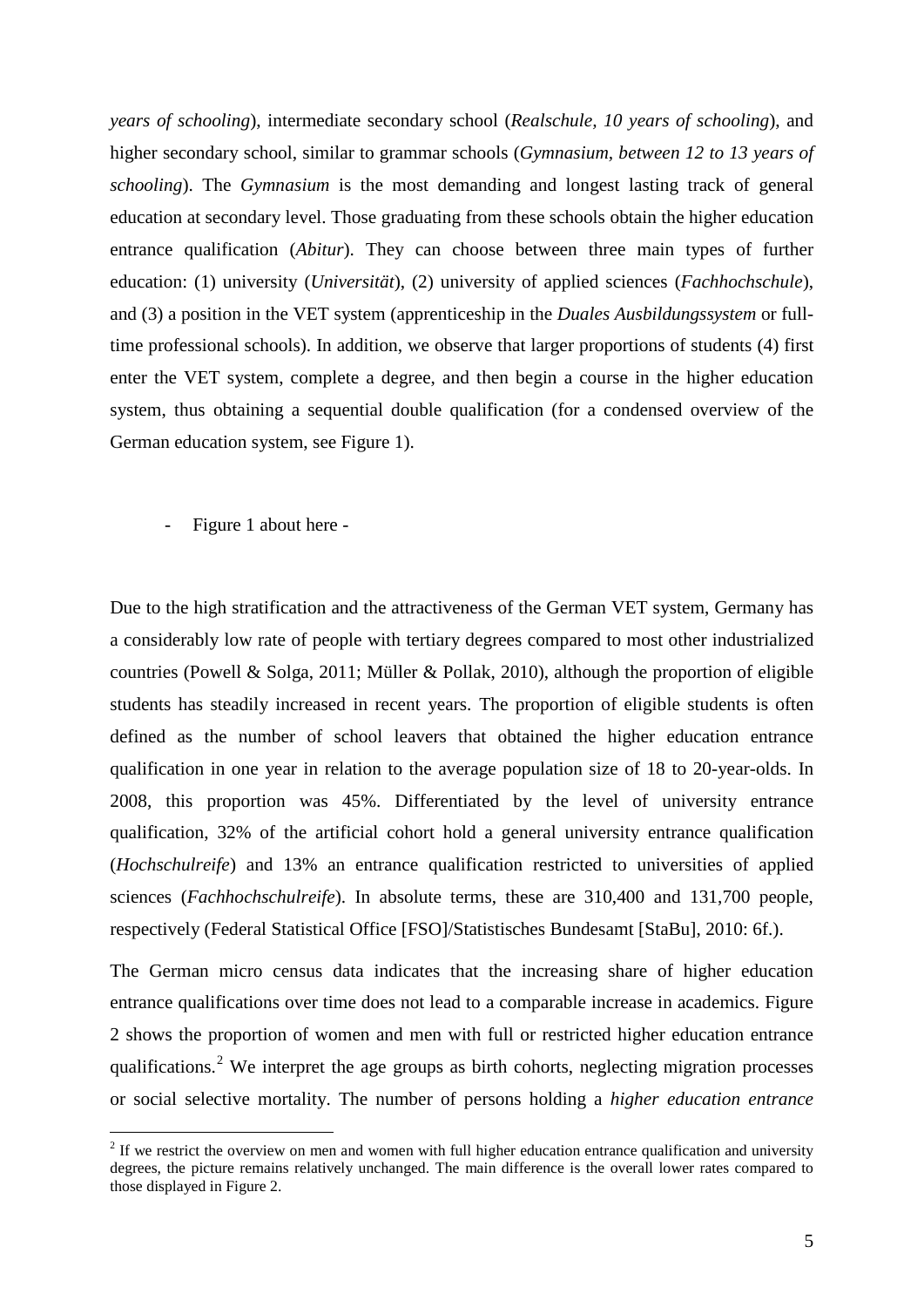*qualification* increases steadily over the birth cohorts. Women show a particularly strong increase. In younger birth cohorts, they obtain higher education entrance qualifications even more frequently than men do. In the most recent cohort, however, which is aged 20 to 25 in 2009, the figures indicate slightly lower rates. Some of them might still be in school or university, completing a degree in subsequent years.

- Figure 2 about here -

The development of the proportion of university graduates is remarkable. The rate for men is almost stable across several birth cohorts. In contrast, women born later are more and more highly qualified and catch up with men. We see that the gender gap is closed. However, the gap between those who hold an entrance qualification for higher education and those who hold a university degree increases.

It is puzzling why almost half of the younger birth cohorts with a higher education entrance qualification do not convert their 'ticket' into a university degree, and which educational pathway they follow instead. Conceivable causes could be university dropouts or direct labor market entries as well as those serving an apprenticeship. In this article, we focus on explaining and testing entry into vocational training or into some form of university.

# **2.1 The Attractiveness of the German Vocational Education and Training System for Students with a Higher Education Entrance Qualification**

Of the 561,171 persons who entered a contract for a firm-based apprenticeship [accompanied](http://dict.leo.org/ende?lp=ende&p=Ci4HO3kMAA&search=accompanied&trestr=0x8080) [by](http://dict.leo.org/ende?lp=ende&p=Ci4HO3kMAA&search=by&trestr=0x8080) part-time vocational school in 2009, 112,032 trainees held a higher [university](http://www.dict.cc/englisch-deutsch/%5Buniversity%5D.html) [entrance](http://www.dict.cc/englisch-deutsch/%5Bentrance%5D.html) [qualification.](http://www.dict.cc/englisch-deutsch/%5Bqualification%5D.html) This equals a share of 20% (see Table 1).

- Table 1 about here -

The temporary attractiveness of vocational training compared to higher education arises from shorter training periods, more occupational and professional orientation, and – in the case of an apprenticeship – some form of remuneration. An apprenticeship normally lasts three to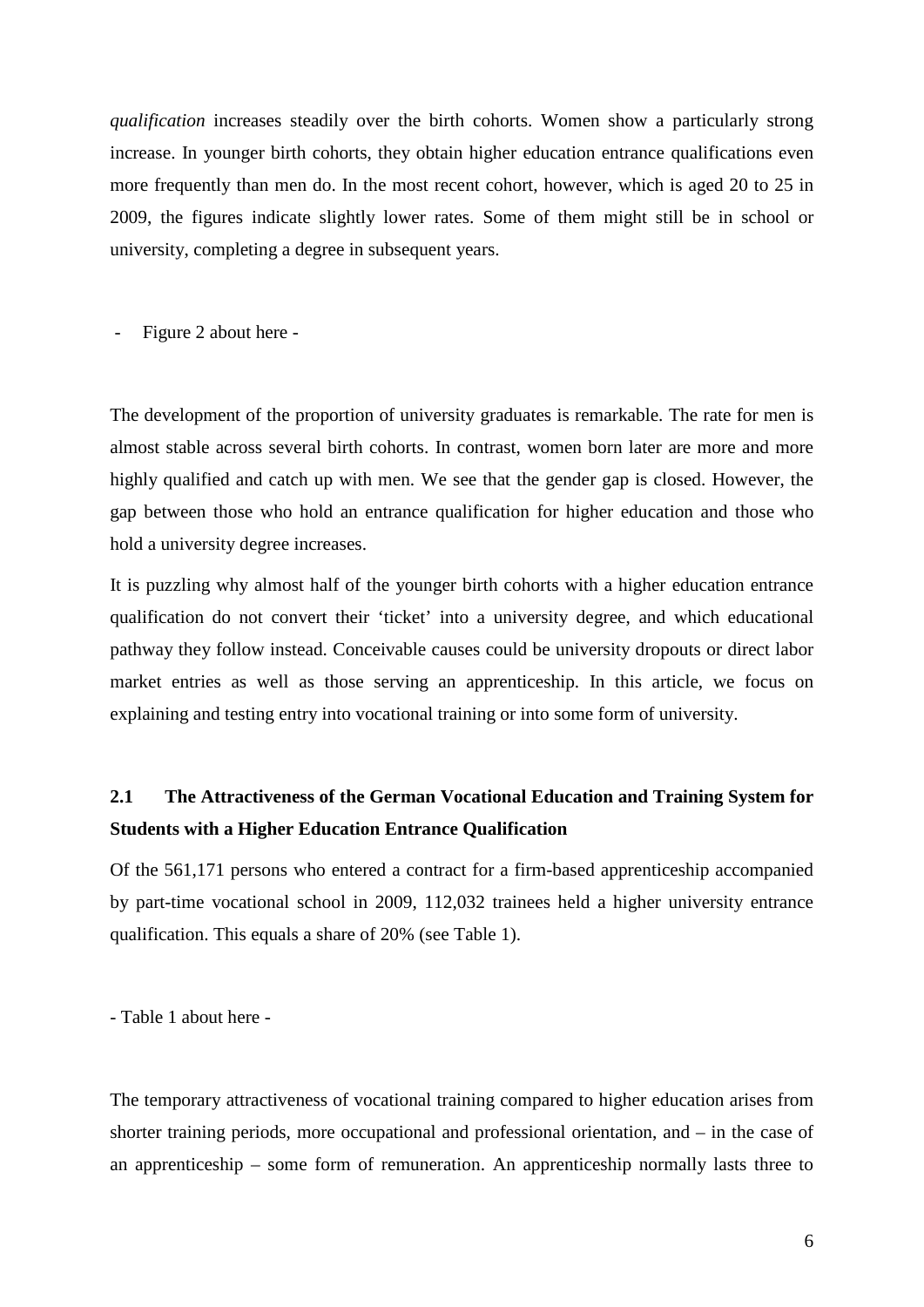three and a half years, but may be shortened to two years depending on previous training and schooling, for instance, for trainees with an *Abitur*. Additionally, apprentices (in the *dual system*) receive money from their company. Industrial and bank clerk trainees, for example, receive an average of about EUR 814 and 813 per month, respectively in western Germany and about 798 and 747 EUR per month, respectively in eastern Germany (Bundesinstitut für Berufsbildung [BiBB], 2011).

Obtaining a vocational training degree, however, does not necessarily mean the end of an educational career. One in ten students at university has previously completed vocational training in Germany (Willich, Buck, Heine & Sommer, 2011: 74f.).

## **2.2 Costs and Benefits of Sequential Double Qualifications**

The benefits of double qualification were debated between Büchel and Helberger on the one side and scientists from the Higher Education Information System (HIS) on the other side in the mid-1990s. While the latter drew on their own survey data, the former analyzed SOEP data. According to Büchel and Helberger (1995), those with a double qualification have lower transition rates into appropriate employment and no higher earnings than students who immediately go to university (without completing a vocational training beforehand). Thus, the returns to education are higher for those with the direct path from full-time schooling to higher education, as the sequence of vocational training followed by university study prolongs the number of years in the education system.

Lewin, Minks and Uhde (1996) zoom in on the positive consequences of a double qualification: a potential loss of time can be compensated by focused university study, and those with a double qualification have smoother education-to-work transitions. They find a position in the labor market more quickly and have more stable and therefore more satisfying first jobs.

In a follow-up study, Büchel (1997) shows that persons with a double qualification are initially more often in regular employment and in suitable positions. However, taking into account the further occupational career, those students who accessed university directly are at an advantage. Four and a half years after graduating from university, they have significantly better positions than those with a double qualification. Having additional vocational training often leads to a smooth labor market entry after completing university study, as these persons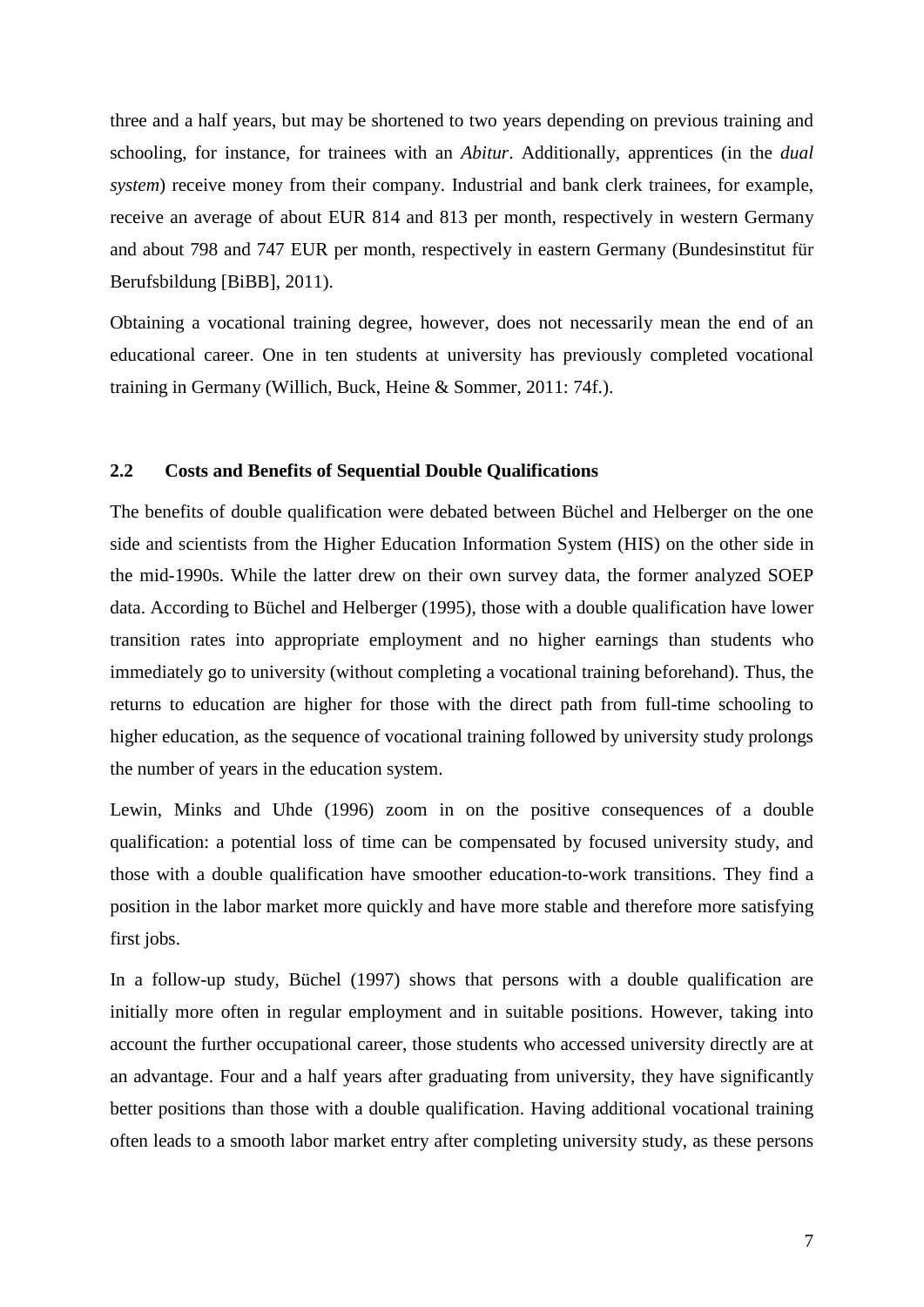might have work experience as well as company contacts (social capital) from the training period. However, in the long run, these persons have a less successful career.

#### **3. The Interaction of Structural and Individual Risk in Educational Choice**

According to sociological theories on educational choice, risk aversion is the main driving force for class-specific educational decisions (Boudon, 1974; Breen & Goldthorpe, 1997). Families from upper social classes have to opt for the academically most demanding, longlasting courses to avoid an intergenerational loss of status. Families from lower social classes, by contrast, more often go for easier and/or shorter options in order to reduce the risk of failing in a long-lasting track and entering the labor market without any (vocational) degree. This argument is deeply rooted in the social structure. In addition, this choice pattern tends to be particularly strong in countries with a highly stratified education system and a 'wellfunctioning' vocational and educational training system.

Besides structural risk aversion, the effects of individual risk aversion on educational choice have been neglected in sociology of education to date, in contrast to economics and psychology. Individual risk preferences are not bound to social classes, but instead, they can be theorized as individual features of students.

# **3.1 Sociological Theories on Educational Choice: Status Maintenance as Structural Risk Aversion**

Boudon's (1974) model of educational choice is pivotal in explaining social inequalities in educational participation and outcomes. He distinguishes between primary and secondary effects of social origin. Primary effects describe the relationship between parents' socioeconomic status and the child's skills, knowledge, and effort. As a consequence of socioeconomic and cultural conditions in the family, children experience different levels of support and encouragement while developing their cognitive skills, which is reflected in their (school) performance. Secondary effects refer to the class-specific choice between alternative courses of education for people having comparable achievements, but belonging to different classes.

In the 1990s, Boudon's (1974) model of educational choice was revived in slightly modified versions (Goldthorpe, 1996; Breen & Goldthorpe, 1997; Erikson & Jonsson, 1996; Esser,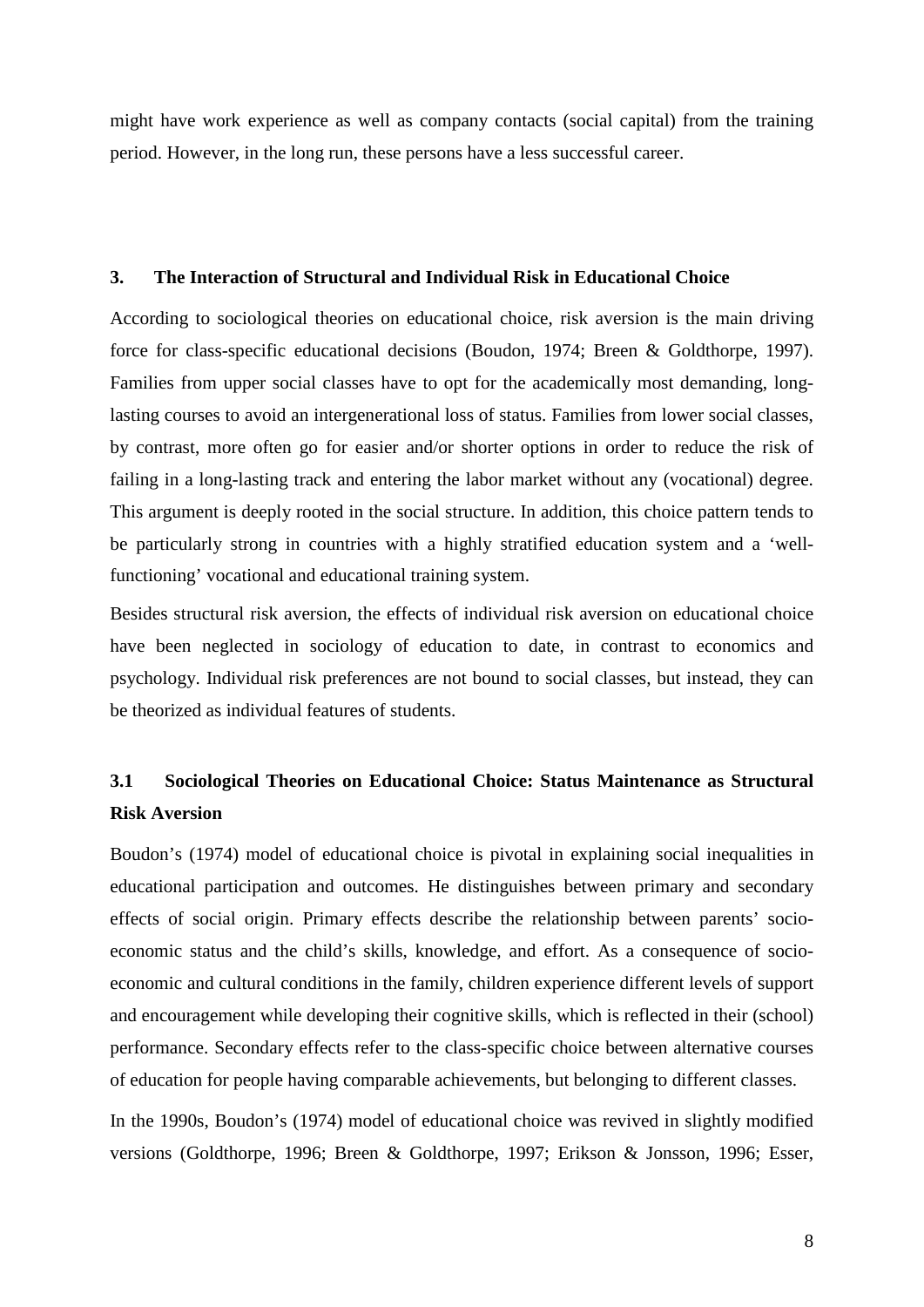1999: 266ff.). What the original and the latest models have in common is that the actors are hypothesized to assess the (direct and indirect) costs and benefits of different educational courses and also take into account the expectations to complete these courses successfully and to achieve the returns to education. In contrast to economic approaches, which focus on income returns (Becker, 1964; Schultz, 1961), the professional position and associated social status are behind the motivation for educational participation in sociological theories on educational choice. Avoidance of an intergenerational loss of status is of particular importance. Taking costs, benefits, and success probabilities into account, the actors choose the alternative that is expected to have the greatest net benefits (Erikson & Jonsson, 1996; Esser, 1999: 266ff.).

Success probabilities differ according to primary effects.<sup>[3](#page-10-0)</sup> In addition, upper classes assess their chances of successfully completing a demanding educational course as higher, even with poor school performances: these children can still rely on their previously experienced parental support. Their parents might also inform them that no exceptional intelligence is required to obtain a university degree (Erikson & Jonsson, 1996).

Moreover, in order to remain in the education system, the lower social classes have to bear increasing financial burdens of direct and indirect costs. The absolute costs might be comparable between classes, but the lower classes face less financial capabilities and, therefore, have higher relative and/or subjectively assessed costs. Thus, investments in education in particular have to pay off for these groups within a shorter time horizon (Hillmert & Jacob, 2003).

Furthermore, families try to avoid an intergenerational loss of status by ensuring that the child attains at least a social status comparable to that of the parents. Educational decisions are rather motivated by avoiding status loss than by the prospect of status advancement (Breen & Goldthorpe, 1997). The motive of status maintenance leads to relative risk aversion, which is structurally based in the social position of the family. The choice of an academic path may be risky because in the event of failure, one is facing entry into the unskilled labor market and low social status. While for the upper social classes, an academic educational course is almost

<u>.</u>

<span id="page-10-0"></span><sup>3</sup> One can raise concerns whether high school students' (*Abiturienten*) performance varies by social background in a highly stratified education system. Children from lower social classes only enroll for the academically oriented school type (*Gymnasium*) if they are particularly high-performing (Stocké, 2007). Additionally, children from lower classes have the highest dropout rate of this school type (Schneider, 2008). According to Mare's (1980) selection hypothesis, children from lower classes only complete long-lasting, high demanding school tracks if they are particularly high-performing and motivated. Nevertheless, there is a slight negative correlation between social background and academic performance at the age of 15 at the academically oriented school type in Germany (Baumert & Schümer, 2001: 370).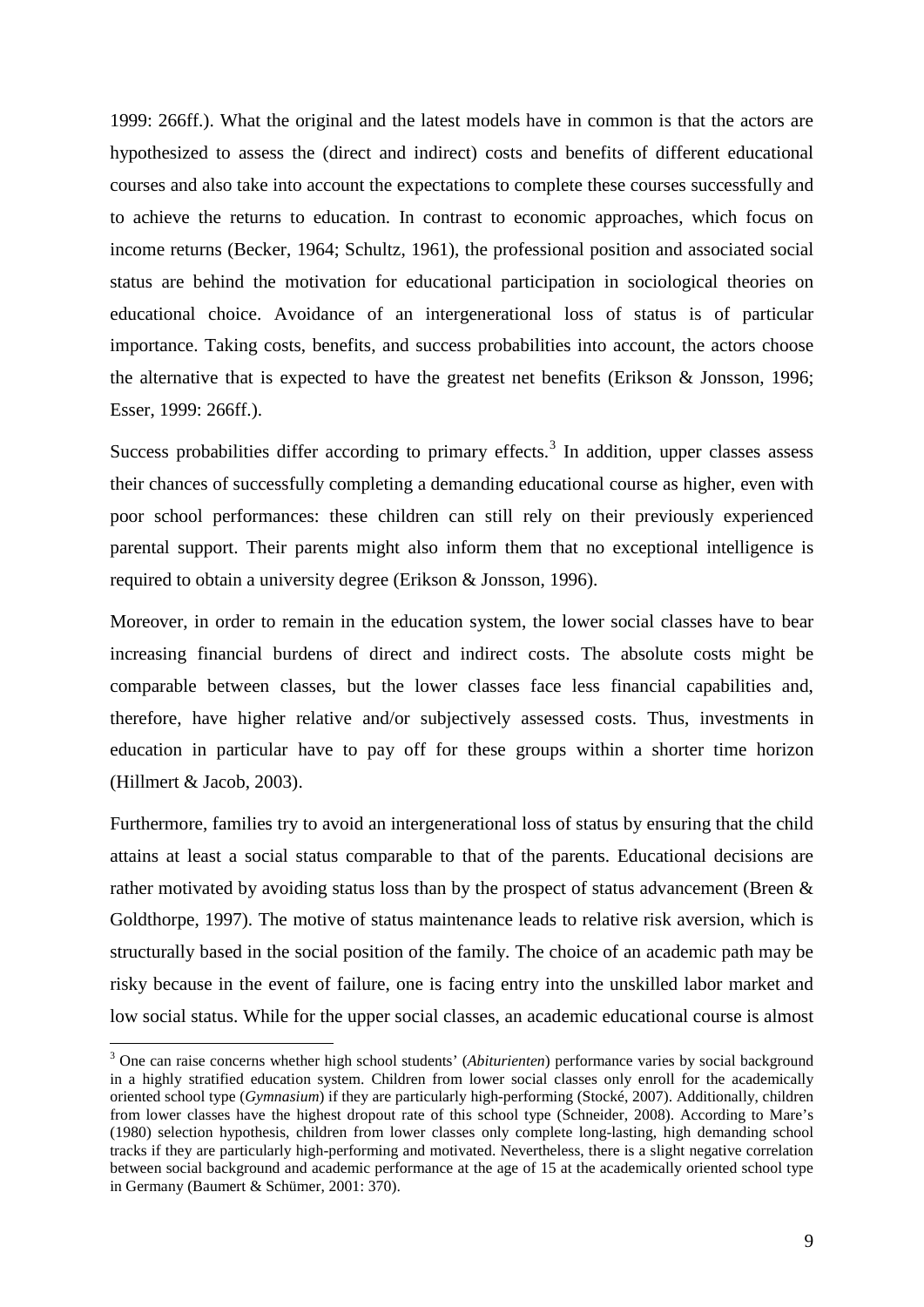the only alternative for status maintenance, families with lower and middle social status tend to more often opt for a shorter, less risky form of training (Breen &Yaish, 2006; Need & de Jong, 2001; Tieben, 2011; van de Werfhorst & Hofstede, 2007).

Müller and Pollak (2010) ask, "Why are there so few working-class children in Germany's universities?" and put the diversion thesis at the center of their rationale. According to the diversion thesis, the early tracking of children, the high stratification and the low permeability of tracks, and the specific attractiveness of vocational education deflects persons from the lower social classes. Non-tertiary vocational training alternatives provide attractive opportunities to gain qualifications for graduates with a non-academic background: a vocational training course is characterized by a comparably shorter duration and it offers practical orientation and a high probability of success (Reimer & Pollak, 2010). Despite the fact that labor market vocational training degrees are a distinctly lower qualification than tertiary degrees, they offer relatively stable labor market returns without the financial burdens and risks of university studies (Schindler & Reimer, 2010). These highly attractive alternatives of vocational training divert from tertiary education in particular those graduates who have an average probability of successfully completing university and dispose of a small time horizon for compensating their invested costs (Hillmert  $\&$  Jacob, 2003). The diversion thesis can be seen as a specification of what are known as the bridge hypotheses by considering the given institutional structure. It is not (necessarily) an alternative, rather a more specific form of the models of educational choice discussed above.

Becker and Hecken (2007, 2009) analyze the choice between university studies and vocational training (2007) and examine the diversion thesis (2009), relying on data collected from students in school tracks awarding higher education entrance qualifications in Saxony. They conclude that the subjective success probability and the training costs are mainly responsible for the fact that working-class school leavers more often decide against tertiary education. The motive of status maintenance also comes into effect here: the intergenerational status maintenance is considered to be instrumental in the educational decision, since for working-class students, university studies are not necessary for maintaining their status.

#### **3.2 Insurance Policy and Individual Risk Aversion**

Before studying at university, some high school graduates complete an apprenticeship immediately after their *Abitur*. According to the literature, these young people want to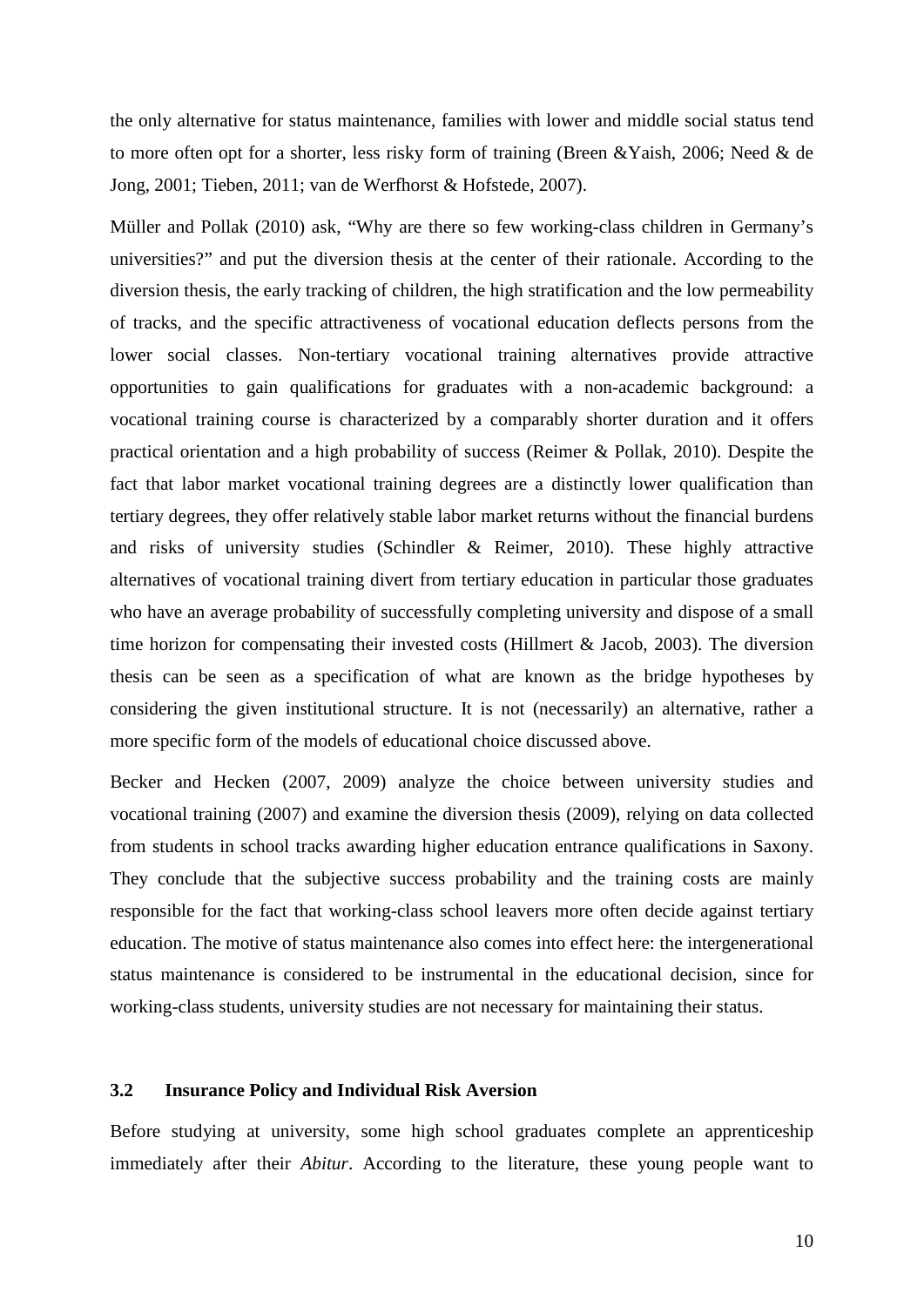achieve a balanced mix of theory and practice with the combination of vocational training and university studies (Lewin et al., 1996; Pilz, 2009). According to Büchel and Helberger (1995), especially young people who are poor performers and/or risk averse pursue this double qualification.

Instead of immediately beginning their university education after graduating from *Gymnasium*, children from lower and middle social classes instead opt for a vocational apprenticeship. This indicates that school performance and/or risk aversion affect the immediate educational choice after the *Abitur* (Büchel & Helberger, 1995). In terms of performance, the argument focuses on the previously described primary effects of origin: the performance of children from lower social classes is, on average, lower and therefore they more often decide to undertake some form of training with or without subsequent university studies.

After completing vocational training, poor performers and risk-averse graduates (persons with an *Abitur*) have a secure base and can embark upon university studies. If they drop out of university, they do not have to enter the labor market for unskilled workers. This educational behavior is interpreted as an insurance policy (Büchel & Helberger, 1995). The cumulative educational strategy may also increase subsequent success: individuals with a double qualification can profit if the apprenticeship and field of university study are related (for instance, an apprenticeship for bank clerks followed by a degree in business studies) and should have better labor market opportunities thanks to prior job experience (Büchel & Helberger, 1995; see also Hillmert & Jacob, 2003; Bellmann & Janik, 2010).

This individual risk aversion may be regarded as a personal attitude affecting the expected success probabilities in addition to (school) performance and parents' social status. Thus, it is distinct from the structural risk aversion in the models of educational choice.

According to Kahnemann and Tversky (1979), decisions taken under uncertainty are biased towards loss avoidance. Even if gains and losses are perceived as equally probable, people's behavior tends to be risk averse, i.e., to avoid losses instead of seeking gains. Especially in economics, the individual risk tolerance is an established construct to explain decisions in various areas such as financial investment, labor market behavior and performance, and even health behavior (Borghans et al., 2008; Dohmen et al., 2011). Empirical studies show that individual risk aversion and risk tolerance correlate with education and labor market participation. Using data from the National Register of Scientific and Technical Personnel,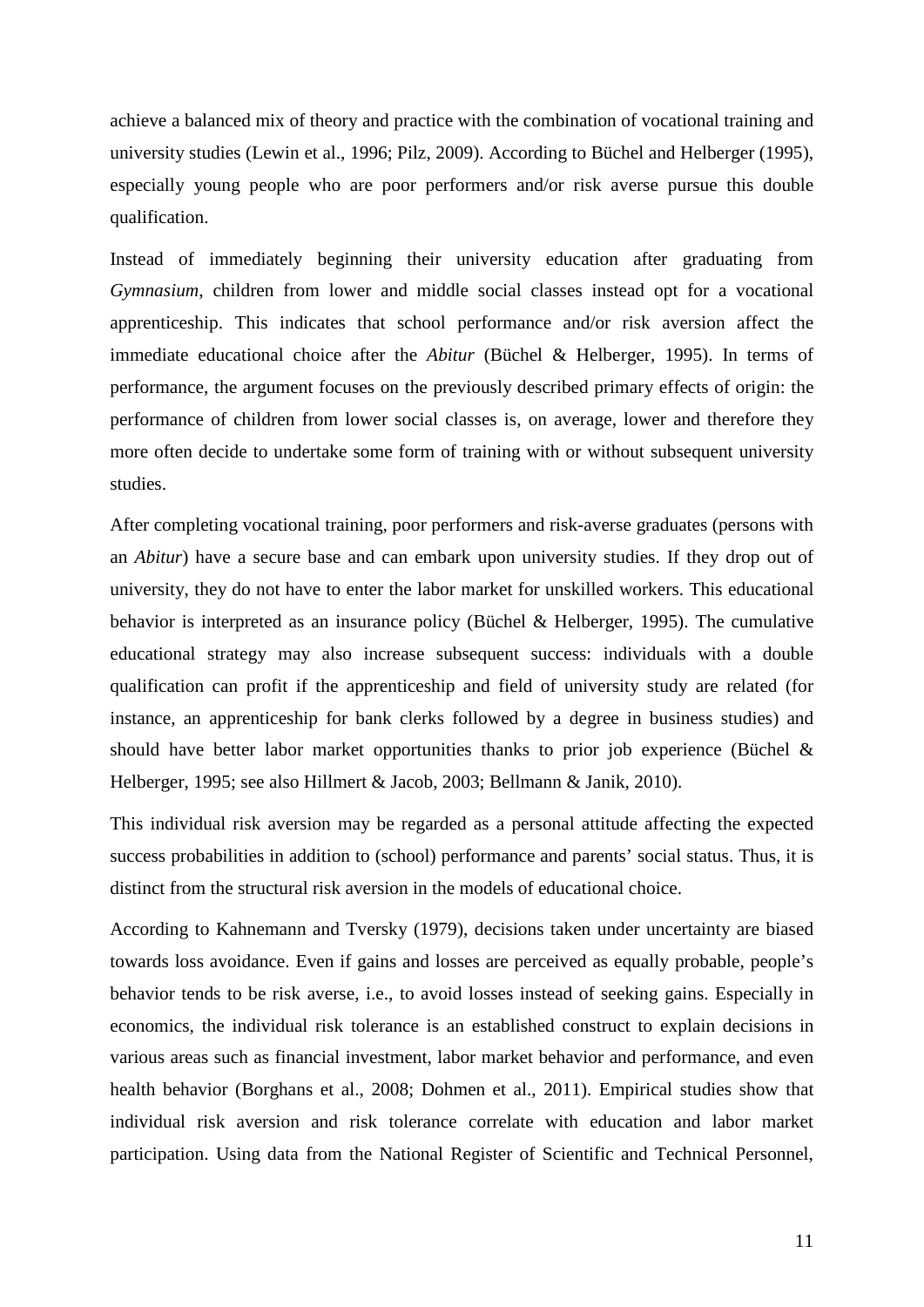Weiss (1972) investigates the influence of risk aversion on human capital investments and returns to education in a sample of university graduates. He detects a negative relationship: even with a moderate increase in risk aversion, the incentive to invest in education decreases significantly. Brown, Ortitz, and Taylor (2006) reveal in their study with data from the US Panel Study of Income Dynamics (PSID) significant positive correlations between the degree of risk tolerance and the level of formal education achieved. The authors also examine the relationship of adults' risk preferences and investments in human capital, as well as the relationship between parental risk preference and their children's results in standardized tests. The higher the parents' risk tolerance, the better the math and reading skills of their children. Heineck and Wölfel (2010) analyze data from the SOEP and do not find any consistent pattern for parental risk attitudes and child's enrollment in higher secondary school. The authors report, however, significant effects for mothers' risk aversion: children with riskaverse mothers tend to more often attend the least demanding and shortest track of secondary school (i.e., the *Hauptschule*). This relationship is particularly pronounced in mother-daughter constellations.

Uhlig, Solga and Schupp (2009) analyze the phenomenon of *underachievement* in Germany, comparing a student's result in a cognitive test and her/his school attendance with the cognitive potential of the student bodies in the different tracks of secondary school (*Hauptschule, Realschule,* and *Gymnasium*). They focus on the question to what extent personality traits come into effect and how this depends on social origin. In addition to the <sup>t</sup>classical' *Big Five*, they take individual risk taking into account.<sup>[4](#page-13-0)</sup> Children with parents who have not graduated from university are more often hit by *underachievement* compared to those with highly qualified parents. Children with graduate parents have a higher risk of *underachievement* if their personality structure diverges from the middle-class habitus, especially in the dimensions of *conscientiousness* and *openness to experience*. The higher risk of *underachievement* for children from socially disadvantaged families, however, cannot be explained either by differentials in the distribution of academically advantageous or

<u>.</u>

<span id="page-13-0"></span><sup>&</sup>lt;sup>4</sup> In personality psychology, the *Big Five* are a recognized classification scheme of personality characteristics containing the dimensions of *extraversion*, *agreeableness*, *conscientiousness*, *neuroticism,* and *openness to experience* (John & Srivastava, 1999): *Extraversion* describes a person's way of interacting with his or her (social) environment and the pleasure of interaction. The *agreeableness* emphasizes altruism and helpfulness while interacting. While the dimension of *conscientiousness* subsumes facets such as accuracy, sense of duty, reliability, and self-discipline or responsibility, the dimension of *neuroticism* includes emotional stability, irritability, anxiety, and fearfulness of an individual. The dimension of *openness to experience* covers, inter alia, creativity and interest in the aesthetic and in new things and experiences.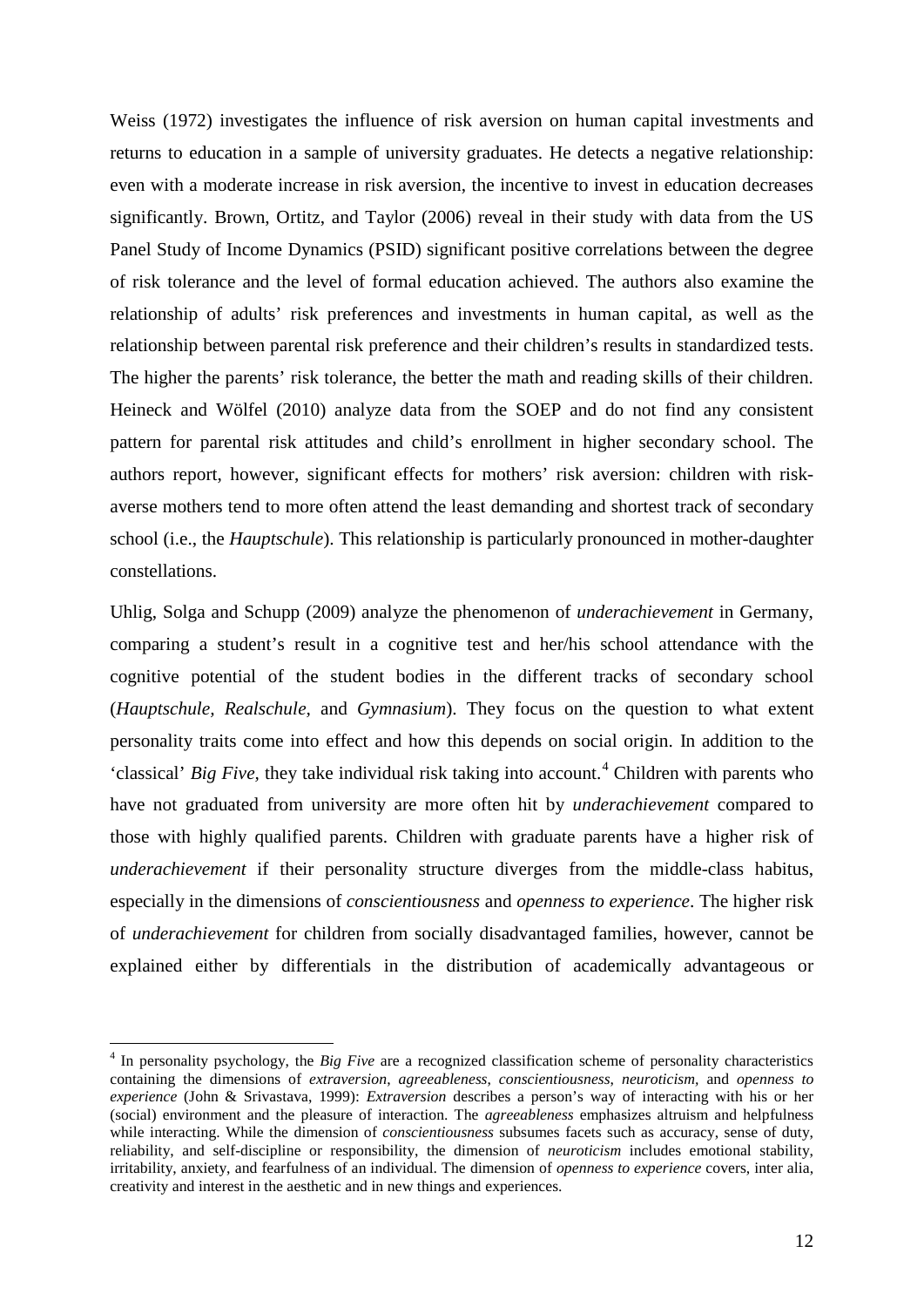disadvantageous personality characteristics (including risk aversion), nor by a generally stronger influence of personality traits for these children (Uhlig et al., 2009).

Furthermore, there are several results from employment research relying on SOEP data: accordingly, a positive relationship between risk tolerance and income, job satisfaction, and attitudes to fixed-term contracts or temporary employment agencies is reported (Pfeifer, 2009), and risk-averse people are more likely to have an employment relationship with little variance in the salary (Bonin, Dohmen, Falk, Huffman & Sunde, 2007). Analyzing the intergenerational transmission of risk attitudes, Leuermann and Necker (2011) investigate the choice of occupation and hence the willingness of children to take the same income risks their parents do. They find that the fathers' risk propensity is a strong predictor of children's occupational risk, especially with respect to the sons' risk attitudes.

The individual risk aversion as a personal attitude tends to influence not only the subjective probability of successfully completing training, but also the subjective probability of finding suitable employment shortly after completing training. The interpretation of an actor's behavior as risk-averse or risk-tolerant can, however, be ambiguous: since the future returns to educational investment are unknown, decisions have to be made under uncertainty. Therefore, one can assume that risk-averse people are less adventurous, choose the less dangerous path, and invest less time and money. On the other hand, persons who greatly appreciate the value and benefits of education act in a risk-averse manner by investing in education because they are convinced they will improve their employment opportunities, income, and status through education. Thus, individual risk aversion might lead to investments in order to avoid the risk of not investing. However, such a strategy can be economically irrational if expenditures on education exceed the (expected) returns. According to the predominant view in the literature, risk-averse individuals tend to avoid investments with an uncertain outcome (Heineck & Wölfel, 2010).

## **3.3 Integrating Structural and Individual Risk Aversion**

According to Boudon (1974) as well as Breen and Goldthorpe (1997), risk aversion is the main driving force for class-specific educational decisions, whereby the motive of status maintenance leads to relative risk aversion. In contrast, the individual risk aversion is regarded as a personal attitude which affects the expected success probabilities in addition to actual (school) performance and parents' social status.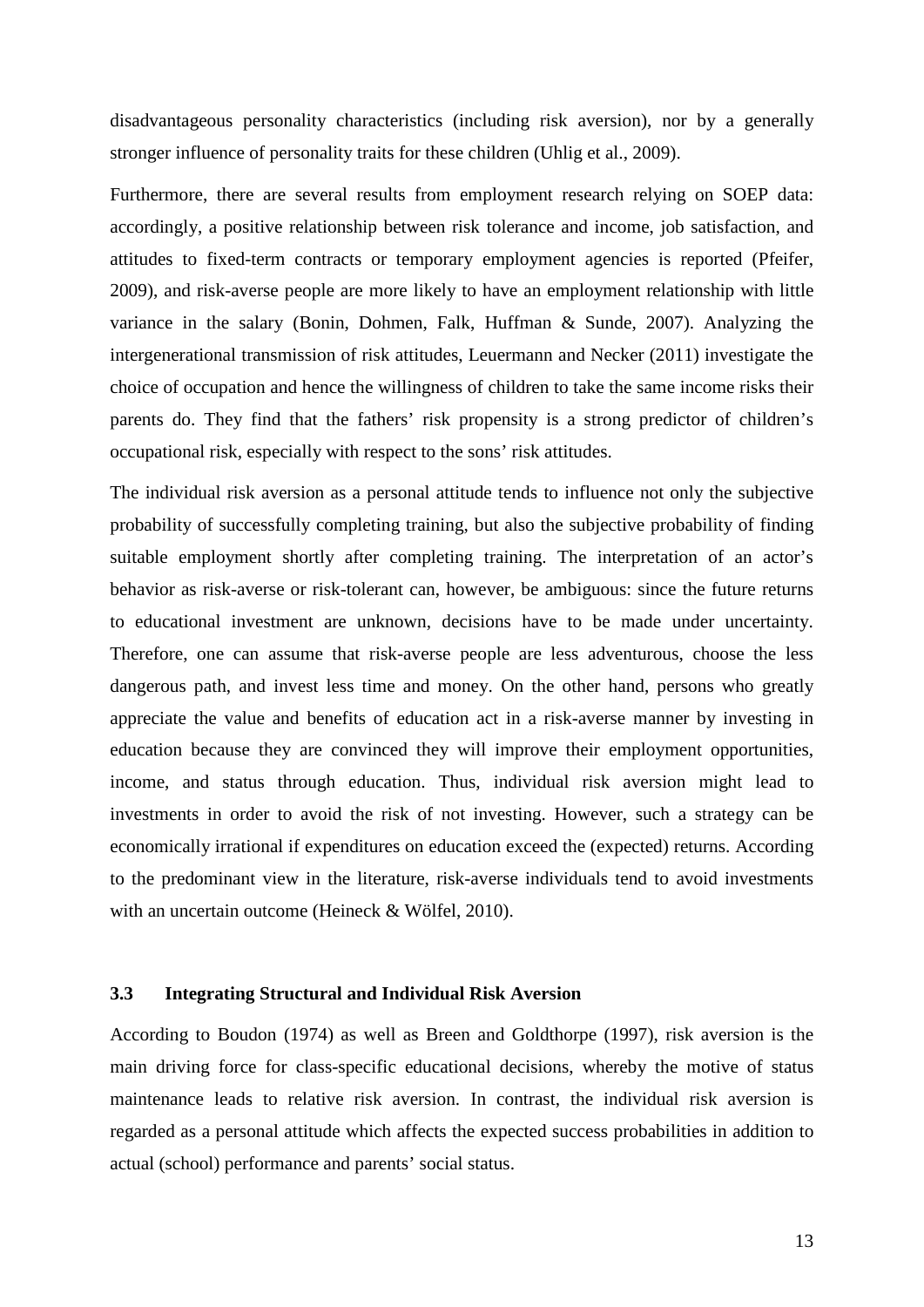Integrating the structural and individual risk aversion, we assume that the structural risk aversion dominates the individual risk preference. According to Boudon (1974), the motive of status maintenance is equally strong for all social classes, since it is always relative to the current class position. The status of maintenance is the major dominant force for classspecific educational decisions.

Since the structural risk aversion is the main driving force for class-specific educational decisions, children from upper social classes have no alternative but to seek the academically most demanding educational courses. Thus, for upper classes, factors such as individual risk aversion, costs, or subjective expected utilities should have a minimal impact on their educational choice. The individual risk aversion might be irrelevant for these students anyway because they still can rely on their parents' help and support in educational matters.

In contrast, working-class children face a broad range of possibilities to maintain the status of their parents. Therefore, all factors of costs, benefits, and the subjective expected utility are relatively more important. Attaining the *Abitur* working-class children have not yet maintained the status: with a highly professionalized labor market in Germany, the *Abitur* itself is not sufficient without additional vocational training.

Summarizing, children from upper social classes are structurally almost compelled to opt for the academically most demanding educational courses, almost without having a choice. In contrast, working-class children have to do choose between various options.

#### **3.4 Hypotheses on Educational Intentions**

We assume the following hypotheses on structural and individual risk aversion, on school performance and financial resources.

#### *Insurance policy for students with high individual risk aversion and poor performance*

Risk-averse graduates from higher secondary school tend to complete a vocational training before beginning university. In doing so, they intend to increase their chances of success at university and, in the event of failure, they still have opportunities for a skilled labor market position (hyp. 1a).

The same reasoning applies to higher secondary school graduates with comparably weak academic performance (hyp. 1b).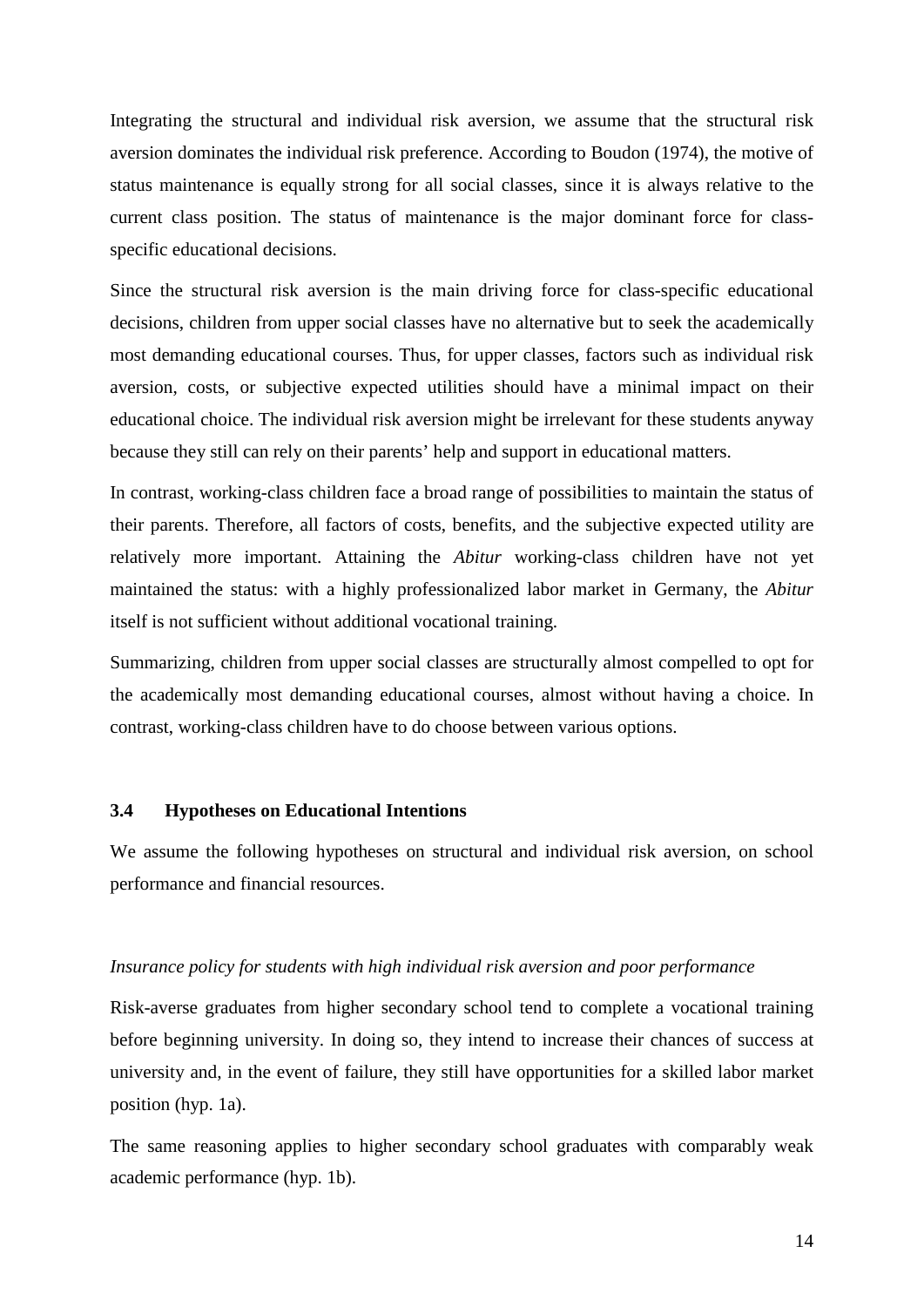#### *Social origin, risk aversion, and performance*

According to the motive of status maintenance, students from upper social classes are almost compelled to obtain a university degree (hyp. 2a). One exception might be persons with an *Abitur* and such poor academic performance that this calls into question success in tertiary education. It is more likely that these students first seek to pursue a vocational training course in order to increase their probability of success at university (hyp. 2b).

High school graduates from lower and middle social classes do not necessarily need a university degree to maintain their status. Those with exceptionally good grades or being riskloving are expected to go to university (if they interpret their good grades as a high probability of success at university). Those with a poor school performance or being riskaverse are likely to apply for vocational training, as this is a safe way to avoid intergenerational loss of status. High school graduates from lower and middle social classes with average school performance are more likely to opt for the sequential double qualification. Thus, the vocational training serves as an insurance policy, i.e., still providing good labor market prospects in the event of failure at university (hyp. 2c).

For graduates from upper social classes, the motive of status maintenance, i.e., the structural risk aversion, might outweigh the individual risk aversion, which could therefore be irrelevant for educational decisions. Additionally, risk-averse students from upper social classes can rely on better social networks during the transition from university to labor market and on better financial opportunities thanks to their parents (hyp. 2d).

Figure 3 shows the predicted relationship between class, individual risk preference, and school performance.

- Figure 3 about here -

#### *Costs of Education*

The better the parents' financial situation is, the lower are the constraints on financing longlasting educational courses. The longest and most cost-intensive training routes are not to be expected to result from directly entering university, but rather from a double qualification. Additionally, for children from low-income families, opportunity costs increase if children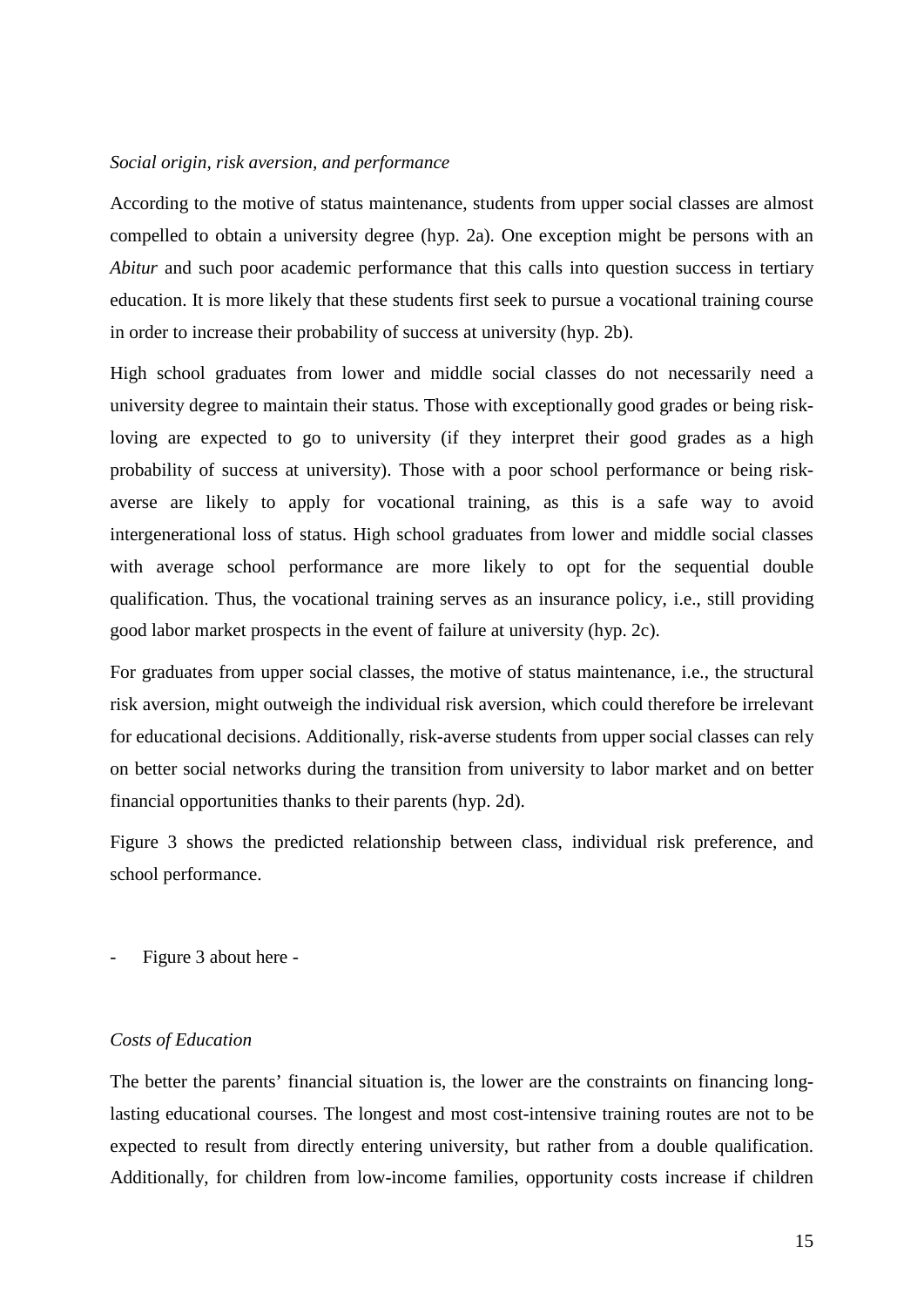continue to study while having already finished vocational training: in that case, the gap between parents' income and the child's potential labor market income is presumably very small (hyp. 3).

#### **4. Data and Methods**

For the empirical analyses, we rely on data from the German Socio-Economic Panel Study (SOEP), which is one of the largest major panel studies worldwide. The areas of focus of the SOEP are employment, income, family formation, housing, time use, and satisfaction with various aspects of life. All members of a household who are at least 17 years old are interviewed individually using a personal questionnaire. In addition, there is one household questionnaire for every household containing questions, for instance, about school attendance of (younger) children. Since 2000 there has been a supplementary questionnaire for 17-yearolds including information on school biography and activities, on current school performance, and also on future plans and steps (Wagner, Frick & Schupp, 2007). The following analyses rely mainly on the information provided by these youth questionnaires from 2003 to 2010. Thus, we pool information collected in different years using the same instrument, but every individual is taken into account once only.

#### **4.1 Sample and Variables**

Since the *Gymnasium* is the school track that prepares students for higher tertiary education, we restrict the analysis to the 17-year-olds who were attending a *Gymnasium* at the time of the survey. In addition, these 17-year-old high school students are close to finishing *Gymnasium* and obtaining their *Abitur*.

First, the youngsters are asked: "In the future do you intend to hold a vocational diploma or university degree?" Those students answering "yes" or "yes, maybe" form the sample; 57 persons are excluded from the sample as they explicitly give negative responses to the questions on further education plans. In a second step, students report their intended educational and occupational qualifications, with multiple answers being possible. From these data, we assign students to one of the four "educational pathways":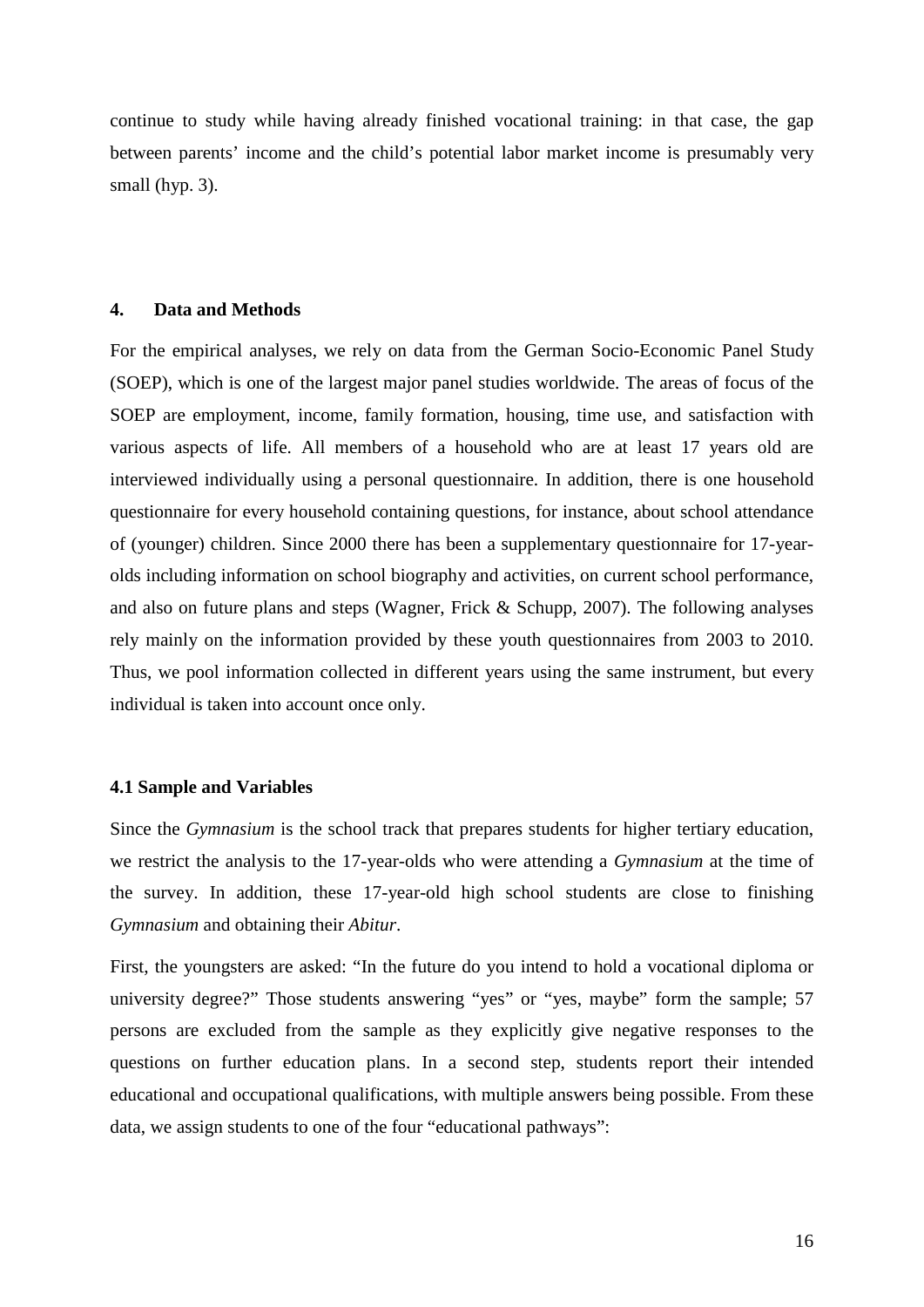- 1. university (UNI)
- 2. university of applied sciences (UAS)
- 3. a combination of vocational training and higher education/double qualification (DBL)
- 4. vocational training: apprenticeship or full-time vocational course (VET)

We distinguish between university and university of applied sciences because training at the latter is shorter, more occupationally oriented, and normally well structured, but generally leads to somewhat lower earnings and status. Thus, studies at a university of applied sciences can be more attractive for young people from lower and middle social classes (Müller & Pollak, 2010). For a double qualification, we assume a sequential pattern: first vocational training, and then university. Due to the sample size, we cannot differentiate the population intending to obtain a double qualification according to whether they complete an apprenticeship or full-time vocational training or whether they attend a university or university of applied sciences. Students seeking a double qualification, however, mention university three times more often than university of applied sciences.

The school performance of students at *Gymnasium* is measured by the grade point average of the subjects German, mathematics and the first foreign language. As an indicator of the family's social status, we use the highest parental level of education according to the CASMIN scheme (Braun & Müller, 1997). We differentiate between lower secondary school qualification (*Hauptschulabschluss*) with or without vocational training (CASMIN 1), intermediate school qualification (*mittlere Reife*) or higher education entrance qualification (*Abitur*) with or without vocational training (CASMIN 2), degree from a university of applied sciences (CASMIN 3a), and university degree (CASMIN 3b). The financial situation of the family and the means to finance long-lasting education is operationalized with the disposable household income. This income information is adjusted first for purchasing power to the year 2006, and then weighted with the inverse of the square root of household size in order to take economies of scale into account. We take the logarithm of this income measure and finally subtract the average income. Thus, the value zero indicates persons with average income. We also construct variables for respondent's gender and region of residence (eastern vs. western Germany).

To capture individual risk aversion, we rely on the answers to the question, "How do you see yourself: Are you generally a person who is fully prepared to take risks or do you try to avoid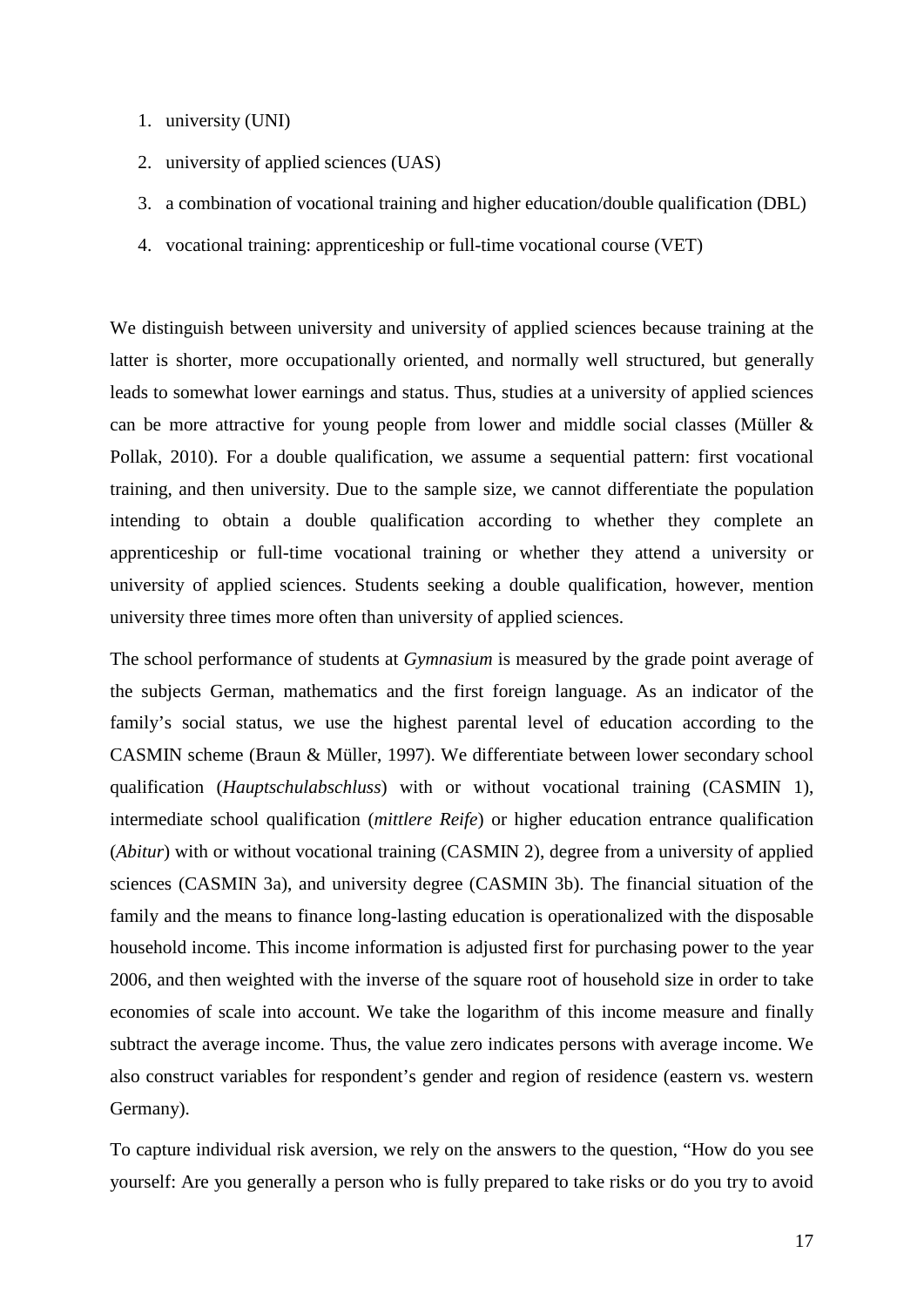taking risks?" This question is accompanied by the following guidelines for completing the form: "Please tick a box on the scale, where the value 0 means: 'unwilling to take risks' and the value 10 means: 'fully prepared to take risk'. With the values in between, you can graduate your estimation" (for detailed analysis on the validity of this instrument see Dohmen et al., 2011). This question was first asked in 2004 in the personal interview and then again in 2006, 2008, and then every year. In addition, it is a standard question in the youth questionnaire from 2006 onwards. In order to maintain a reasonable sample size, we rely on reports on risk preference at the ages of 17 and 18, and calculate the average. Figure 4 provides an overview showing in which years respondents of different cohorts were asked on risk preference in the youth (Y) or personal questionnaire (P).

Figure 4 about here  $-$ 

#### **4.2 Multiple Imputation**

Some variables have missing values due to item non-response or by design, as in the case of risk preference. For example, for 17-year-olds interviewed in 2003 and 2005, we only have direct reports provided one year later at the age of 18. Thus, we impute values for 2003 and 2005. For all missing values, we conducted multiple chained equation imputations. We specify a background model including the variables from the subsequent analysis models and, additionally, the following information: satisfaction with school performance in the subjects German, mathematics, and first foreign language; individual grades in the subjects German, mathematics, and first foreign language (instead of the grade point average); two factors extracted from a principal components analysis on the beliefs about relevant factors for social promotion/success; active music making; participation in sports competitions; frequency of reading for leisure; migration background (first and second-generation); year of survey; charging of tuition fees at time of interview in the relevant federal state (*Bundesland*). Overall, using the Stata add-on program "ice," we were able to generate 100 complete datasets. The variance of the predicted missing values from the regression-based imputation is increased by receiving an error term from the posterior distribution and by a random drawing of the regression coefficients from the distribution resulting from the estimated coefficients and associated standard errors (Royston, 2005).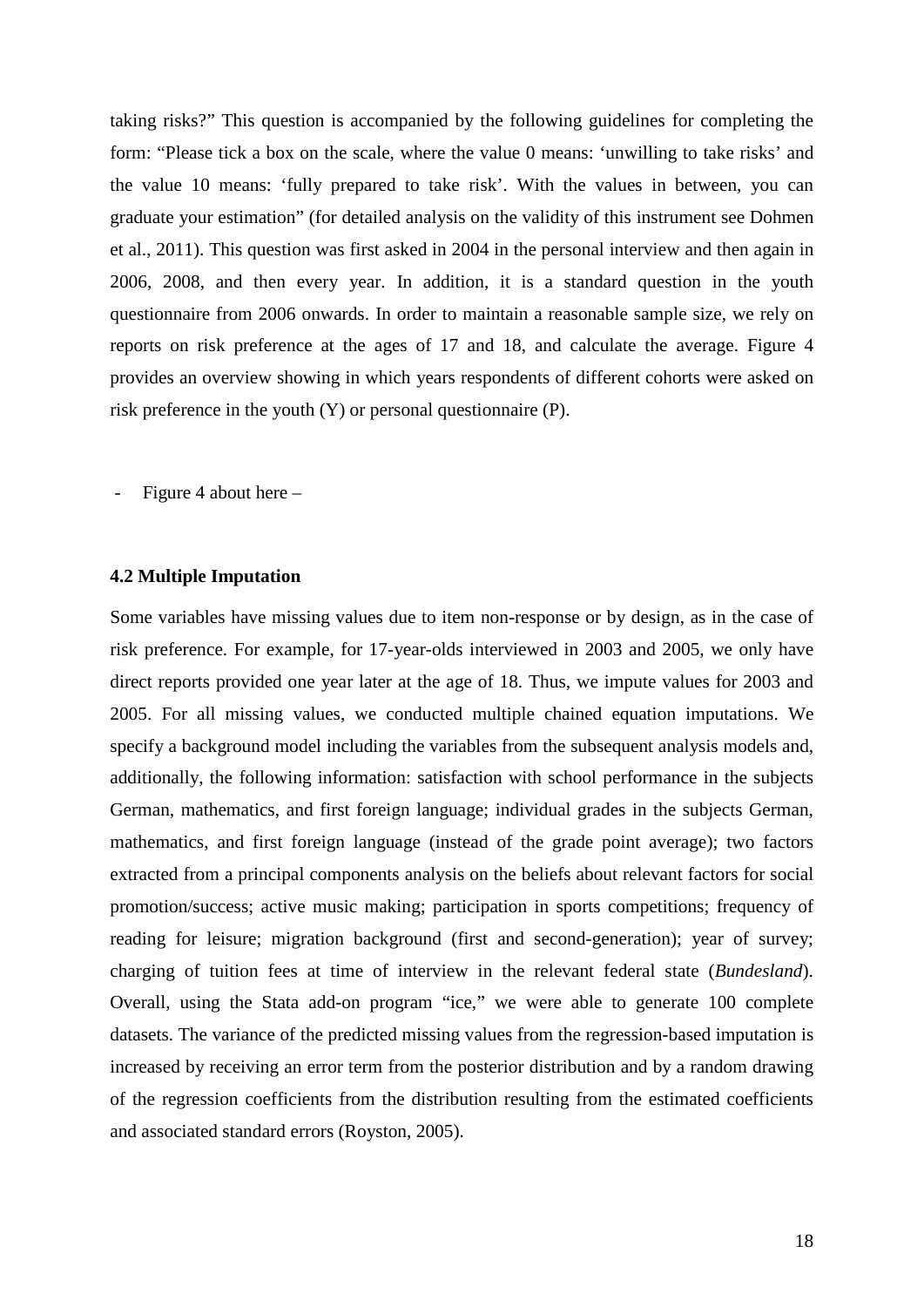#### **4.3 Multinomial Logit Model**

The dependent variable on further educational career is categorical with four outcomes. Thus, we estimate multinomial logit models (Long, 1997: 148-168). Therefore, three equations are estimated simultaneously: first, the logarithm of the probability of education at a university of applied sciences compared to university education (see eq. 1.1), second, the logarithm of the probability of vocational training plus higher education compared to university education (see eq. 1.2), and third, the logarithm of the probability of vocational apprenticeship compared to university education (see eq. 1.3). Thus, for analyzing the influence of a characteristic on the intended training route, three coefficients are estimated. Using these logit coefficients, it is possible to calculate the probabilities of all four future educational pathways (see eq. 2.1 - 2.4).

|                                                      |           | $\overline{1}$ security $\overline{1}$                                          |
|------------------------------------------------------|-----------|---------------------------------------------------------------------------------|
| $\ln\left(\frac{p_2}{p_1}\right) = x_k \beta_{k,21}$ | Eq. $1.1$ | $1 =$ university studies ( <i>UNI</i> )                                         |
| $\ln\left(\frac{p_3}{p_1}\right) = x_k \beta_{k,31}$ | Eq. $1.2$ | $2$ = studies at a university of applied sciences ( <i>UAS</i> )                |
| $\ln\left(\frac{p_4}{p_1}\right) = x_k \beta_{k,41}$ | Eq. $1.3$ | $3 =$ vocational training plus higher education/double<br>qualification $(DBL)$ |
|                                                      |           | $4$ = vocational education and training (VET)                                   |

Alternative j

$$
p_1 = P(Y = UNI|x_k) = \frac{1}{1 + \exp(x_k \beta_{k,21}) + \exp(x_k \beta_{k,31}) + \exp(x_k \beta_{k,41})}
$$
 Eq. 2.1

$$
p_2 = P(Y = UAS|x_k) = \frac{\exp(x_k \beta_{k,21})}{1 + \exp(x_k \beta_{k,21}) + \exp(x_k \beta_{k,31}) + \exp(x_k \beta_{k,41})}
$$
 Eq. 2.2

$$
p_3 = P(Y = DBL|x_k) = \frac{\exp(x_k \beta_{k,31})}{1 + \exp(x_k \beta_{k,21}) + \exp(x_k \beta_{k,31}) + \exp(x_k \beta_{k,41})} \qquad \text{Eq. 2.3}
$$

$$
p_4 = P(Y = VET | x_k) = \frac{\exp(x_k \beta_{k,41})}{1 + \exp(x_k \beta_{k,21}) + \exp(x_k \beta_{k,31}) + \exp(x_k \beta_{k,41})}
$$
 Eq. 2.4

with  $p_1 + p_2 + p_3 + p_4 = 1$ .

| probability of intended educational path j: | $p_i$                          |
|---------------------------------------------|--------------------------------|
| covariate k:                                | $\chi_{\scriptscriptstyle{k}}$ |
| logit coefficient for covariate $x_k$ :     | $B_k$                          |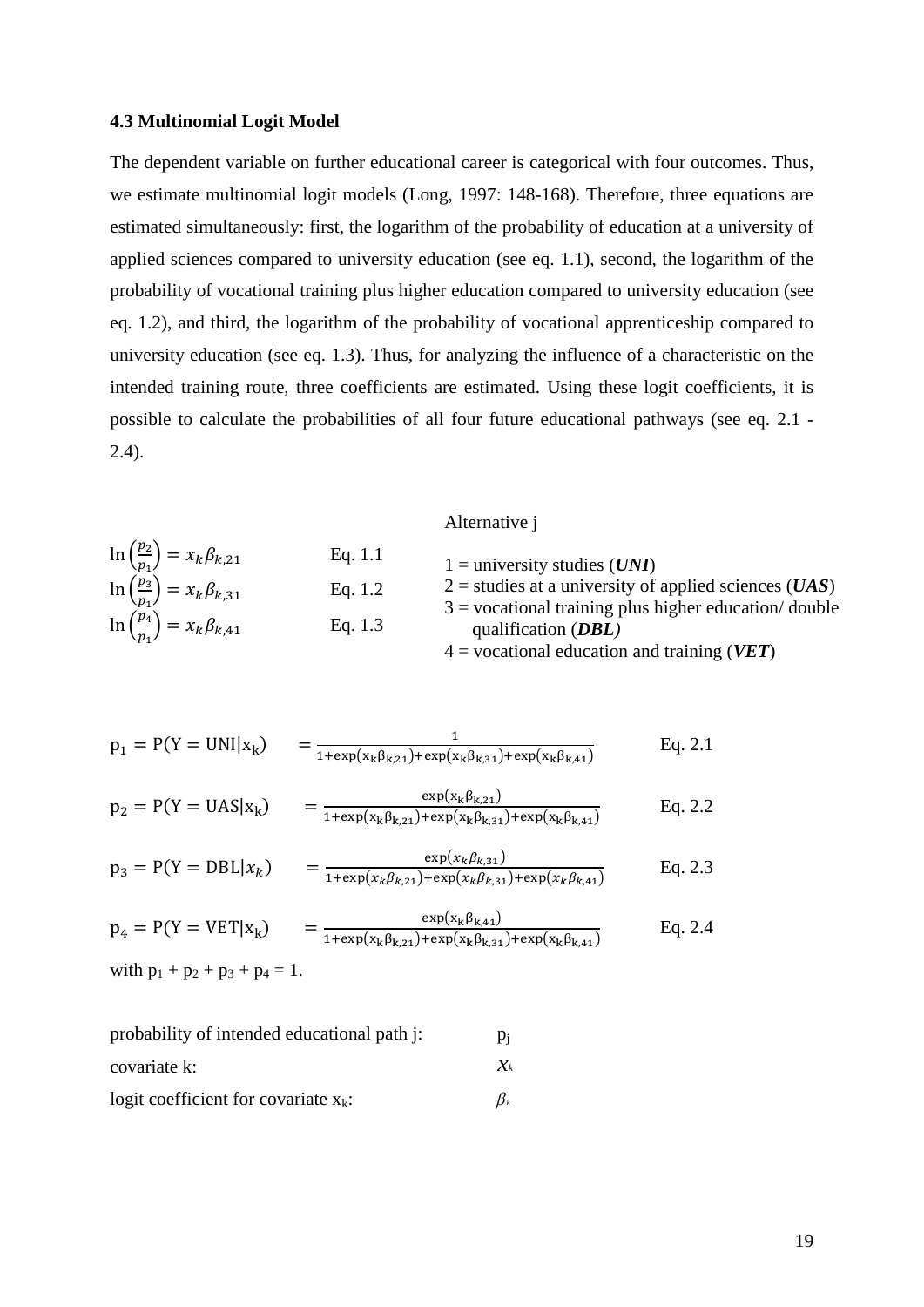## **5. Empirical Findings on Educational Intentions**

After imputation, the dataset comprises complete information on 881 students at higher secondary school (*Gymnasium*). Table 2 shows the educational pathway students aim for by all characteristics used in the multivariate analyses. (For a distribution of these figures before imputation, see Table A.1 in the Appendix).

- Table 2 about here -

Overall, 67% of the students have the objective of a university education, 8% to enroll at a university of applied sciences, 13% to obtain a double qualification, and 11% to follow a vocational training course. The intentions vary greatly by school performance. The better the average grades, the more students strive for university, the less for university of applied sciences or vocational education and training. As regards a double qualification, there is a non-linear relationship, with lowest proportions for both the excellent and the poorest students. For risk tolerance, there is no such clear pattern in the bivariate statistics. Looking at parental education and disposable household income, we see that higher positions in these dimensions go hand in hand with more students reporting the objective of a university course and lower reports on all other options. Students with low qualified parents do not fit into this overall pattern regarding their statements on double qualification. The group of students with low qualified parents is small in absolute terms, which might cause this irregularity.

Now, we discuss the results of the multinomial model estimations. Model 1 in Table 3 only includes the grade point average of the subjects German, math and first foreign language (hyp. 1b). The grade point average of 1 means excellent, the average of 4.7 means really poor. Three positive effects are estimated, significant at the 1% or. 5% level. The worse the grade point average, the more likely students are to opt for a university of applied sciences, a double qualification or a vocational training course rather than a university education. However, the probability of striving for a double qualification might decrease with worse grades, since the coefficient for double qualification vs. university education (0.31) is considerably smaller than the coefficients for university of applied sciences education and vocational training vs. university education (0.86 and 1.04). Consequently, we calculate the probability for all four educational pathways as a function of the grade point average (Figure 5).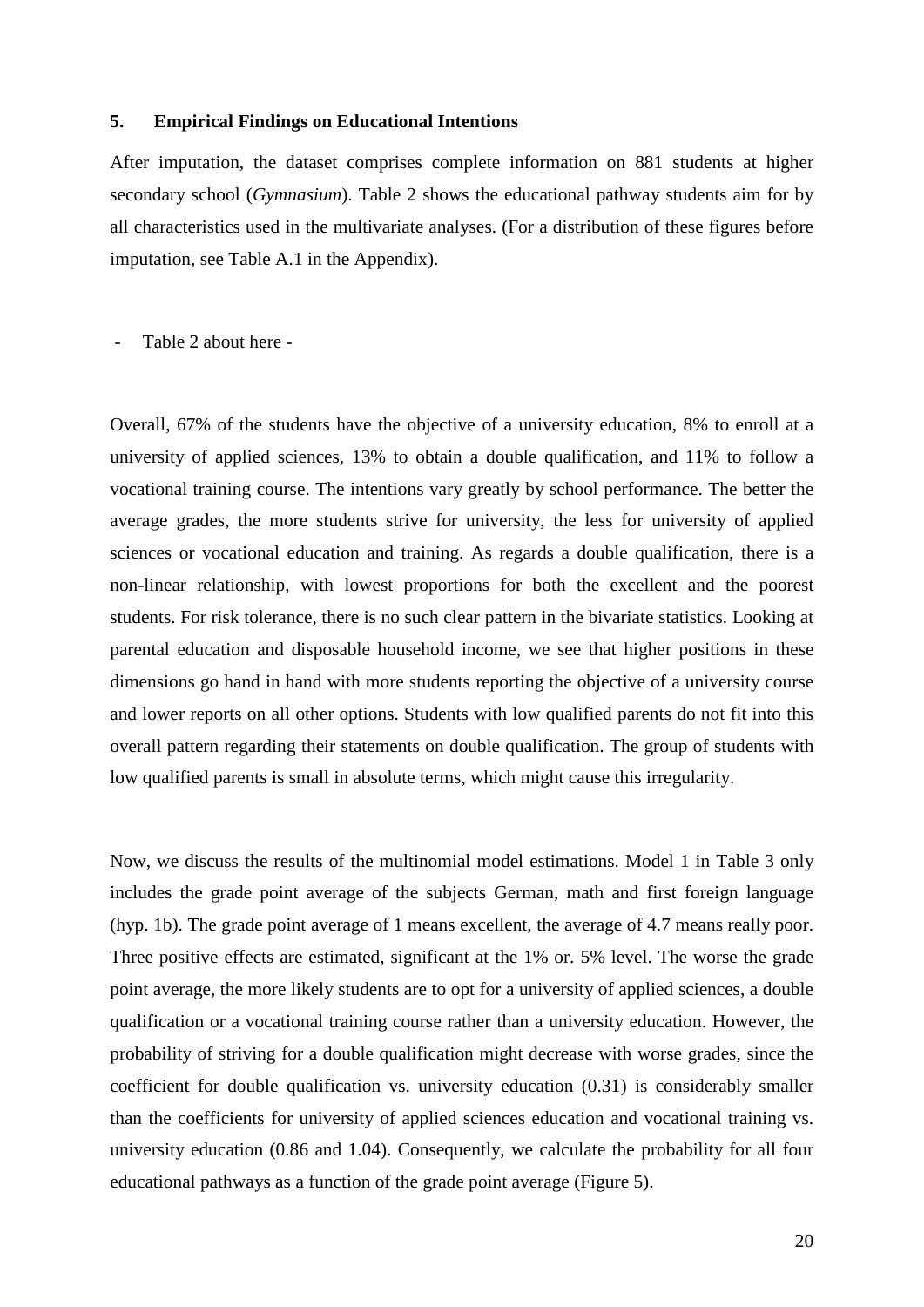- Table 3 about here -
- Figure 5 about here -

<u>.</u>

As Figure 5 clearly shows, when students have poorer grade point averages, the intention to pursue a university education decreases, and the intention to study at a university of applied sciences or take a vocational training course increases. Conversely, the probability of a double qualification is slightly curvilinear, with the grade point average of about 3 at its peak (see also the bivariate distribution in Table 3).

In Model 2, we include all covariates relevant to our hypotheses and the controls for gender and region. The estimates for the importance of grades on educational intentions are similar to those in the previous model. The coefficient for the variable on personal risk tolerance (hyp. 1a) is statistically significant (at the 5% level) for the equation vocational training vs. university course, indicating that risk-loving persons more often favor university and less frequently the shortest educational route, vocational training. The two other coefficients for risk tolerance (university of applied sciences or double qualification vs. university) are close to zero and not significant. A preference for a double qualification in the group of risk-averse high school students, as predicted by hypothesis 1a, cannot be confirmed. As an indicator of structural risk aversion, we rely on parental education (hyp. 2a). Due to low case numbers, students with parents belonging to CASMIN 1 are grouped together with CASMIN 2. Students with such parents form the reference category. In all three equations, there are negative and statistically significant effects for students with university graduate parents (CASMIN 3b), indicating a higher interest in university education and definitely a lower interest in vocational training and education compared to students with lower educated parents.

According to hypothesis 2d, the impact of individual risk aversion should vary with respect to social origin. Therefore, we rerun Model 2 with sub-samples containing students with graduate parents or with lower educated parents. Model 3, which is based on students with highly educated parents (CASMIN 3a and 3b), does not show significant coefficients for individual risk propensity.<sup>[5](#page-22-0)</sup> By contrast, Model 4 for students with parents' education below

<span id="page-22-0"></span> $<sup>5</sup>$  In addition, the average log-likelihood of Model 3 without the variable on risk tolerance is only 1.7 less. To our</sup> knowledge, no formula is available for conducting log-likelihood ratio tests for models based on imputed data.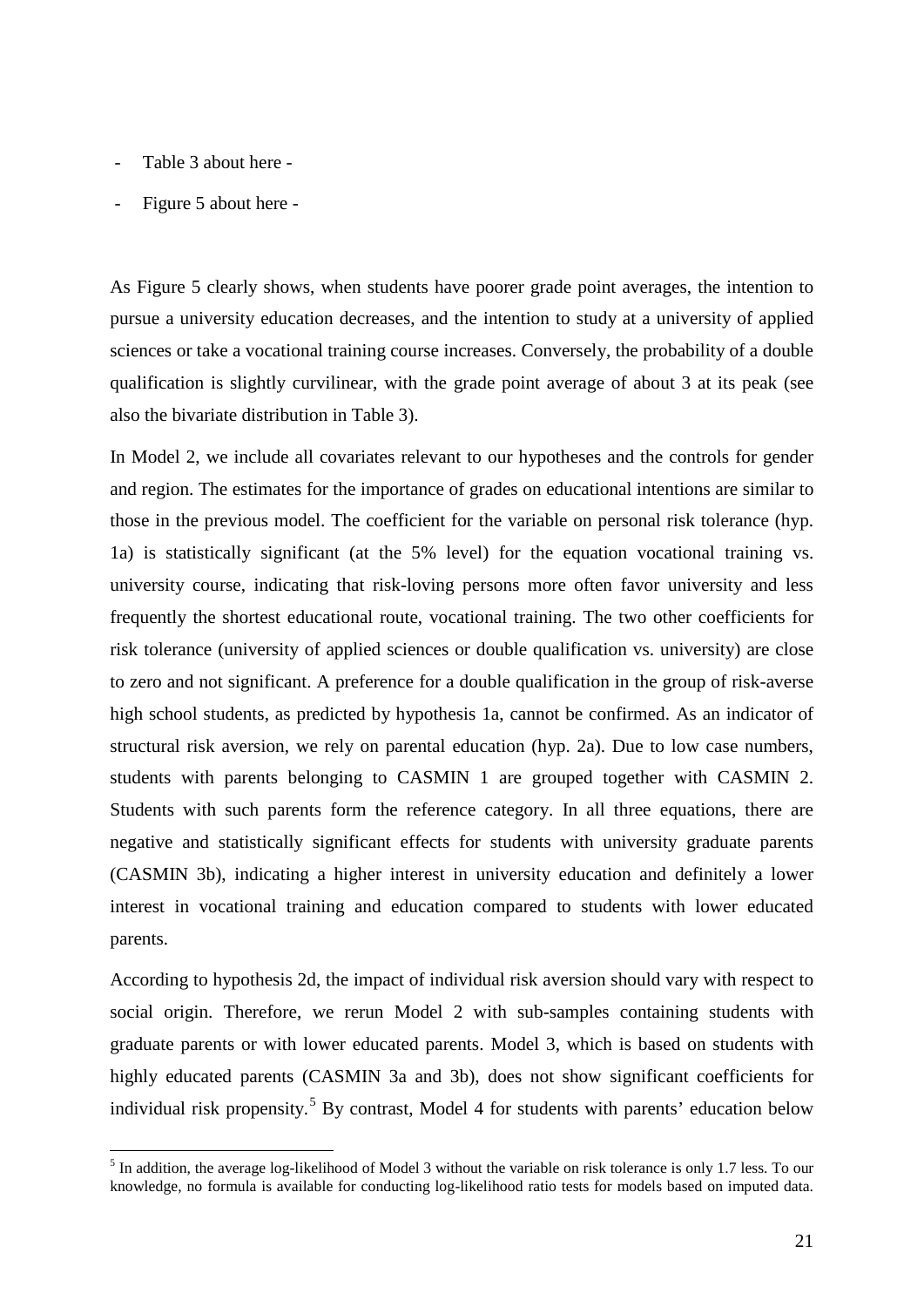tertiary education reveals three statistically significant (at least at the 10% level) effects, fairly equal in size (between -0.20 and -0.28). The more risk-loving a student from a low or middle social class is, the more likely she/he is to seek to pursue a university education and the less likely the student is to aim for an alternative educational pathway, including a double qualification. Thus, the results support hypothesis 2d.

Hypothesis 2b and 2c claim differences in the importance of school performance on educational pathway intentions. In Model 3, only the coefficient for the probability of vocational training and education vs. university is statistically significant, while in the case of students from lower social backgrounds, all three coefficients are significant.

We use the estimates of Model 3 and 4 to illustrate the results for the main interesting features, namely grades, risk tolerance, and parental education, by calculating the probabilities. The calculations are based on the reference categories of the other variables. The probabilities refer to a male student coming from a family with average disposable income, living in western Germany.

Figure 6 displays the educational intentions of students with highly educated parents (CASMIN 3b) on the left-hand side and those with lower educated parents on the right-hand side. The rows differ by students' school performance, starting with the excellent ones (grade point average 1.0) and ending with rather low performers (4.0). The x-axis of each graph indicates the individual risk tolerance, ranging from risk-averse (0) to risk-loving (10). The shaded areas display the proportion of students striving for one of the four educational pathways. The dotted area represents those striving for university, the diagonal shaded area those striving to study at a university of applied sciences, the area with vertical lines those intending to obtain a double qualification, and the horizontal shaded area those in favor for vocational education and training.

The left column of Figure 6 demonstrates that the majority of students of highly educated parents intend to enroll at university, even if their grades are poor. However, the proportion of students heading to other forms of further education increases with lower school performance. The figures might give the impression that risk-loving students are less in favor of university but tending more towards university of applied sciences or double qualification. As already

<u>.</u>

The ordinary calculation using averages does not take into account the increase of variation by imputation. Consequently, results may be biased by overestimating statistical significance. In our case, a log-likelihood ratio test would lead to a chi-square value of  $(2*1.7=)$  3.4 with 3 degrees of freedom, which indicates no model improvement by including risk tolerance in any case.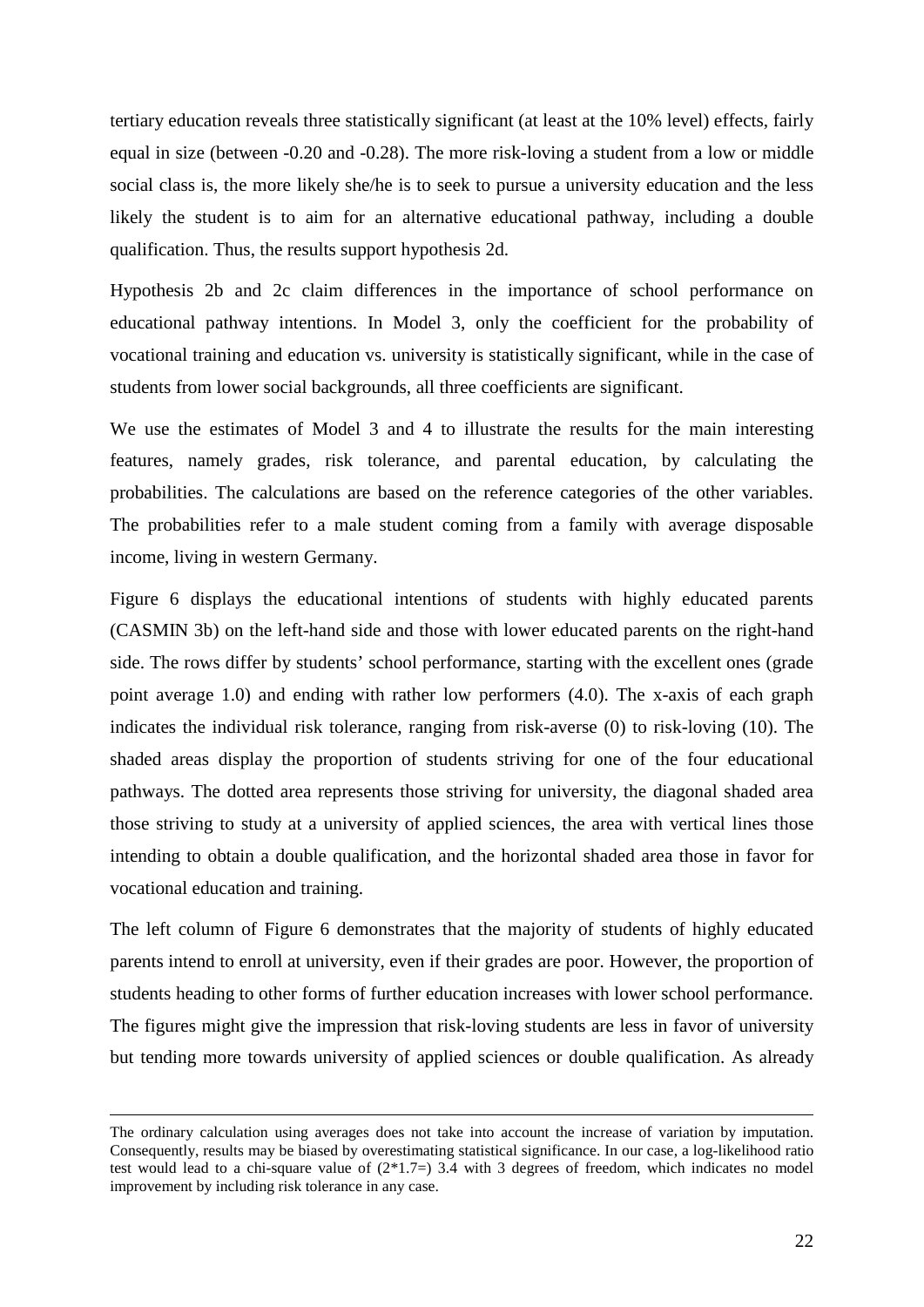mentioned above, Model 3 does not reveal any statistical significant influence of risk tolerance.

Looking at the right-hand column: students at higher secondary school with excellent school performance are overwhelmingly in favor of an immediate university education, even if their parents are less educated. Vocational training and courses at a university of applied sciences, in contrast, are not considered to be alternative educational pathways. The alternatives to university become more and more popular with lower school performance. In addition, there is a pronounced relationship between risk tolerance and educational intentions in the righthand column. The more risk-loving a student of lower social background is, the more often he/she strives for a university education, the less so for studies at a university of applied sciences.

What does this mean for the importance of insurance policy and structural risk aversion (hypotheses 1a, 2c)? Poor academic performance does not automatically lead to pursuing a double qualification, as the thesis on insurance policy suggests. Instead, high school students with poor performances from lower and middle social classes strive in particular for vocational training. For higher secondary school students from upper social classes, obtaining a university degree is the dominant aim. Yet, if their school performance is low, they want to first complete vocational training before starting university. These results support the structural risk aversion instead of the insurance policy thesis.

Future educational intentions vary considerably for students with lower academic performance with respect to parental education. Students from non-graduate families mention vocational training or studies at a university of applied sciences as often as or even more frequently than university education, while poorly performing students from families in which at least one parent holds a university degree still mainly favor university enrollment.

The four educational pathways differ with regard to their time consumption and entail different direct and indirect costs. The double qualification in particular is associated with high costs (see hypothesis 3). Consequently, we incorporate the parental financial situation in Models 2 to 4. Only the estimated coefficients of the probability of studying at a university of applied sciences vs. pursuing a university education are statistically significant in Models 2 and 3. This means - especially for students with a professional class background - that the better the parental financial situation is, the less frequently a university of applied sciences and the more frequently a university is favored. There is no difference between students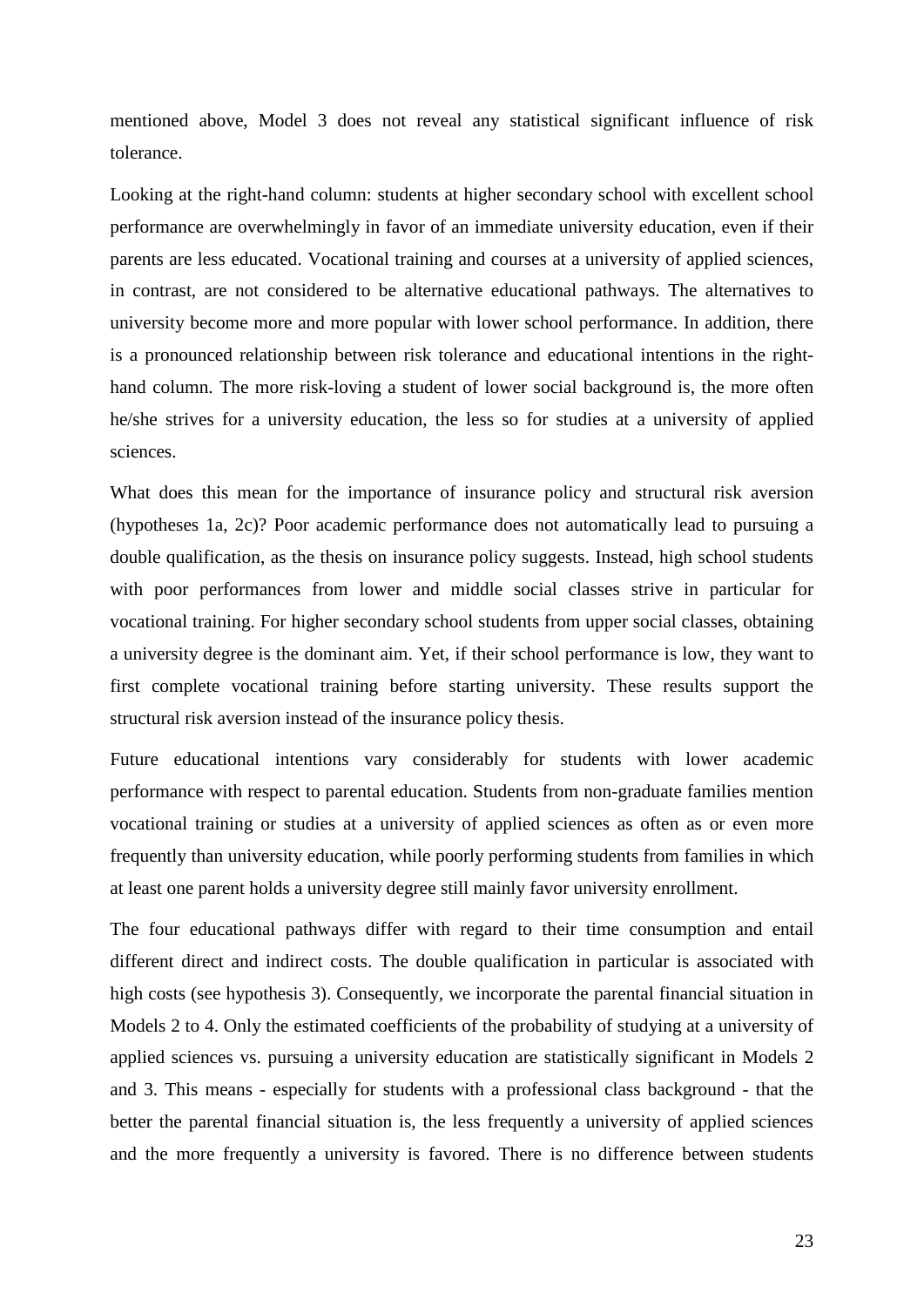preferring a double qualification and those aiming for university education by household income. Thus, with higher parental income, students more frequently seek to pursue a university education as well as a double qualification. This contrasts with hypothesis 3, which puts forward stronger preferences for the double qualification in comparison to the university education, the higher the household income. Moreover, the multivariate models controlling for parental education and for grades indicate that the attractiveness of vocational training, characterized inter alia by the shortest training time and monthly pay, does not decrease with increasing household income (in comparison to a university education). This can be deduced by the insignificant estimation coefficient. These findings are unexpected from a theoretical viewpoint.

Finally, the control variables on gender and region in Models 2 and 3 are completely in line with previous findings (Heine, Quast & Beuße, 2010): young women and East Germans are less likely to enter university and more likely to opt for vocational training. In addition, both groups more often strive for a double qualification than for a university education. In Model 4, which is restricted to students from lower social backgrounds, the gender effect is not visible.

#### **6. Summary and Conclusion**

In this paper, we investigated students' intentions concerning their further education, focusing on those attending the German *Gymnasium* which awards students with a general university entrance qualification. These students are a selective group: most of them attend the *Gymnasium* from the fifth grade (about age 10) onwards. The university education can be considered a stringent continuation of academic-oriented educational pathways. In our analyses, we not only focus on the question "university or vocational training?" but also on the issue of double qualification, i.e., the sequential completion of vocational training and university studies. Thus, we discussed and examined empirically whether the intended educational pathways are the result of a structural risk aversion, i.e., based on parents' social class position, or the result of an insurance policy for risk-averse or weak students.

The findings give some indication that the motive of status maintenance, i.e., structural risk aversion, influences the further educational pathways of students. With respect to parental education, linked to the family's social status, there are clear differences in the intention to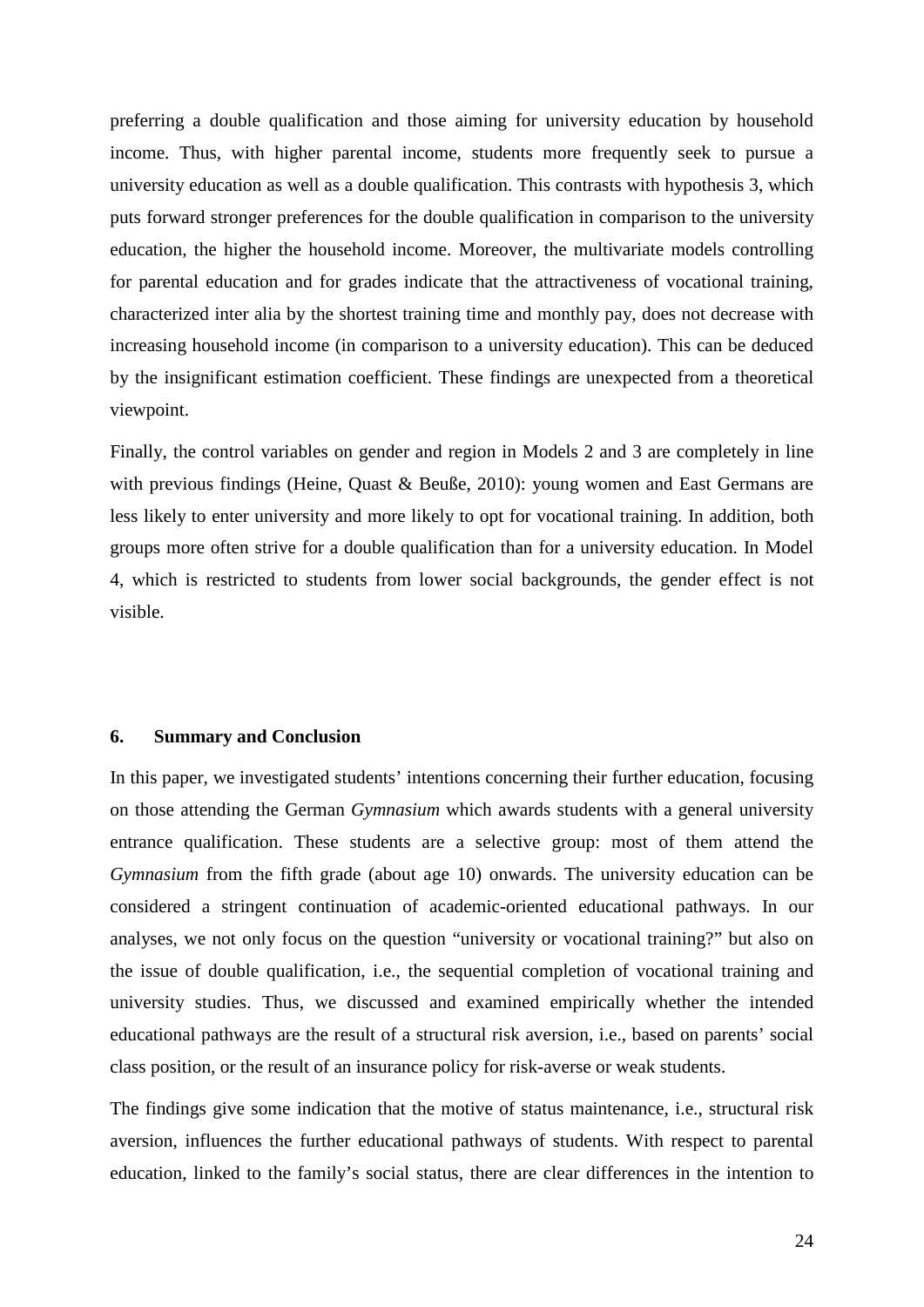enroll at university. These correlations are particularly evident for students at higher secondary school (*Gymnasium*) with poor school performance.

Regarding individual risk preference, we argued that risk-averse high school students should have a lower tendency to pursue a university education and, instead, strive to precede university education with vocational training. This is in line with the insurance policy, as these students have a safety net in case they fail at university. These students should have an increased probability of success at university if the university subject is related to the vocational training. Referring to the model of educational choice, we argued that these patterns should only be observable for students at *Gymnasium* with a non-academic parental background because otherwise the motive of status maintenance would dominate. The empirical findings provide evidence for our argument because individual risk tolerance proved to be influential only for students with a non-academic parental background. These young people are more likely to pursue a double qualification rather than immediately enroll at university, the more risk averse they are. Moreover, they also more frequently seek to pursue 'only' vocational training or 'only' studies at a university of applied sciences. Finally, the lack of empirical evidence for the relationship between the risk preference of students of higher social class backgrounds and their intended further education can be interpreted, again, as an indication of the importance of the motive of status maintenance.

Derived from the theoretical model of educational choice, we investigated the impact of costs for the various educational alternatives. Our analysis provides evidence that the higher the disposable equivalent household income is, the more likely the students are to seek to pursue a university education or double qualification. Our results also suggest this relationship for vocational training. Only for studies at a university of applied sciences did we find an inverse relationship. These relationships are partly unexpected from a theoretical point of view.

Yet, the study presented has its limitations. First, we assume sequential training courses for the double qualification: first an apprenticeship and then university. In recent years, some projects emerged that provide a combination of vocational training and tertiary studies (e.g., integrated or cooperative degree programs) which we cannot take into account. Second, for a more reliable testing of educational choice theories, it would be useful to have information that is more specific: how do young people estimate their probability of successfully completing studies at a university of applied sciences or at university with or without a prior apprenticeship? The same applies to the subjective assessment of status maintenance and the financial burden.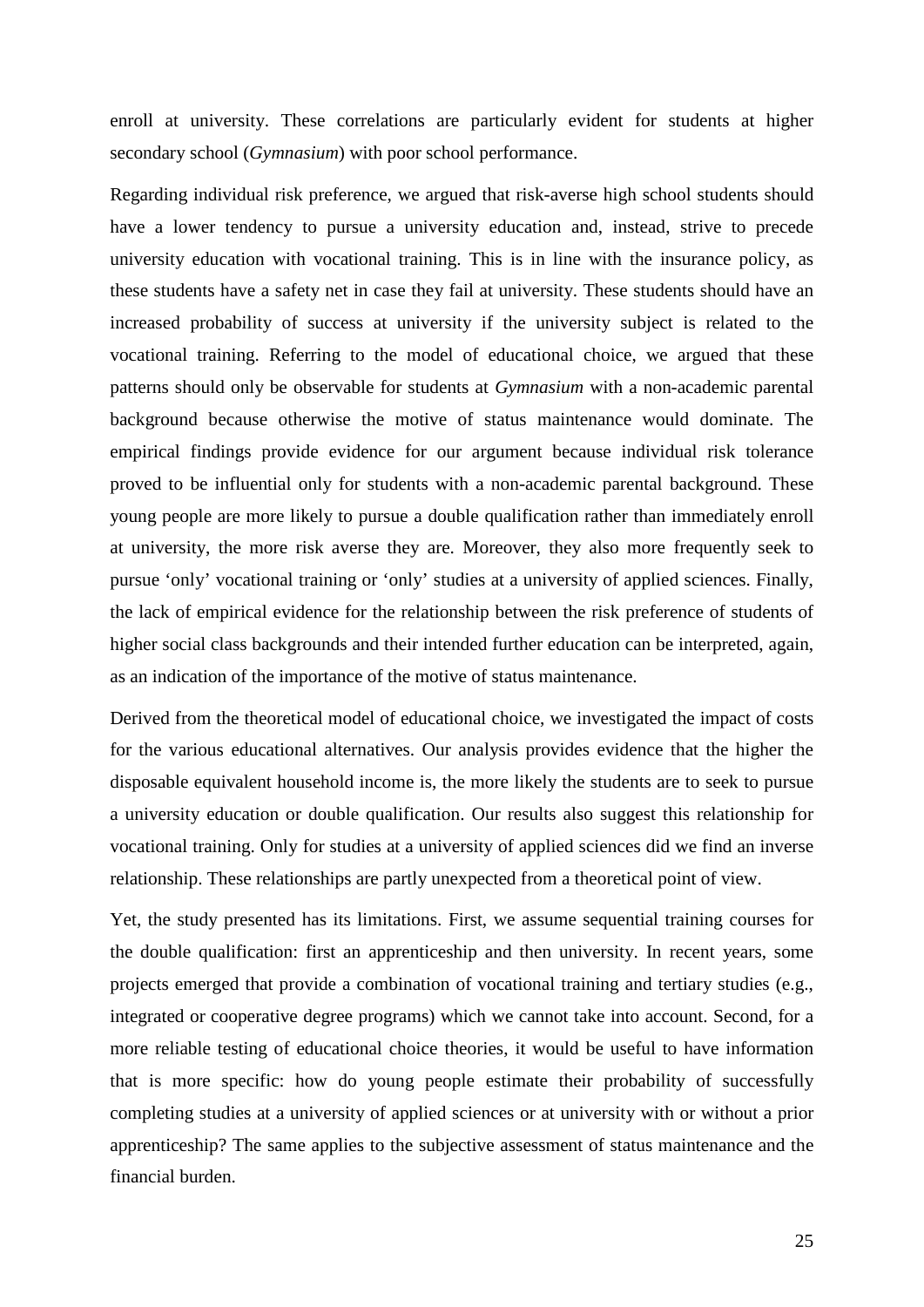Third, our specification of risk aversion refers to a general assessment of the individual respondents. It could be argued that a more specific assessment of risk aversion, such as risk aversion regarding educational and occupational decisions, would increase the explanatory power in the statistical models. In fact, risk aversion was surveyed domain-specific in the SOEP in the years 2004 and 2009. From a theoretical point of view, we prefer risk aversion as a general preference and a non-specific risk measure. In addition, the concept and measurement of general risk preference is more distinct from success probability than education-specific risk preference.

Fourth, we investigate the intentions of students and not their actual educational behavior. It is quite possible that some students cannot realize their plans, for instance, if they do not get a place in the vocational and educational training system due to poor grades or stiff competition, they might be "forced" to enroll at university. On the other hand, students might get their desired apprenticeship but feel unchallenged and underpaid. Changing their mind, they might decide to invest more and go to university. Others may plan to go to university after completing vocational training but starting a family might cause them to abandon further career plans after obtaining a vocational degree. The current educational behavior might also depend to some extent on supply and demand in the education system and in the market for apprenticeships, on new experiences and changing preferences of young adults, on their family plans, and interdependent life courses. However, it is useful to examine the intentions because the models of educational choice refer to the current situation, the current perceived benefits, costs, and success probabilities. In addition, there are close links between high school graduates' intentions and their actual enrollment at university (Maaz & Waterman, 2010).

To conclude, previous research has shown that various dimensions of personality, attitudes and preferences influence different aspects of educational success (see Section 3.2). If the relationship between educational attainment and personal attitudes were independent of sociological relevant categories such as social class, migration background, or gender, it would not be too problematic to disregard them. Since our findings indicate that this is not the case, such aspects have to be integrated into theory building and surveys.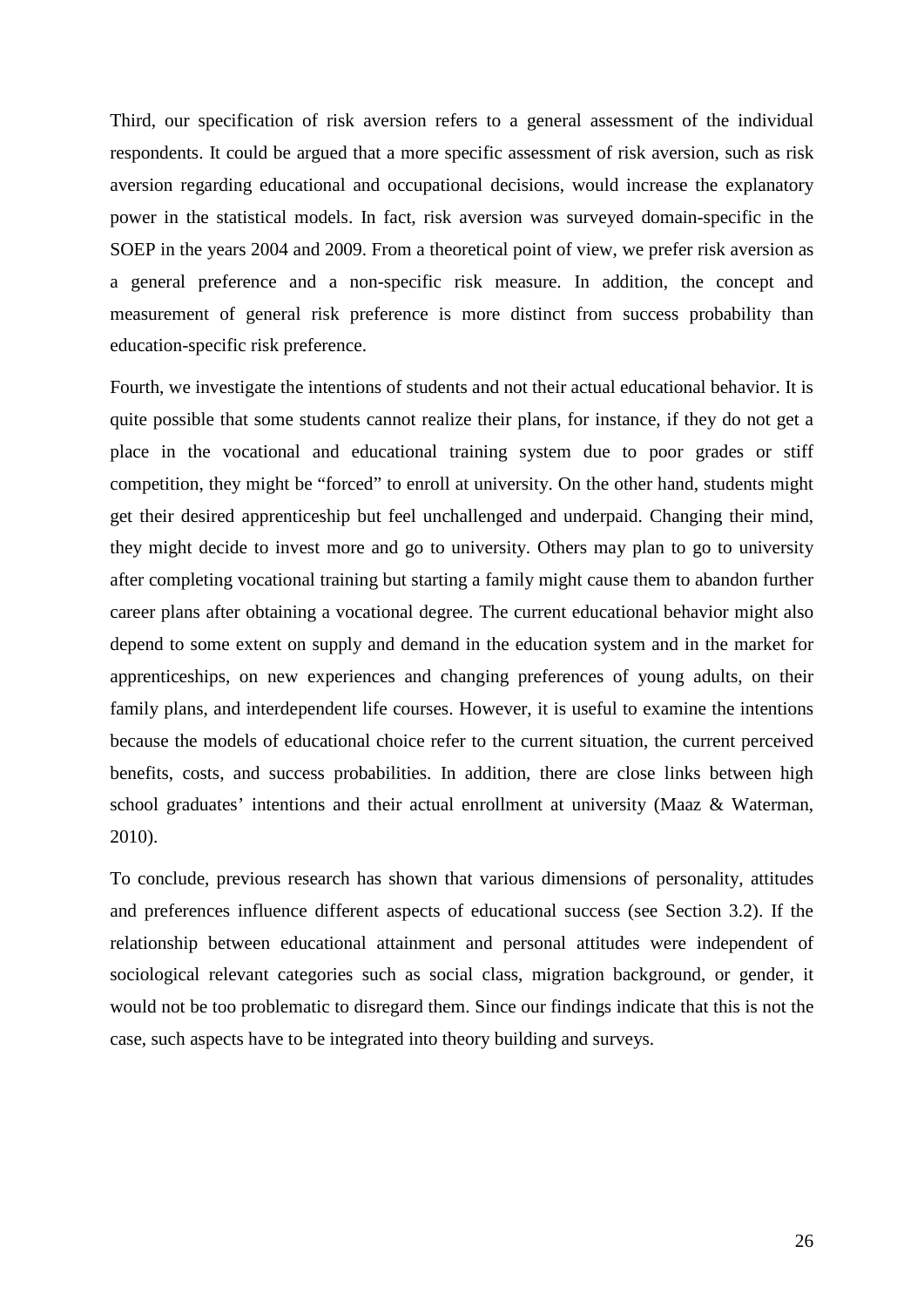#### **References**

- Allmendinger, J. (1989). Educational systems and labor market outcomes. *European Sociological Review, 5,* 231-250.
- Baumert, J., & Schümer, G. (2001). Familiäre Lebensverhältnisse, Bildungsbeteiligung und Kompetenzerwerb. In Deutsches PISA-Konsortium (Eds.), *PISA 2000. Basiskompetenzen von Schülerinnen und Schülern im internationalen Vergleich.* (pp. 323-407). Opladen: Waxmann.
- Becker, G.S. (1964). *Human Capital.* New York: Columbia University Press.
- Becker, R., & Hecken A.E. (2007). Studium oder Berufsausbildung? Eine empirische Überprüfung der Modelle zur Erklärung von Bildungsentscheidungen von Esser sowie Breen und Golthorpe. *Zeitschrift für Soziologie, 36,* 100-117.
- Becker, R., & Hecken A.E. (2009). Why are Working-class Children Diverted from Universities? An Empirical Assessment of the Diversion Thesis. *European Sociological Review, 25,* 233-250.
- Bellmann, L., & Janik F. (2010). Abitur and What Next? Reasons for Gaining Double Qualifications in Germany. *Schmollers Jahrbuch, 130,* 1-18.
- Bonin, H., Dohmen, T., Falk, A., Huffman, D., & Sunde, U. (2007). Cross-sectional earnings risk and occupational sorting: The role of risk attitudes. *Labor Economics, 14,* 926-937.
- Borghans, L., Duckworth, A.L., Heckman, J.J., & ter Weel, B. (2008). The Economics and Psychology of Personality Traits. *Journal of Human Resources, 43,* 1-164.
- Boudon, R. (1974). *Education, opportunity, and social inequality: Changing prospects in Western society.* New York: Wiley.
- Braun, M., & Müller, W. (1997). Measurement of Education in Comparative Research. *Comparative Social Research, 16,* 163-201.
- Breen, R., & Goldthorpe, J.H. (1997). Explaining Educational Differentials Towards a Formal Rational Action Theory. *Rationality and Society, 9,* 275-305.
- Breen, R., & Yaish, M. (2006). Testing the Breen-Goldthorpe Model of Educational Decision Making. In S.L. Morgan, D.B. Grusky, & G.S. Fields (Eds.), *Mobility and inequality. Frontiers of research in sociology and economics* (pp. 232-258). Stanford, CA: Stanford University Press.
- Brown, S., Ortiz, A., & Taylor, K. (2006). Educational Attainment and Risk Preference. *Sheffield Economic Research Paper Series No. 200602.* University of Sheffield.
- Büchel, F., & Helberger, C. (1995). Bildungsnachfrage als Versicherungsstrategie. *Mitteilungen aus der Arbeitsmarkt- und Berufsforschung, 28,* 32-42.
- Büchel, F. (1997). Berufseinmündung und erste Karrierephase von Akademikern mit einer beruflichen Zusatzqualifikation. Ein Beitrag zur bildungspolitischen Kontroverse "HIS versus Büchel/Helberger". *Mitteilungen aus der Arbeitsmarkt- und Berufsforschung, 30,* 620-634.
- Bundesinstitut für Berufsbildung [BiBB] (Federal Institute for Vocational Education and Training) (Eds.) (2011). Datenbank Ausbildungsvergütungen. [http://www.bibb.de/dav.](http://www.bibb.de/dav)
- Dohmen, T., Falk, A., Huffman, D., Sunde, U., Schupp, J., & Wagner, G.G. (2011). Individual Risk Attitudes: Measurement, Determinants, and Behavioral Consequences. *Journal of the European Economic Association, [9,](http://onlinelibrary.wiley.com/doi/10.1111/jeea.2011.9.issue-3/issuetoc)* 522-550.
- Erikson, R., & Jonsson, J.O. (1996). Explaining Class Inequality in Education: The Swedish Test Case. In R. Erikson, & J.O. Jonsson (Eds.), *Can education be equalized? The Swedish case in comparative perspective* (pp. 1-63). Boulder, CO: Westview Press.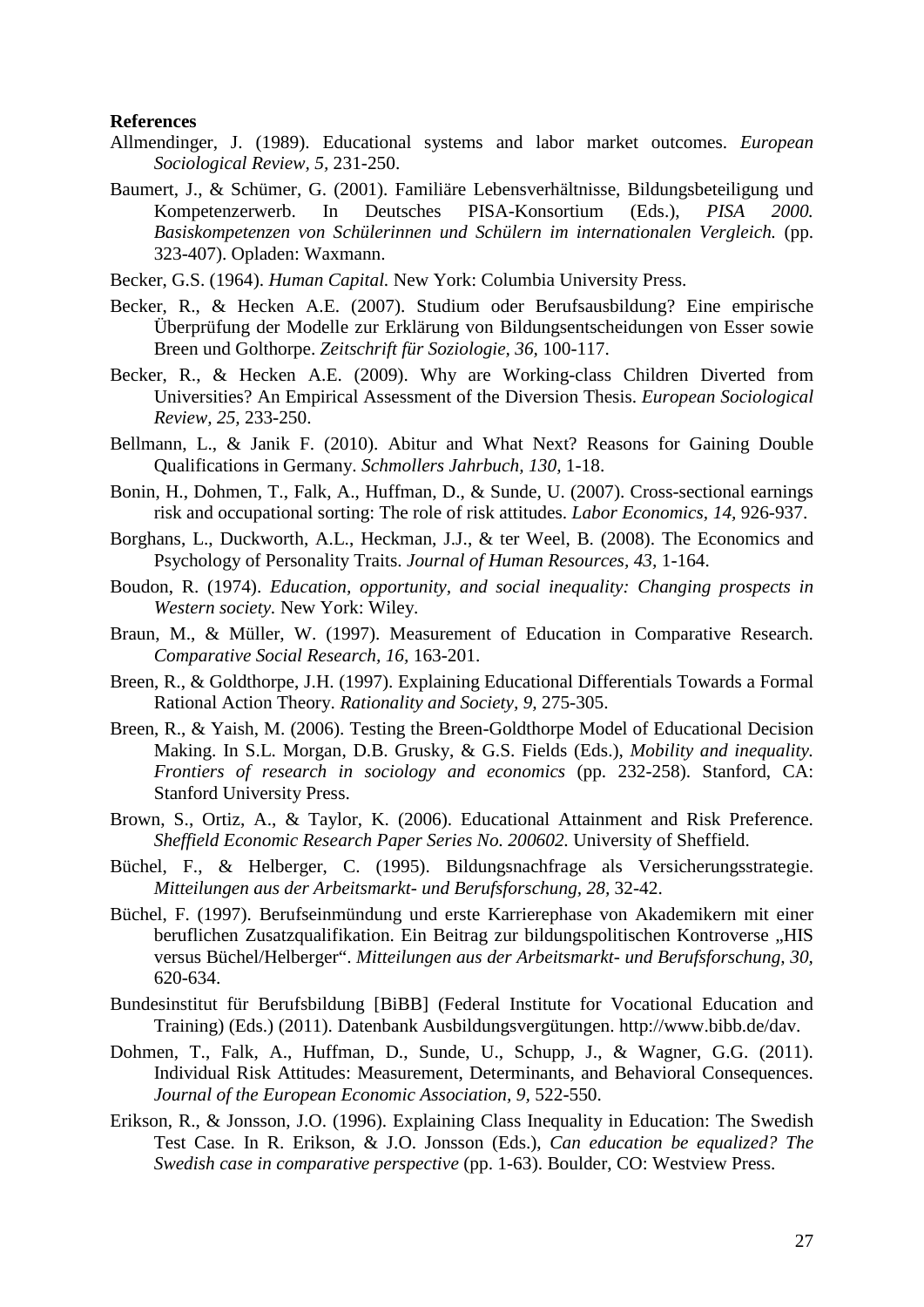- Esser, H. (1999). *Soziologie. Spezielle Grundlagen, Band 1: Situationslogik und Handeln.* Frankfurt/Main: Campus.
- Goldthorpe, J.H. (1996). Class analysis and the reorientation of class theory: The case of persisting differentials in educational attainment. *British Journal of Sociology, 47,* 481- 505.
- Heine, Ch., Quast, H., & Beuße, M. (2010). Studienberechtigte 2008 ein halbes Jahr nach Schulabschluss. *HIS: Forum Hochschule Nr. F03/2010. Übergang in Studium, Beruf und Ausbildung.* Hannover: HIS.
- Heineck, G., & Wölfel, O. (2010). Parental Risk Attitudes and Children's Secondary School Track Choice. *SOEPpapers No. 344*.
- Hillmert, S., & Jacob, M. (2003). Social Inequality in Higher Education: is vocational training a pathway leading to or away from university? *European Sociological Review, 19,* 319- 334.
- John, O.P., & Srivastava, S. (1999). Big Five Trait Taxonomy. History, Measurement, and Theoretical Perspectives. In L. Pervin, & O.P. John (Eds.), *Handbook of Personality: Theory and Research* (pp. 102-139). NewYork, Guilford.
- Kahneman, D., & Tversky, A. (1979). Prospect-Theory: An Analysis of Decision under Risk. *Econometrica, 47,* 263-91.
- Leuermann, A., & Necker, S. (2011). Intergenerational Transmission of Risk Attitudes A Revealed Preference Approach. *SOEPpapers No. 412*.
- Lewin, K., Minks, K.-H., & Uhde, S. (1996). Abitur Berufsausbildung Studium. Zur Strategie der Doppelqualifizierung von Abiturienten. *Mitteilungen aus der Arbeitsmarkt- und Berufsforschung, 29,* 431-454.
- Long, S.J. (1997). *Regression Models for Categorical and Limited Dependent Variables.* Thousand Oaks (CA), London, New Dehli: Sage.
- Maaz, K., & Watermann, R. (2010). Soziale Herkunft und Hochschulzugang eine Überprüfung der Theorie des geplanten Verhaltens. In W. Bos, E. Klieme, & O. Köller (Eds.), *Schulische Lerngelegenheiten und Kompetenzentwicklung. Festschrift für Jürgen Baumert* (pp. 311-329). Münster: Waxman.
- Mare, R.D. (1980). Social Background and School Continuation Decisions. *Journal of the American Statistical Association, 75,* 295-305.
- Müller, W., & Pollak, R. (2010). Weshalb gibt es so wenige Arbeiterkinder in Deutschlands Universitäten? In R. Becker, & W. Lauterbach (Eds.), *Bildung als Privileg. Erklärungen und Befunde zu den Ursachen der Bildungsungleichheit* (pp. 305-344). Wiesbaden: VS-Verlag.
- Müller, W., & Shavit, Y. (1998). The Institutional Embeddedness of the Stratification Process. A Comparative Study of Qualifications and Occupations in Thirteen Countries. In Y. Shavit, & W. Müller (Eds.), *From School to Work. A Comparative Study of Educational Qualifications and Occupational Destinations* (pp. 1-48). Oxford: Clarendon.
- Need, A., & De Jong, U. (2001). Educational Differentials in the Netherlands. *Rationality and Society, 13,* 71-98.
- Pfeifer, Ch. (2009). Risk Aversion and Labor Market Outcomes Evidence from German Survey Data. *Empirical Economics Letter 8 (3)*.
- Pilz, M. (2009). After Abitur, first an apprenticeship and then university? *European Journal of vocational training, 46,* 41-65.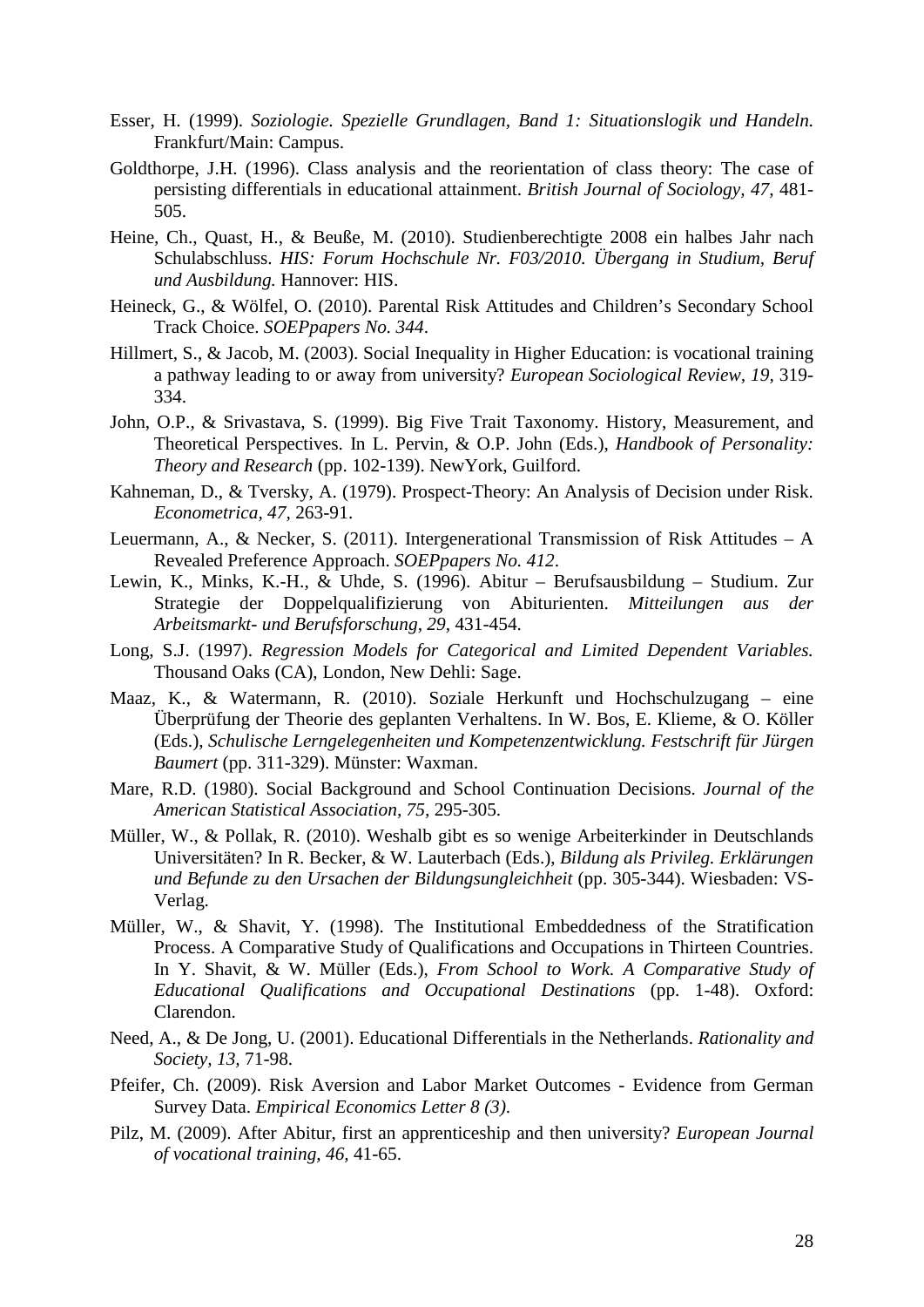- Powell, J.J.W., & Solga, H. (2010). [Why are higher education participation rates in Germany](http://www.wzb.eu/bal/aam/pdf/powell-solga2011_whylesshighereducexpansiongermany.pdf)  [so low? I](http://www.wzb.eu/bal/aam/pdf/powell-solga2011_whylesshighereducexpansiongermany.pdf)nstitutional barriers to higher education expansion. *Journal of Education and Work, 24,* 49-68.
- Reimer, D., & Pollak, R. (2010). Educational Expansion and Its Consequences for Vertical and Horizontal Inequalities in Access to Higher Education in West Germany. *European Sociological Review, 26,* 415-430.
- Royston, P. (2005). Multiple Imputation of Missing Values: Update of ice. *Stata Journal, 5,* 527-536.
- Schindler, S., & Reimer, D. (2010). Primäre und sekundäre Effekte der sozialen Herkunft beim Übergang in die Hochschulbildung. *Kölner Zeitschrift für Soziologie und Sozialpsychologie, 62,* 623-653.
- Schneider, T. (2008). Social Inequality in Educational Participation in the German School System in a Longitudinal Perspective: Pathways into and out of the most Prestigious School Track. *European Sociological Review, 24,* 511-526.
- Schultz, T.W. (1961). Investment in Human Capital. *American Economic Review, 51,* 1-17.
- Statistisches Bundesamt [StaBu] (Federal Statistical Office [FSO]), (2010). Hochschulen auf einen Blick. Ausgabe 2010. Wiesbaden
- Stocké, V. (2007). Explaining Educational Decision and Effects of Families' Social Class Position: An Empirical Test of the Breen-Goldthorpe Model of Educational Attainment. *European Sociological Review, 23,* 505-519.
- Tieben, N. (2011). Parental Resources and Relative Risk Aversion in Intra-secondary Transitions: A Trend Analysis of Non-standard Educational Decision Situations in the Netherlands. *European Sociological Review,27,*31-42.
- Uhlig, J., Solga, H., & Schupp, J. (2009). Bildungsungleichheiten und blockierte Lernpotenziale. Welche Bedeutung hat die Persönlichkeitsstruktur für diesen Zusammenhang? *Zeitschrift für Soziologie, 38,* 418-440.
- van de Werfhorst, H.G., & Hofstede, S. (2007). Cultural capital or relative risk aversion? Two mechanisms for educational inequality compared. *British Journal of Sociology*, *58,* 391- 415.
- Wagner, G.G., Frick, J.R., & Schupp, J. (2007). [The German Socio-Economic Panel Study](http://www.diw.de/documents/dokumentenarchiv/17/diw_01.c.77277.de/schmoller_wagner_etal_2007.pdf)  [\(SOEP\) – Scope, Evolution and Enhancements.](http://www.diw.de/documents/dokumentenarchiv/17/diw_01.c.77277.de/schmoller_wagner_etal_2007.pdf) *Schmollers Jahrbuch, 127,* 139-169.
- Weiss, Y. (1972). The Risk Element in Occupational and Educational Choices. *Journal of Political Economy, 80,* 1203-1213.
- Willich, J., Buck, D., Heine, Ch., & Sommer, D. (2011). Studienanfänger im Wintersemester 2009/10. *HIS: Forum Hochschule Nr. F06/2011. Wege zum Studium, Studien- und Hochschulwahl, Situation bei Studienbeginn.* Hannover: HIS.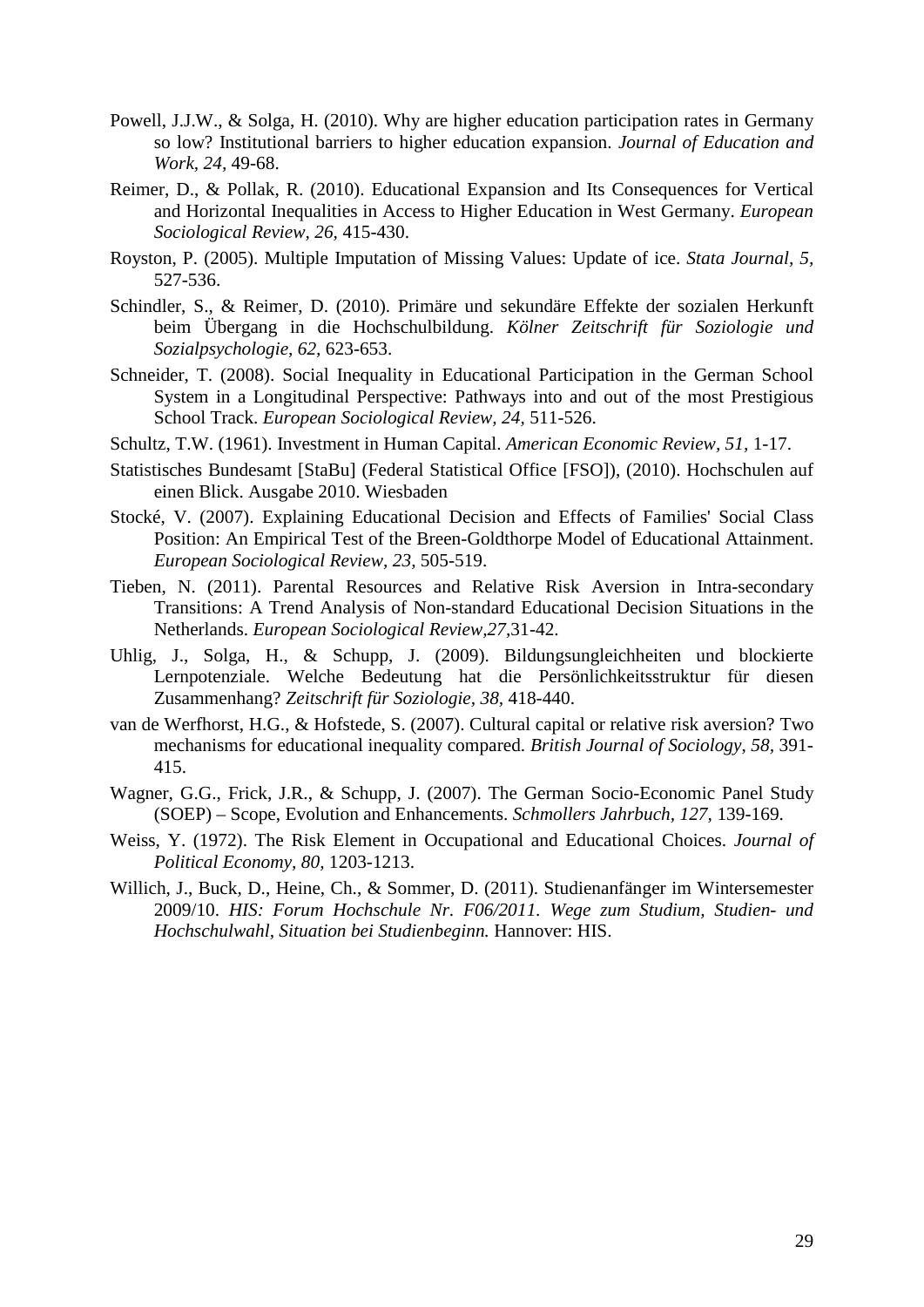Table 1: Frequency of all new training contracts in 2009, by areas of responsibility (not including shipping) and proportion of persons with [university](http://www.dict.cc/englisch-deutsch/%5Buniversity%5D.html) [entrance](http://www.dict.cc/englisch-deutsch/%5Bentrance%5D.html) [qualification](http://www.dict.cc/englisch-deutsch/%5Bqualification%5D.html)

|                                                         |           | industry  |         | liberal     | agri-   | public | domestic |
|---------------------------------------------------------|-----------|-----------|---------|-------------|---------|--------|----------|
|                                                         | all areas | and trade | crafts  | professions | culture | sector | work     |
| in absolute numbers                                     | 561,171   | 332,232   | 155,589 | 40,917      | 15,006  | 13,500 | 3,924    |
| percentage with<br>university entrance<br>qualification | 20%       | 26%       | 6%      | 23%         | 11%     | 42%    | 1%       |

Source: Federal Institute for Vocational Education and Training (2010). Own calculations.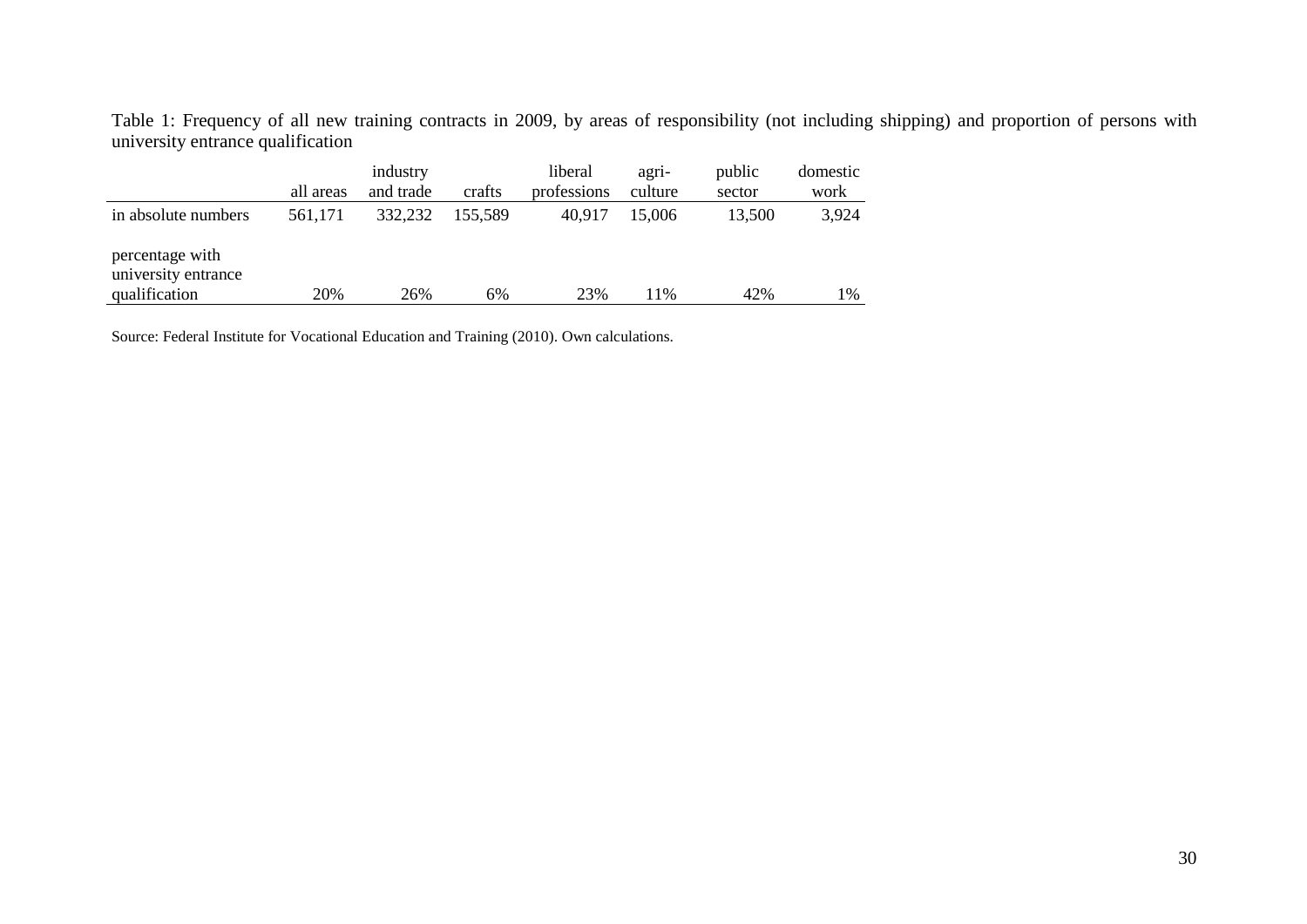|                                  | proportion pursuing |            |            |            |            |  |  |  |  |
|----------------------------------|---------------------|------------|------------|------------|------------|--|--|--|--|
|                                  | frequency           | <b>UNI</b> | <b>UAS</b> | <b>DBL</b> | <b>VET</b> |  |  |  |  |
| frequency distribution           | 881.0               | 590.0      | 73.9       | 117.7      | 99.4       |  |  |  |  |
| relative frequencies             |                     | 67%        | 8%         | 13%        | 11%        |  |  |  |  |
| grade point average <sup>a</sup> |                     |            |            |            |            |  |  |  |  |
| $\leq$ 2.0 (excellent)           | 172.8               | 82%        | 4%         | 11%        | 4%         |  |  |  |  |
| 2.33-2.66                        | 300.7               | 73%        | 6%         | 13%        | 9%         |  |  |  |  |
| 3.0-3.33                         | 259.6               | 58%        | 11%        | 17%        | 14%        |  |  |  |  |
| $>= 3.66$ (poor)                 | 148.0               | 53%        | 15%        | 12%        | 20%        |  |  |  |  |
| risk tolerance <sup>a</sup>      |                     |            |            |            |            |  |  |  |  |
| $\leq$ 4.5 (very low)            | 231.8               | 65%        | 9%         | 14%        | 13%        |  |  |  |  |
| 5                                | 192.6               | 63%        | 7%         | 15%        | 15%        |  |  |  |  |
| 6                                | 195.8               | 70%        | 8%         | 12%        | 10%        |  |  |  |  |
| $\overline{7}$                   | 157.7               | 71%        | 7%         | 14%        | 8%         |  |  |  |  |
| $>7.5$ (very high)               | 103.2               | 67%        | 13%        | 11%        | 9%         |  |  |  |  |
| parental education               |                     |            |            |            |            |  |  |  |  |
| <b>CASMIN1</b>                   | 71.0                | 58%        | 12%        | 11%        | 19%        |  |  |  |  |
| <b>CASMIN2</b>                   | 309.1               | 55%        | 11%        | 18%        | 17%        |  |  |  |  |
| CASMIN 3a                        | 134.7               | 67%        | 9%         | 14%        | 11%        |  |  |  |  |
| <b>CASMIN 3b</b>                 | 366.2               | 79%        | 6%         | 10%        | 5%         |  |  |  |  |
| household income <sup>a</sup>    |                     |            |            |            |            |  |  |  |  |
| $1st$ quartile                   | 220.3               | 55%        | 13%        | 16%        | 17%        |  |  |  |  |
| $2^{\rm nd}$<br>quartile         | 220.3               | 62%        | 11%        | 12%        | 15%        |  |  |  |  |
| 3 <sup>rd</sup><br>quartile      | 220.2               | 70%        | 8%         | 13%        | 9%         |  |  |  |  |
| $4th$ quartile                   | 220.2               | 81%        | 2%         | 12%        | 5%         |  |  |  |  |
| region                           |                     |            |            |            |            |  |  |  |  |
| west                             | 673.0               | 71%        | 8%         | 12%        | 9%         |  |  |  |  |
| east                             | 208.0               | 54%        | 10%        | 18%        | 18%        |  |  |  |  |
| gender                           |                     |            |            |            |            |  |  |  |  |
| boy                              | 415.0               | 70%        | 10%        | 11%        | 9%         |  |  |  |  |
| girl                             | 466.0               | 64%        | 7%         | 16%        | 13%        |  |  |  |  |

Table 2: Frequency distribution and relative frequencies of different intentions regarding further education (after imputation)

Sources: SOEP 2003-2010. Own calculations relying on 100 completely imputed datasets. **<sup>a</sup>** Put into larger categories for descriptive statistic only.

Abbr.: UNI: university. UAS: university of applied sciences. DBL: sequence of VET + tertiary education. VET: vocational education and training.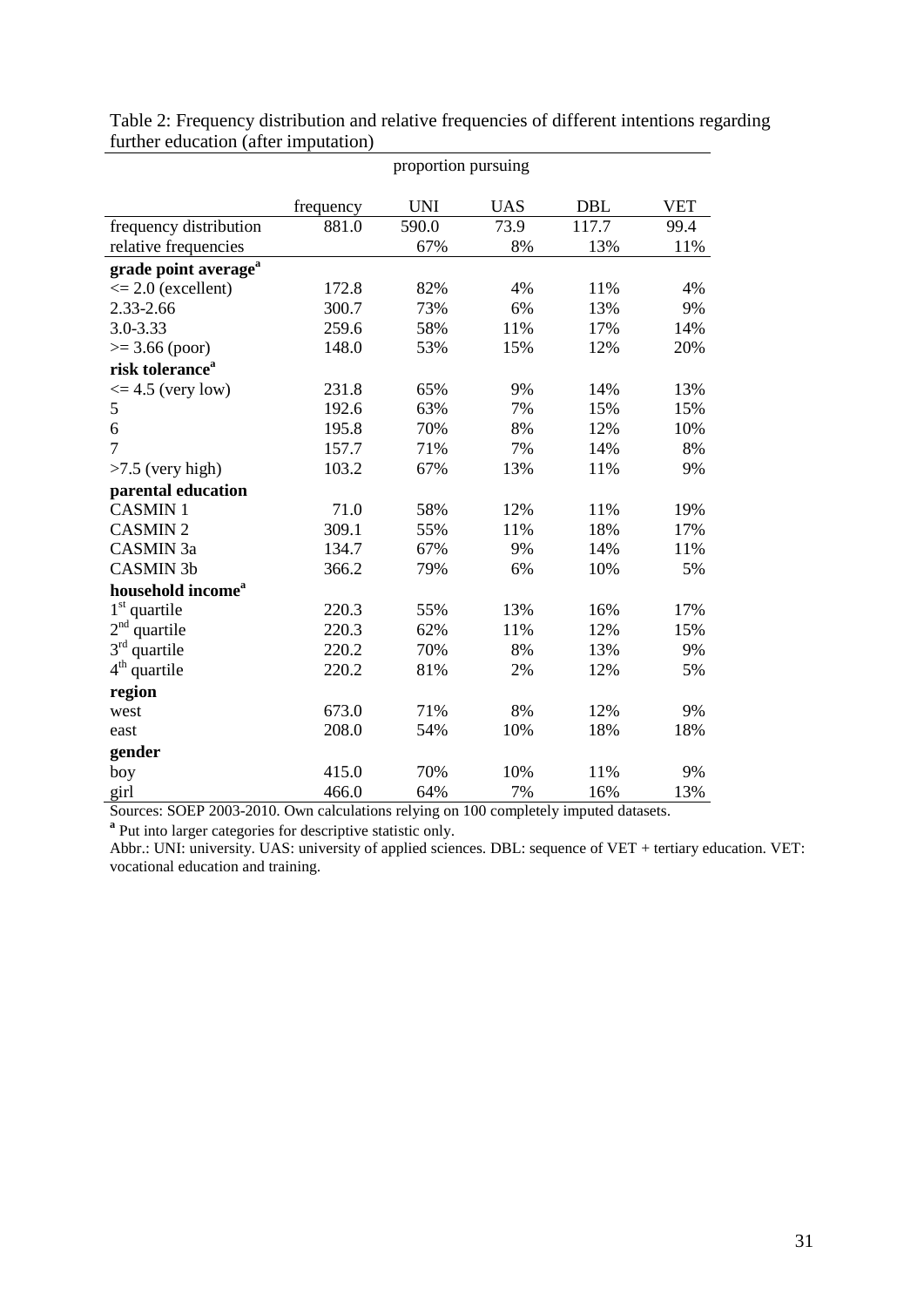|                             | M <sub>1</sub> |           | M <sub>2</sub> |                   | M <sub>3</sub> |           | M <sub>4</sub> |           |  |
|-----------------------------|----------------|-----------|----------------|-------------------|----------------|-----------|----------------|-----------|--|
|                             |                |           |                |                   |                | Parents   |                | Parents   |  |
|                             |                |           |                |                   | <b>CASMIN3</b> |           | CASMIN 1, 2    |           |  |
|                             | b              | s.e.      | b              | s.e.              | $\mathbf b$    | s.e.      | b              | s.e.      |  |
| <b>UAS/UNI</b>              |                |           |                |                   |                |           |                |           |  |
| grade point average         | 0.86           | $0.19$ ** | 0.91           | $0.21$ **         | 0.39           | 0.31      | 1.32           | $0.30$ ** |  |
| risk tolerance (0-10)       |                |           | $-0.03$        | 0.09              | 0.19           | 0.14      | $-0.22$        | $0.13 +$  |  |
| parental level of education |                |           |                |                   |                |           |                |           |  |
| (CASMIN 1 or 2)             |                |           |                |                   |                |           |                |           |  |
| CASMIN 3a                   |                |           | $-0.15$        | 0.39              | 0.53           | 0.42      |                |           |  |
| <b>CASMIN 3b</b>            |                |           | $-0.63$        | $0.31 *$          |                |           |                |           |  |
| household income (ln)       |                |           | $-0.82$        | $0.27$ **         | $-1.64$        | $0.41$ ** | $-0.15$        | 0.41      |  |
| gender $(boy)$              |                |           |                |                   |                |           |                |           |  |
| girl                        |                |           | $-0.08$        | 0.27              | $-0.25$        | 0.42      | 0.01           | 0.37      |  |
| region $(west)$             |                |           |                |                   |                |           |                |           |  |
| east                        |                |           | 0.71           | $0.30*$           | 1.04           | $0.41 *$  | 0.17           | 0.51      |  |
| constant                    | $-4.54$        | $0.58$ ** | $-4.46$        | $0.80$ **         | $-5.03$        | $1.23$ ** | $-4.37$        | $1.07$ ** |  |
| <b>DBL/UNI</b>              |                |           |                |                   |                |           |                |           |  |
| grade point average         | 0.31           | $0.15*$   | 0.42           | $0.16*$           | 0.27           | 0.23      | 0.63           | $0.24$ *  |  |
| risk tolerance (0-10)       |                |           | $-0.04$        | $\qquad \qquad +$ | 0.10           | 0.11      | $-0.20$        | $0.11 +$  |  |
| parental level of education |                |           |                |                   |                |           |                |           |  |
| (CASMIN 1 or 2)             |                |           |                |                   |                |           |                |           |  |
| CASMIN 3a                   |                |           | $-0.39$        | 0.32              | 0.67           | $0.33*$   |                |           |  |
| <b>CASMIN 3b</b>            |                |           | $-1.04$        | $0.26$ **         |                |           |                |           |  |
| household income (ln)       |                |           | 0.28           | 0.24              | 0.14           | 0.34      | 0.42           | 0.35      |  |
| gender $(boy)$              |                |           |                |                   |                |           |                |           |  |
| girl                        |                |           | 0.51           | $0.22*$           | 0.60           | $0.31 +$  | 0.43           | 0.32      |  |
| region (west)               |                |           |                |                   |                |           |                |           |  |
| east                        |                |           | 0.96           | $0.24$ **         | 0.85           | $0.34*$   | 0.97           | $0.35*$   |  |
| constant                    | $-2.46$        | $0.42$ ** | $-2.58$        | $0.60$ **         | $-4.01$        | $0.90$ ** | $-2.26$        | $0.82*$   |  |
| <b>VET/UNI</b>              |                |           |                |                   |                |           |                |           |  |
| grade point average         | 1.04           | $0.17$ ** | 1.29           | $0.19$ **         | 1.27           | $0.33$ ** | 1.39           | $0.25$ ** |  |
| risk tolerance (0-10)       |                |           | $-0.17$        | $0.08 *$          | $-0.04$        | 0.14      | $-0.28$        | $0.11 *$  |  |
| parental level of education |                |           |                |                   |                |           |                |           |  |
| (CASMIN 1 or 2)             |                |           |                |                   |                |           |                |           |  |
| CASMIN 3a                   |                |           | $-0.48$        | 0.36              | 1.02           | $0.41 *$  |                |           |  |
| <b>CASMIN 3b</b>            |                |           | $-1.43$        | $0.31$ **         |                |           |                |           |  |
| household income (ln)       |                |           | $-0.24$        | 0.26              | $-0.59$        | 0.43      | 0.04           | 0.35      |  |
| gender $(boy)$              |                |           |                |                   |                |           |                |           |  |
| girl                        |                |           | 0.59           | $0.25*$           | 0.88           | $0.42*$   | 0.45           | 0.32      |  |
| region $(west)$             |                |           |                |                   |                |           |                |           |  |
| east                        |                |           | 1.42           | $0.27$ **         | 1.71           | $0.41$ ** | 1.13           | $0.37$ ** |  |
| constant                    | $-4.82$        | $0.53$ ** | $-4.78$        | $0.74$ **         | $-7.20$        | $1.34$ ** | $-4.19$        | $0.90**$  |  |
| number of cases (overall)   |                | 881       |                | 881               |                | 498-504   |                | 377-383   |  |
| LogLik (finale) (mean)      |                | $-844.6$  |                | $-787.15$         |                | $-362.24$ |                | $-409.69$ |  |
| Pseudo- $R^2$ (mean)        |                | 0.03      |                | $0.10\,$          |                | 0.11      |                | $0.08\,$  |  |

Table 3: The importance of individual risk aversion and household income on the plans for future educational pathway of students obtaining a general university entrance qualification

Sources: SOEP 2003-2010. Own calculations relying on 100 completely imputed datasets.

Significance level: \*\*  $\alpha$  < 0.01. \*  $\alpha$  < 0.05. +  $\alpha$  < 0.1;

Reference categories: in brackets and italic.

Abbr.: UNI: university. UAS: university of applied sciences. DBL: sequence of VET + tertiary education. VET: vocational education and training.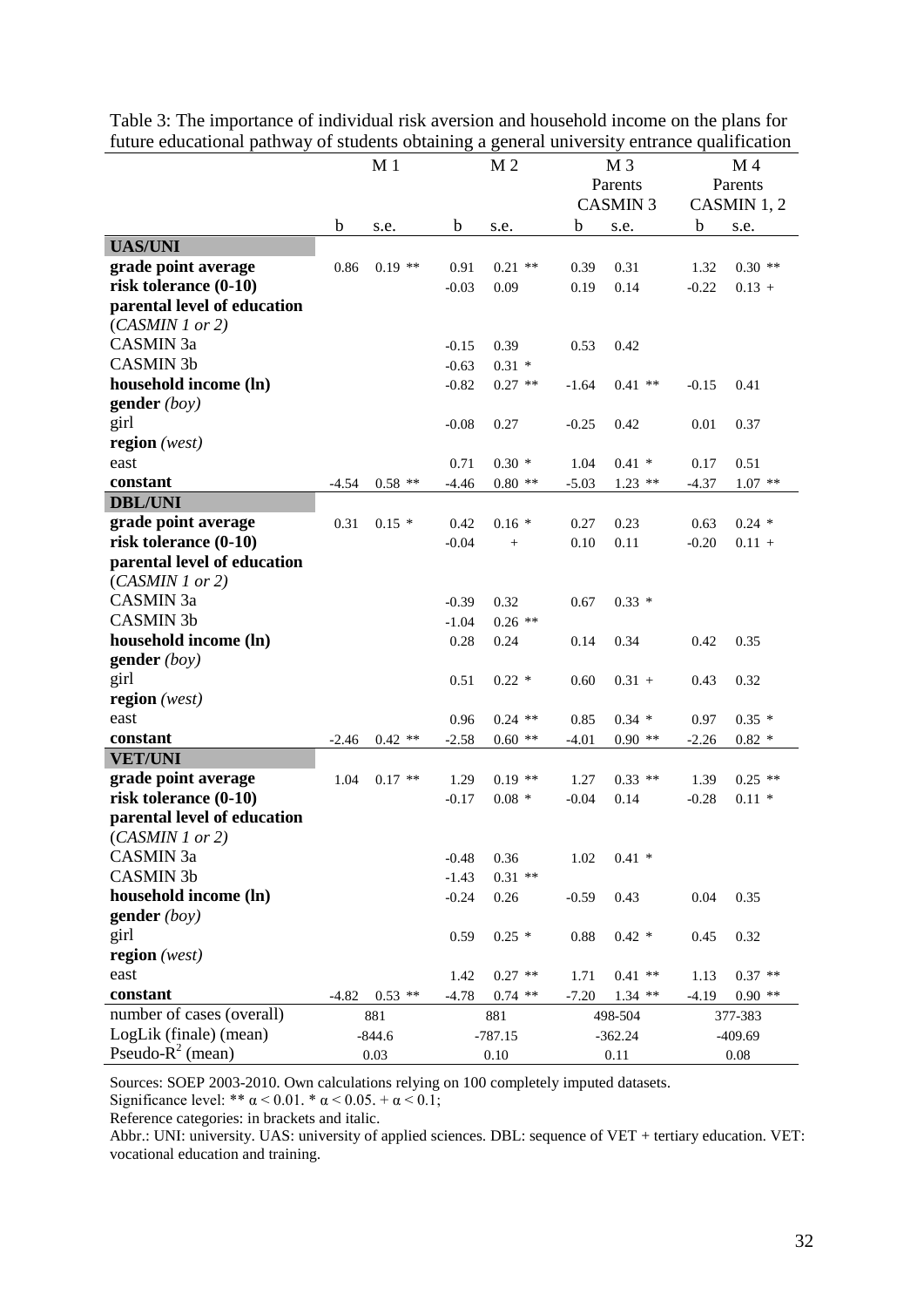Fig. 1: Schematic structure of the German education system and the transitions under study (arrows)



Notes:

Dotted arrows: first transitions after receiving general university entrance qualification (*Abitur*). Solid lines: transitions to tertiary education after "detour". Source: own illustration.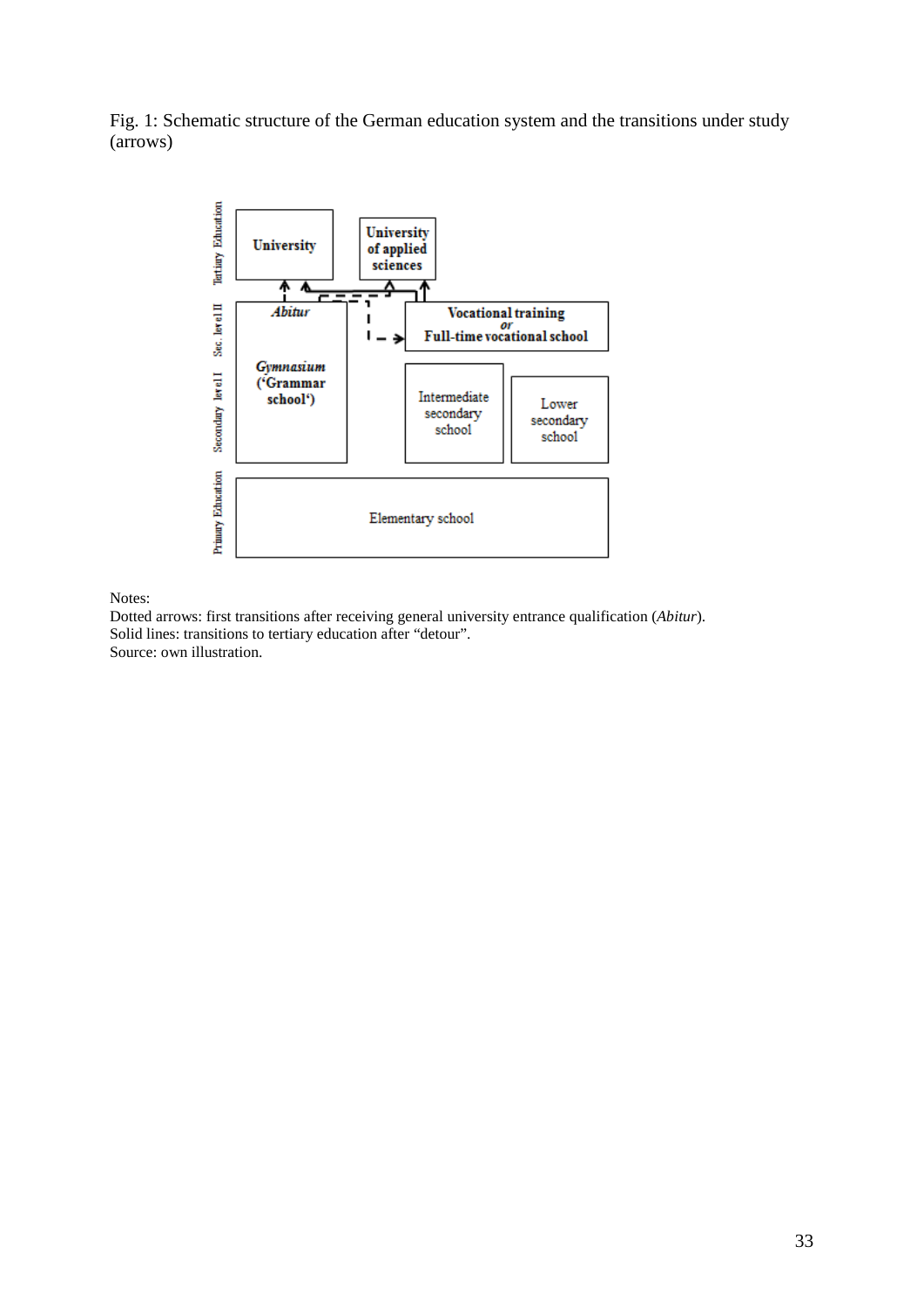Fig. 2: Proportion of people with (restricted or full) higher education entrance qualifications and with university (of applied sciences) qualification by gender and age groups. Germany, 2009



Source: German Micro Census 2009; special analysis by the Federal Statistical Office of Germany. Own illustration.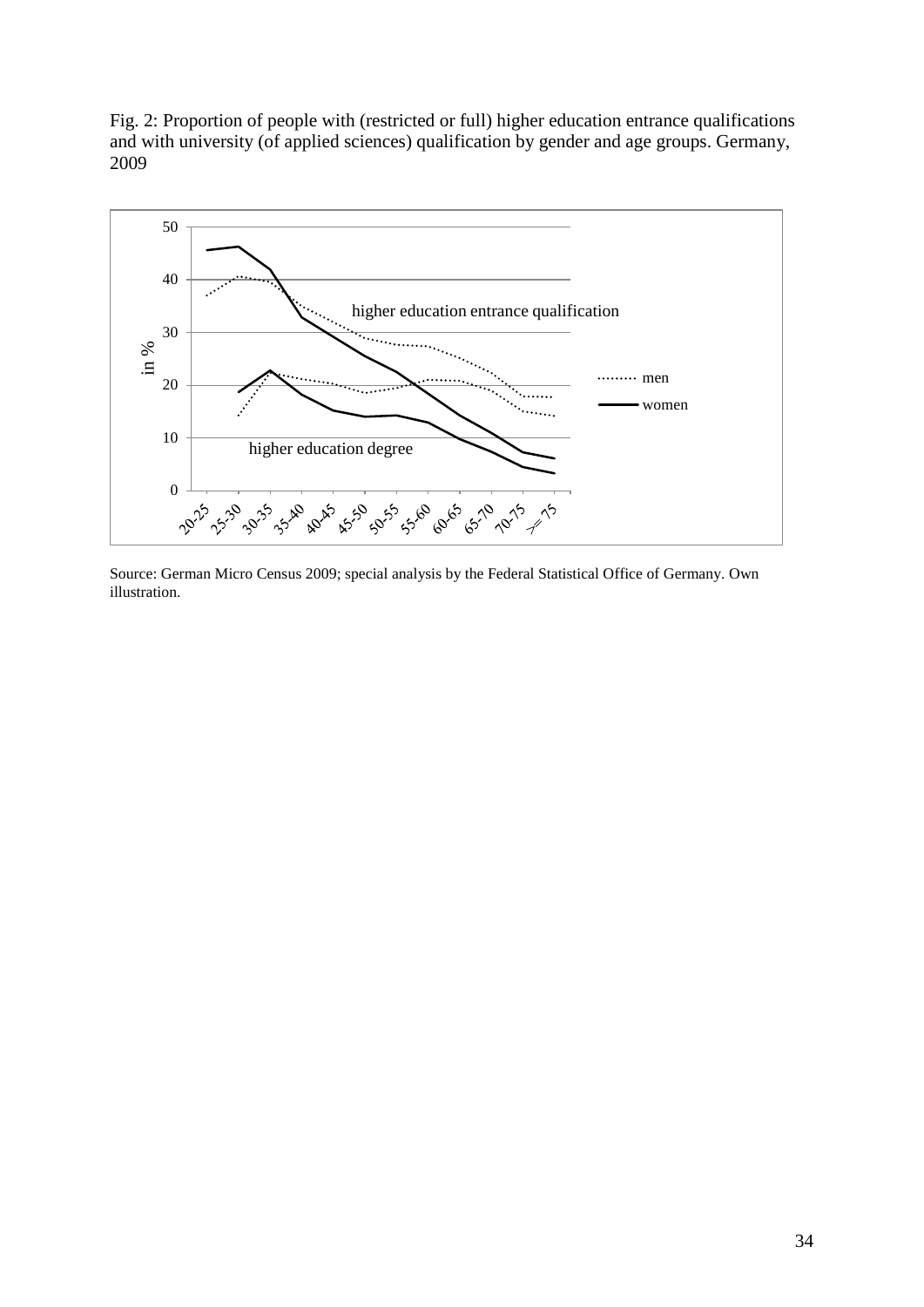Fig. 3: Hypotheses on the importance of individual risk aversion and school performance on educational intentions by family's class position



Abbr.: UNI: university. UAS: university of applied sciences. DBL: sequence of VET + tertiary education. VET: vocational education and training.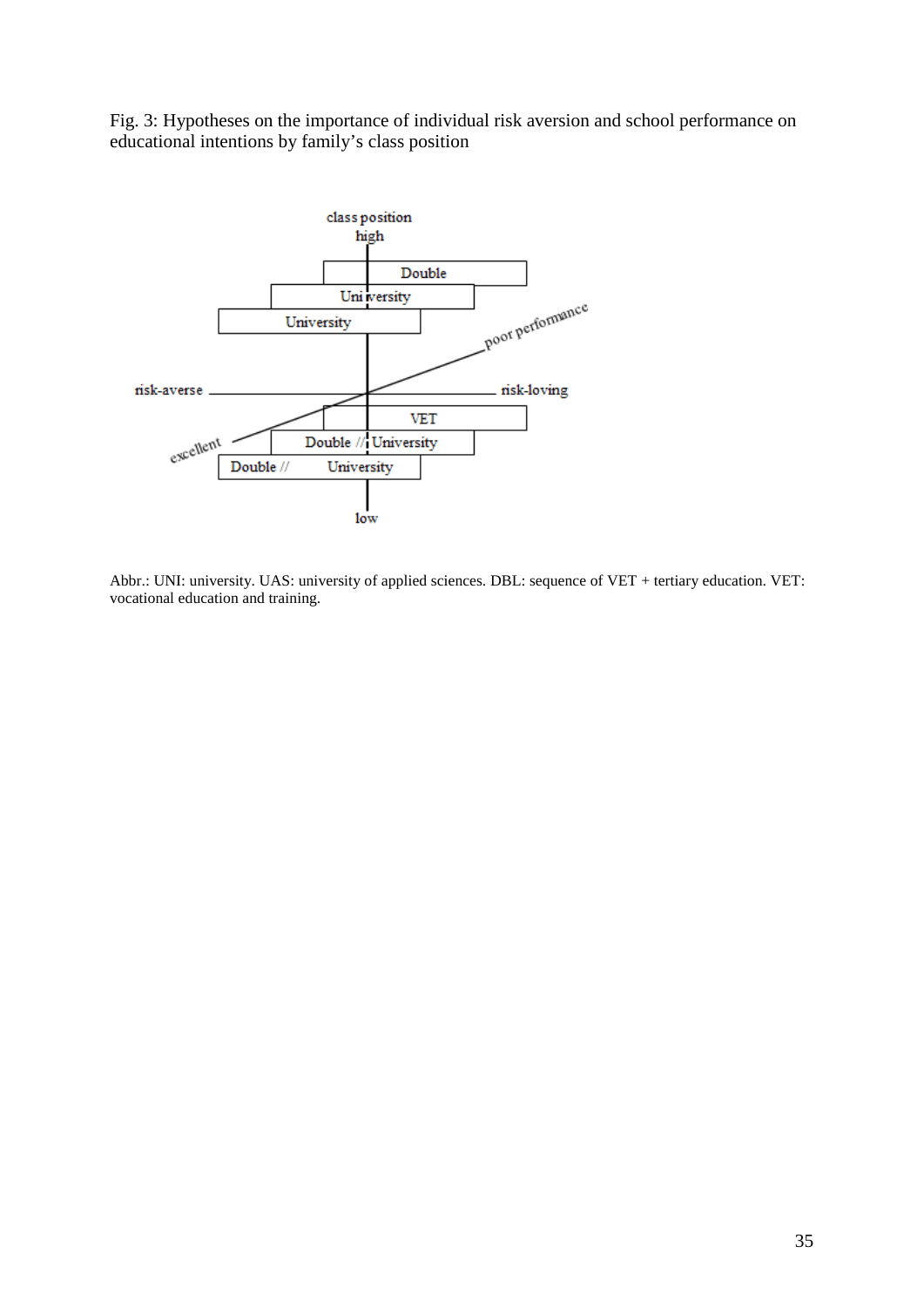Fig. 4: Reports on risk preference by age, year, and survey instrument



Abbr.: P: personal questionnaire; Y: youth questionnaire; /// ineligible for our sample selection. **<sup>a</sup>** Preliminary data version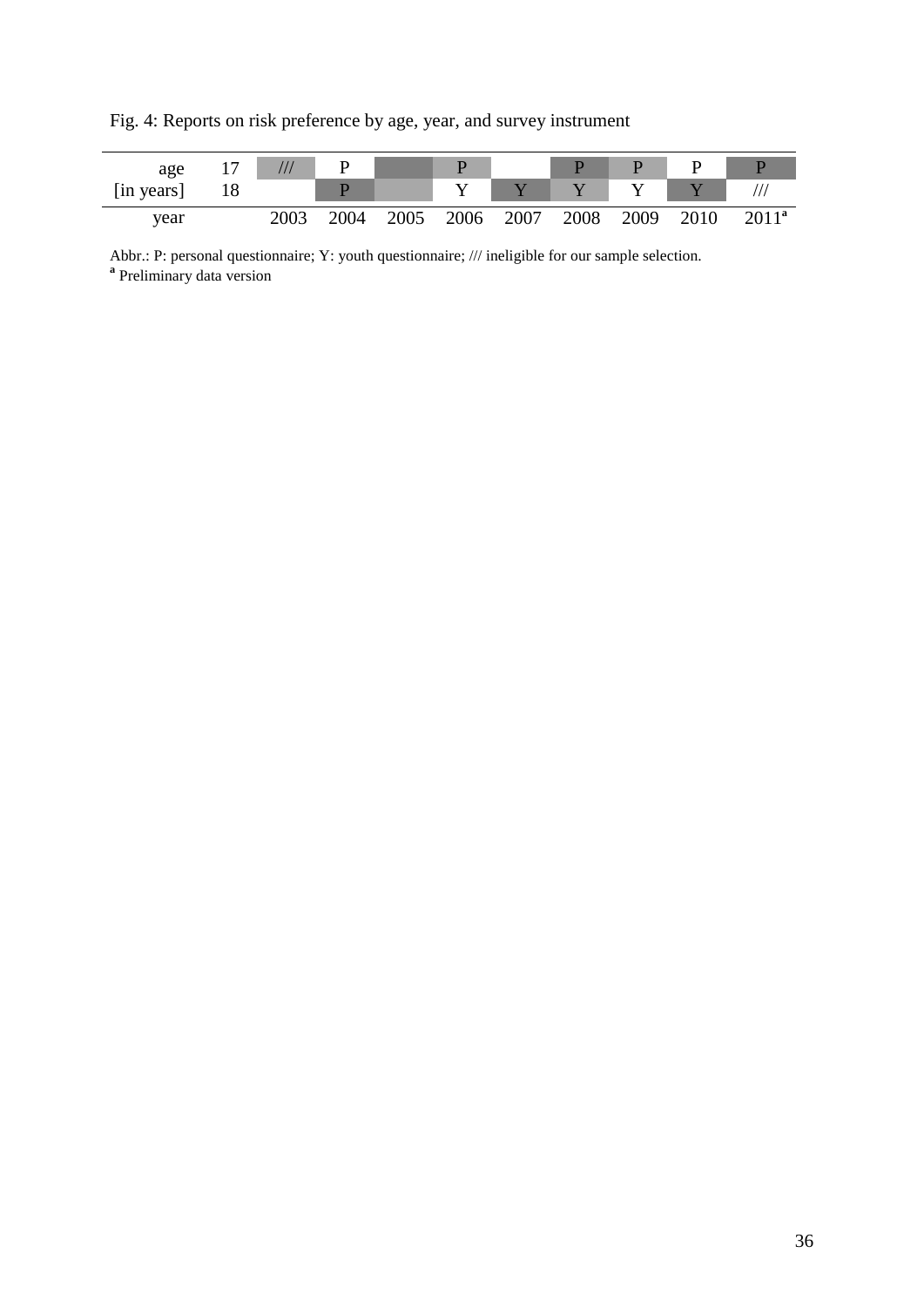

Fig. 5: Importance of grades for future educational pathway (calculated by Model 1, Table 3)

Sources: SOEP 2003-10, predictions based on Model 1, Table 3. Abbr.: UNI: University. UAS: University of applied sciences. DBL: sequence of VET + tertiary education. VET: Vocational education and training.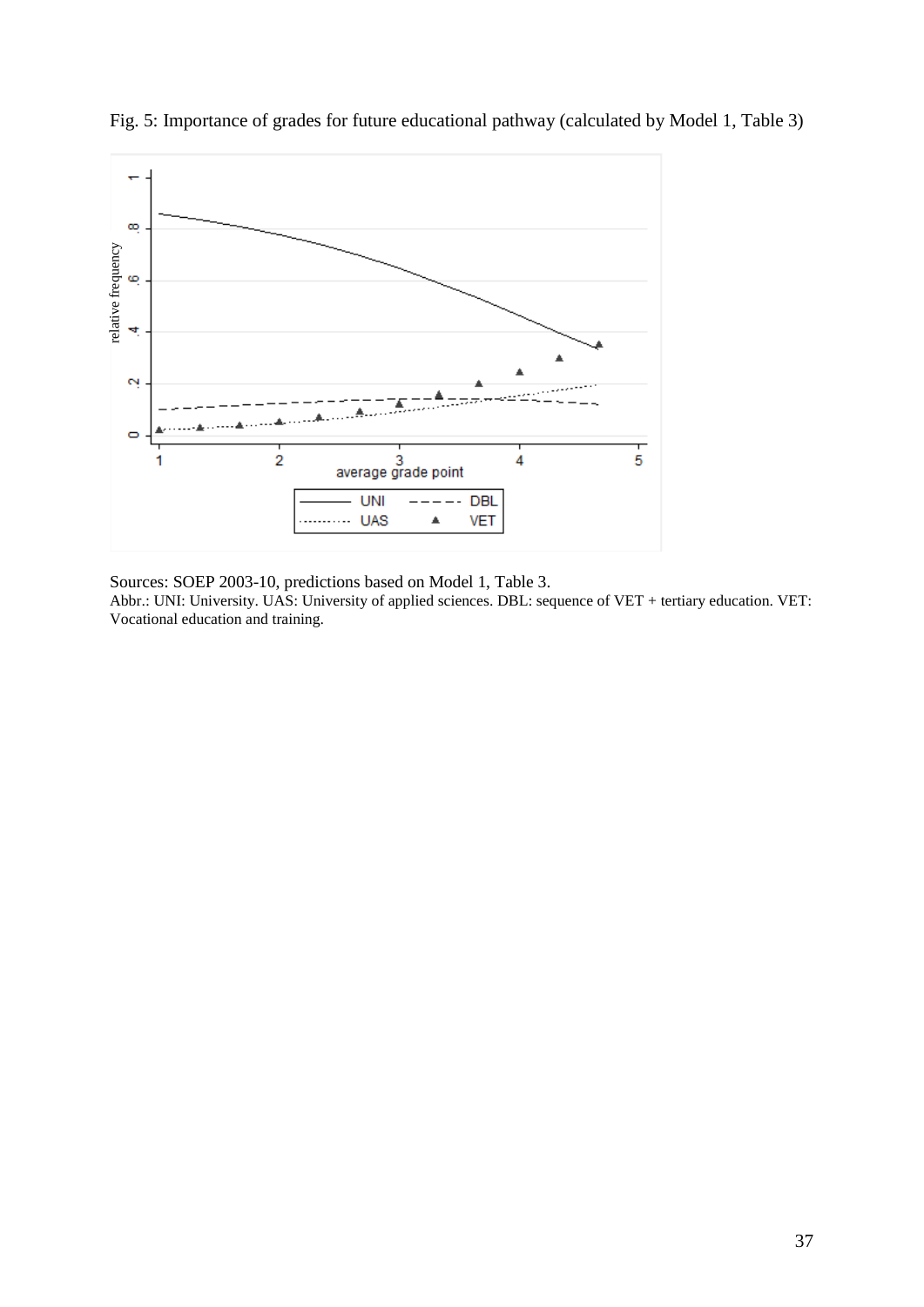Fig. 6: Intended educational pathway by grade and risk aversion for students with highly educated parents (CASMIN 3b, left-hand column) and low-educated parents (right-hand column)



Sources: SOEP 2003-10, 17-year-olds, predictions based on Model 3 and 4, Table 3, calculated for a male youth in western Germany.

Abbr.: UNI: university. UAS: university of applied sciences. DBL: sequence of VET + tertiary education. VET: vocational education and training.